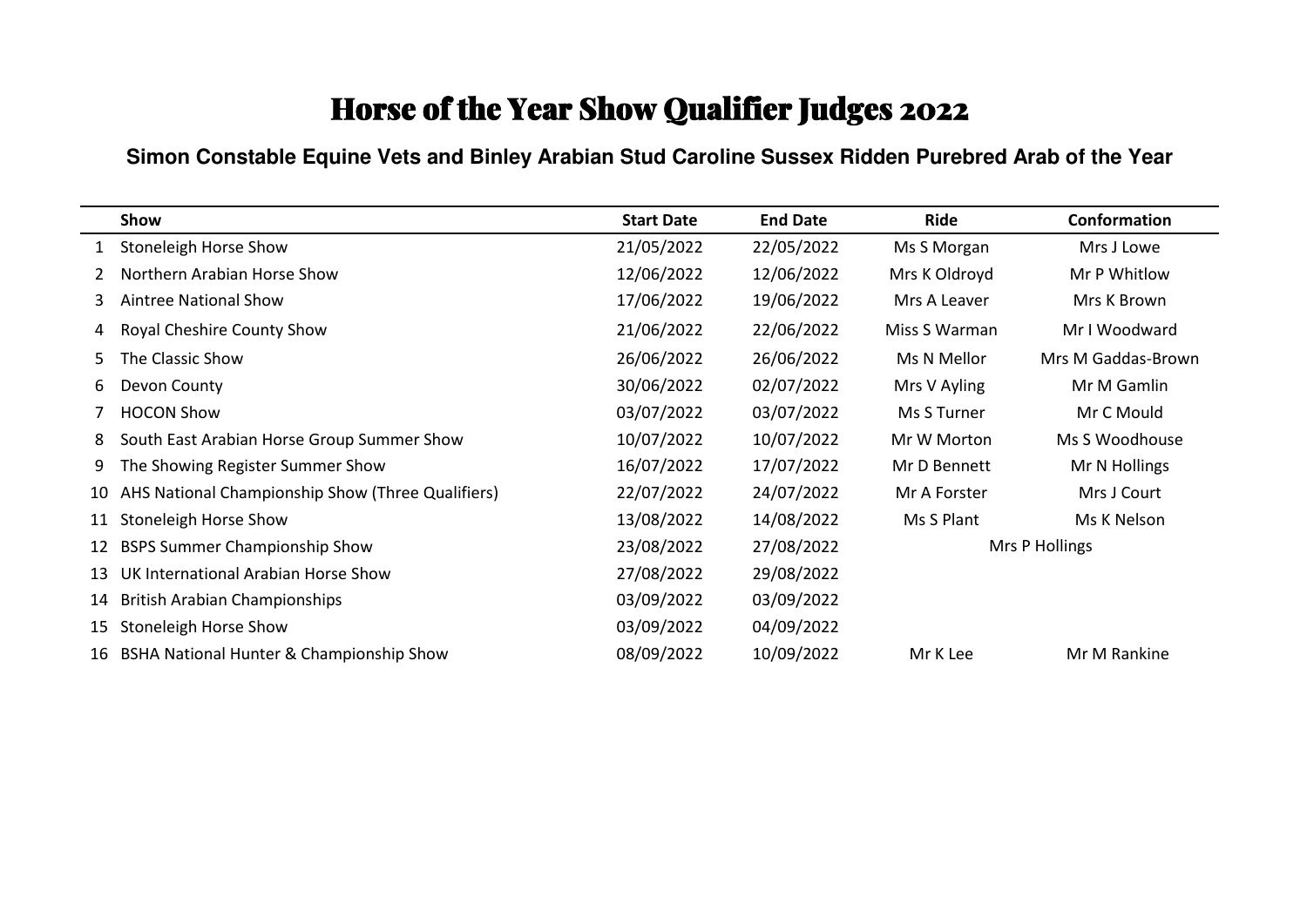**Coloured Ridden Horse and Pony of the Year Sponsored by CHAPS (UK)**

|    | Show                                                        | <b>Start Date</b> | <b>End Date</b> | Ride                | Conformation      |
|----|-------------------------------------------------------------|-------------------|-----------------|---------------------|-------------------|
|    | 1 CHAPS South East Regional Summer Show                     | 30/04/2022        | 30/04/2022      | Mr D Bartram-Lawton | Mrs R Keeling     |
|    | <b>Stoneleigh Horse Show</b>                                | 21/05/2022        | 22/05/2022      | Mr V Seddon         | Mr R Marks        |
| 3. | <b>Festival of Showing</b>                                  | 25/05/2022        | 25/05/2022      | Mrs S Harrison      | Mrs S Thomas      |
| 4  | Royal Bath & West Show                                      | 02/06/2022        | 04/06/2022      | Mr I Smeeth         | Lady B Moore      |
| 5. | <b>Midland Counties Show</b>                                | 04/06/2022        | 05/06/2022      | Miss M Bowling      | Ms S Draper       |
| 6  | Derbyshire Festival                                         | 11/06/2022        | 12/06/2022      | Mr K Lee            | Miss D Spears     |
|    | <b>Aintree National Show</b>                                | 17/06/2022        | 19/06/2022      | Miss V Smith        | Mrs S Harrison    |
| 8  | <b>Royal Highland Show</b>                                  | 23/06/2022        | 26/06/2022      | Mr N Fuller         | Ms C Wood         |
| 9  | Lincolnshire Show                                           | 22/06/2022        | 23/06/2022      | Miss R Thomas       | Mr J Lloyd        |
|    | 10 CHAPS Midland Regional Show                              | 25/06/2022        | 25/06/2022      | Ms T Brooks         | Mr J Cutts        |
|    | 11 North of England Summer Horse & Pony Show                | 25/06/2022        | 26/06/2022      | Mr B Hester         | Ms C Norlander    |
|    | 12 NCPA Staffordshire County Festival                       | 02/07/2022        | 03/07/2022      | Miss P Mallender    | Mrs L Windsor     |
|    | 13 Great Yorkshire Show                                     | 12/07/2022        | 14/07/2022      | Miss S Chapman      | Mr P Cook         |
|    | 14 The Showing Register Summer Show                         | 16/07/2022        | 17/07/2022      | Mr D Bennett        | Miss S Fitt       |
|    | 15 TGCA National Show (TOYS)                                | 04/08/2022        | 06/08/2022      | Ms T Southern       | Mr C Porter       |
|    | 16 CHAPS Championship Show (two qualifiers in pony classes) | 11/08/2022        | 13/08/2022      |                     |                   |
| 17 | <b>Stoneleigh Horse Show</b>                                | 13/08/2022        | 14/08/2022      | Mr V Seddon         | Mr R Parker Jones |
|    | 18 Mid Herts County Show                                    | 21/08/2022        | 21/08/2022      |                     |                   |
|    | 19 BSPS Summer Championship Show                            | 23/08/2022        | 27/08/2022      | Mr M Lawrence       | Mrs K Wilson      |
|    | 20 Stoneleigh Horse Show                                    | 03/09/2022        | 04/09/2022      |                     |                   |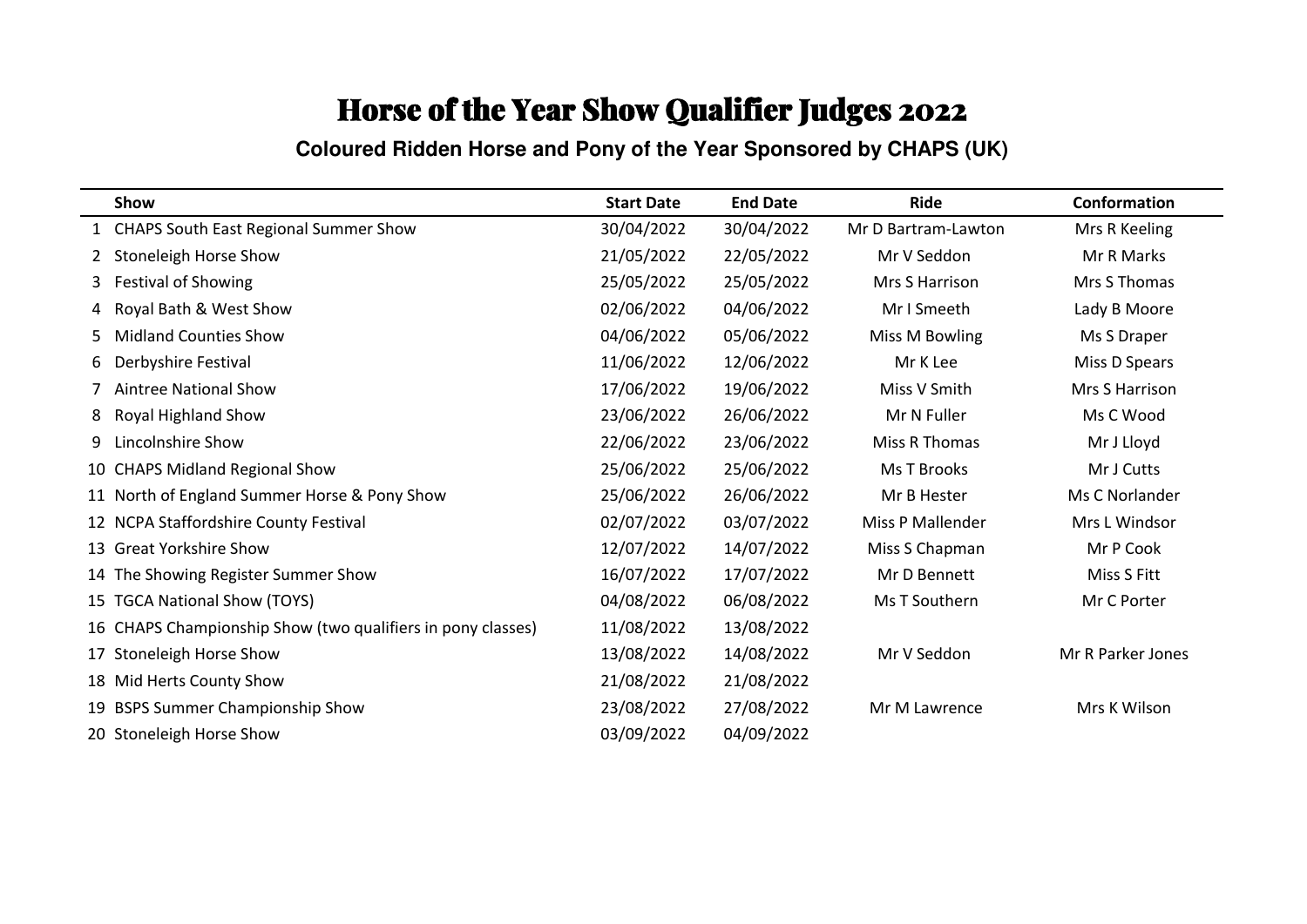**The Harrod & Coles Family Cob of the Year**

|    | Show                                     | <b>Start Date</b> | <b>End Date</b> | <b>Ride</b>       | Conformation         |
|----|------------------------------------------|-------------------|-----------------|-------------------|----------------------|
| 1  | Stoneleigh Horse Show                    | 21/05/2022        | 22/05/2022      | Ms J Shaw         | Mr N Collins         |
| 2  | The Suffolk Show                         | 31/05/2022        | 01/06/2022      | Mr M Lawrence     | Mr S Hollings        |
| 3  | Derbyshire Festival                      | 11/06/2022        | 12/06/2022      | Ms M Bowling      | Miss N Maynard       |
| 4  | <b>Royal Three Counties</b>              | 17/06/2022        | 19/06/2022      | Miss R Thomas     | Mrs G Maywood        |
| 5  | Royal Cheshire County Show               | 21/06/2022        | 22/06/2022      | Mr N Arnold       | Mrs S Curtis         |
| 6  | Lincolnshire Show                        | 22/06/2022        | 23/06/2022      | Ms L Whitehall    | Mrs J Burgess        |
|    | <b>Hickstead Derby Meeting</b>           | 23/06/2022        | 26/06/2022      |                   | Mr W Thorneycroft    |
| 8  | Royal Highland Show                      | 23/06/2022        | 26/06/2022      | Mr M Cooper       | Mr D Dixon           |
| 9  | Royal Norfolk Show                       | 29/06/2022        | 30/06/2022      | Mrs L Killingbeck | Mr T Wiggett         |
| 10 | Devon County Show                        | 30/06/2022        | 02/07/2022      | Mr L King         | Mr R Mills           |
| 11 | <b>Great Yorkshire Show</b>              | 12/07/2022        | 14/07/2022      | Mrs J Banks       | Mr P Cook            |
| 12 | The Showing Register Summer Show         | 16/07/2022        | 17/07/2022      | Mrs M Maclennan   | <b>Miss L Haines</b> |
| 13 | <b>Garstang Show</b>                     | 06/08/2022        | 06/08/2022      | Miss R Thomas     | Ms S Leatherbarrow   |
| 14 | <b>Stoneleigh Horse Show</b>             | 13/08/2022        | 14/08/2022      | Ms J Hales        | Ms S Rawding         |
| 15 | Ashbourne Show                           | 20/08/2022        | 20/08/2022      | Ms K Duxbury      | Mrs L Penrose        |
| 16 | Mid Herts County Show                    | 21/08/2022        | 21/08/2022      |                   |                      |
| 17 | <b>BSPS Summer Championship Show</b>     | 23/08/2022        | 27/08/2022      | Ms C Hurst        | Miss S Turner        |
| 18 | Edenbridge & Oxted Agricultural Show     | 28/08/2022        | 29/08/2022      | Mrs S White       | Mr R Parker Jones    |
| 19 | Stoneleigh Horse Show                    | 03/09/2022        | 04/09/2022      |                   |                      |
| 20 | BSHA National Hunter & Championship Show | 08/09/2022        | 10/09/2022      | Mrs R King        | Mr M Lyons           |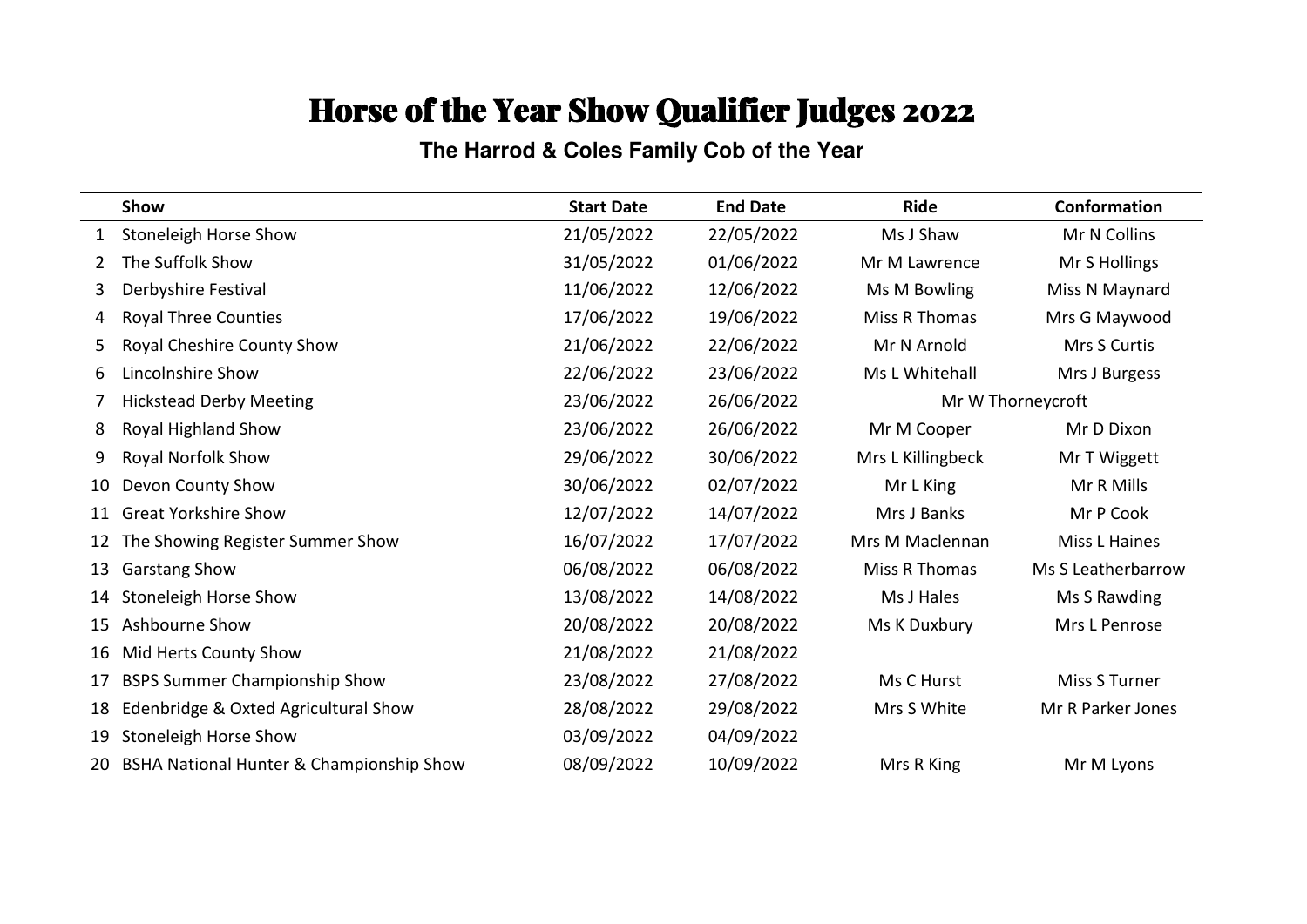**The British Show Pony Society Children's Riding Pony of the Year**

|    | Show                                            | <b>Start Date</b> | <b>End Date</b> | Ride                | Conformation      |
|----|-------------------------------------------------|-------------------|-----------------|---------------------|-------------------|
| 1  | <b>Stoneleigh Horse Show</b>                    | 21/05/2022        | 22/05/2022      | Mrs L Killingbeck   | Mrs D Gregson     |
| 2  | The Suffolk Show                                | 31/05/2022        | 01/06/2022      |                     | Mrs MR Cole & TBC |
| 3  | Royal Bath & West Show                          | 02/06/2022        | 02/06/2022      | <b>Mrs E Coates</b> | Mrs J Mead        |
| 4  | <b>Midland Counties Show</b>                    | 04/06/2022        | 05/06/2022      | Mrs S Crane         | Mrs J Dean        |
| 5. | Derbyshire Festival                             | 11/06/2022        | 12/06/2022      | Mrs J James         | Mrs S Smith       |
| 6  | <b>Royal Three Counties</b>                     | 17/06/2022        | 19/06/2022      | Mr D Machin         | Mrs C Dew         |
|    | BSPS Mid-Summer Show (128cm & 148cm)            | 18/06/2022        | 18/06/2022      | Mrs N Turner        | Miss M Hutley     |
|    | BSPS Mid-Summer Show (138cm)                    | 18/06/2022        | 18/06/2022      | Miss M Hutley       | Mrs N Turner      |
| 8  | Royal Cheshire County Show                      | 21/06/2022        | 22/06/2022      | Mrs L Carey         | Mr R Marks        |
| 9  | Lincolnshire Show                               | 22/06/2022        | 23/06/2022      | Mrs J Coltart       | Mrs S Rawding     |
| 10 | Royal Highland Show                             | 23/06/2022        | 26/06/2022      | Mrs R Hetherington  | Mrs K Slight      |
| 11 | <b>NCPA Staffordshire County Festival</b>       | 02/07/2022        | 03/07/2022      | Mrs S Curtis        | Mrs S Hughes      |
| 12 | Kent County Show                                | 08/07/2022        | 10/07/2022      |                     |                   |
| 13 | The Showing Register Summer Show                | 16/07/2022        | 17/07/2022      | Mrs R Ramsden       | Mr S Hollings     |
| 14 | NPS Summer Championships                        | 02/08/2022        | 04/08/2022      | Mrs P Hollings      | Mr R Parker-Jones |
| 15 | Stoneleigh Horse Show                           | 13/08/2022        | 14/08/2022      | Ms H Cook           | Mr C Walker       |
| 16 | BSPS Summer Championship Show (128cm and 148cm) | 23/08/2022        | 27/08/2022      | Mrs K Gordon        | Mr I Dickinson    |
| 16 | BSPS Summer Championship Show (138cm)           | 23/08/2022        | 27/08/2022      | Mr I Dickinson      | Mrs K Gordon      |
| 17 | Stoneleigh Horse Show                           | 03/09/2022        | 04/09/2022      |                     |                   |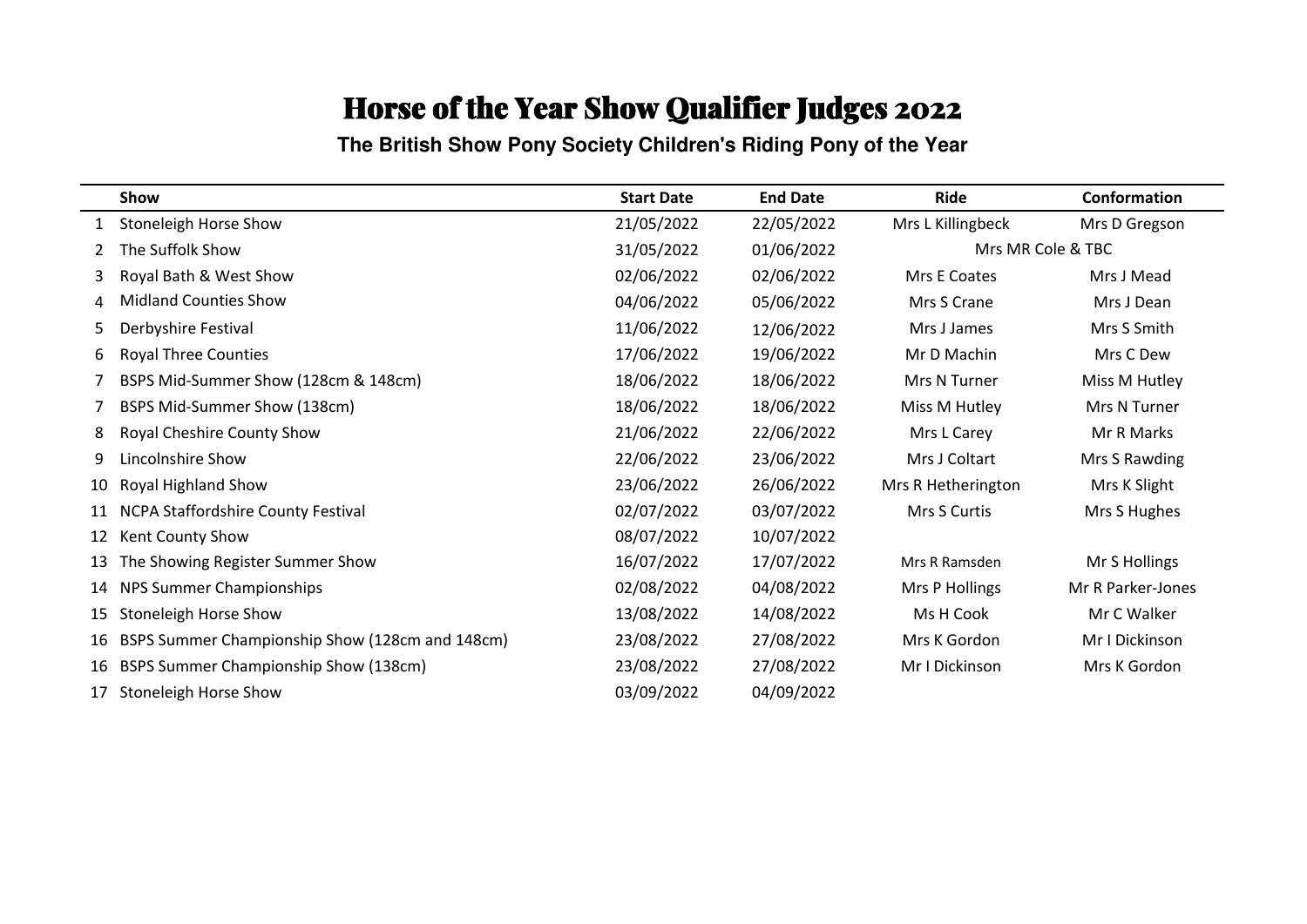#### **Topham Barnes Hack of the Year**

|              | Show                                     | <b>Start Date</b> | <b>End Date</b> | <b>Ride</b>                 | Conformation        |
|--------------|------------------------------------------|-------------------|-----------------|-----------------------------|---------------------|
| $\mathbf{1}$ | <b>Stoneleigh Horse Show</b>             | 21/05/2022        | 22/05/2022      | Mrs L Bell                  | Mr D Bartram-Lawton |
|              | Derbyshire Festival                      | 11/06/2022        | 12/06/2022      | Mr R Telford                | Mr D Dixon          |
| 3            | <b>Royal Three Counties Show</b>         | 18/06/2022        | 20/06/2022      | Mrs G Maywood               | Mr T Chalmers       |
| 4            | Lincolnshire Show                        | 22/06/2022        | 23/06/2022      | <b>Miss S Leatherbarrow</b> | Mrs F Atkinson      |
| 5.           | <b>Hickstead Derby Meeting</b>           | 23/06/2022        | 26/06/2022      |                             | Mrs A Levy          |
| 6            | <b>Garstang Show</b>                     | 06/08/2022        | 06/08/2022      | Mr M Skelton                | Miss R Thomas       |
|              | Stoneleigh Horse Show                    | 13/08/2022        | 14/08/2022      | Ms K Sears                  | Ms M Underwood      |
| 8            | Ashbourne Show                           | 20/08/2022        | 20/08/2022      | Ms K Duxbury                | Mrs L Penrose       |
| 9            | Mid Herts County Show                    | 21/08/2022        | 21/08/2022      |                             |                     |
| 10           | <b>BSPS Summer Championship Show</b>     | 23/08/2022        | 27/08/2022      | Miss S Chapman              | Miss J La Four      |
| 11           | <b>Bucks County</b>                      | 01/09/2022        | 01/09/2022      | Miss M Richardson           | Mrs J Beatham       |
| 12           | Stoneleigh Horse Show                    | 03/09/2022        | 04/09/2022      |                             |                     |
| 13           | Moreton in Marsh Show                    | 03/09/2022        | 03/09/2022      | Ms R Helliwell              | Ms J Cooper         |
| 14           | BSHA National Hunter & Championship Show | 08/09/2022        | 10/09/2022      | Mrs J Hales                 | Mrs J Burgess       |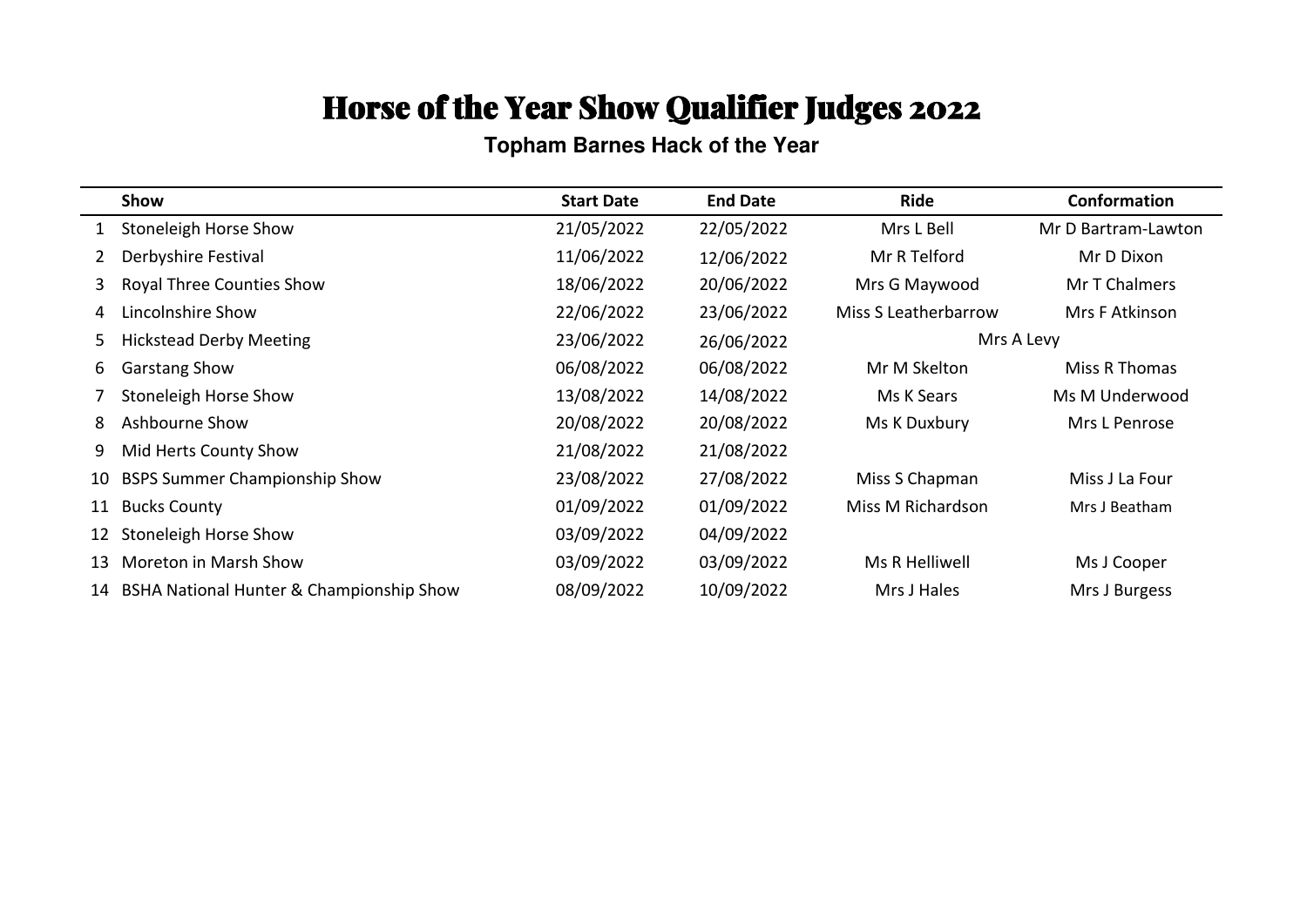#### **Harness Horse & Pony of the Year**

|                | Show                                       | <b>Start Date</b> | <b>End Date</b> | Ride<br>Conformation    |  |
|----------------|--------------------------------------------|-------------------|-----------------|-------------------------|--|
| $\mathbf{1}$   | <b>British Driving Society Spring Show</b> | 08/05/2022        | 08/05/2022      | Mrs E Russell           |  |
| $\overline{2}$ | <b>Hertfordshire County</b>                | 28/05/2022        | 29/05/2022      | Mr P Mills              |  |
| 3              | <b>Royal Three Counties Show</b>           | 18/06/2022        | 20/06/2022      | Miss J Brightwell       |  |
| $\overline{4}$ | <b>British Driving Society Annual Show</b> | 19/06/2022        | 19/06/2022      |                         |  |
| 5              | Lincolnshire Show                          | 22/06/2022        | 23/06/2022      | Mr J Carnduff           |  |
| 6              | <b>Hickstead Derby Meeting</b>             | 23/06/2022        | 26/06/2022      | Mrs M Ford              |  |
| $\overline{7}$ | Royal Highland Show                        | 23/06/2022        | 26/06/2022      | Mr N Fuller             |  |
| 8              | <b>Royal Norfolk Show</b>                  | 29/06/2022        | 30/06/2022      | Mrs M Peters            |  |
| 9              | Kent County Show                           | 08/07/2022        | 10/07/2022      |                         |  |
| 10             | Driffield Show                             | 20/07/2022        | 21/07/2022      | Ms S Barlow             |  |
| 11             | New Forest & Hampshire County Show         | 26/07/2022        | 28/07/2022      | Mr A Mc Ninch Mr R Page |  |
| 12             | Ashbourne Show                             | 20/08/2022        | 20/08/2022      | Mr R Connolly           |  |
| 13             | Edenbridge & Oxted Agricultural Show       | 28/08/2022        | 29/08/2022      | Mrs B Foster            |  |
| 14             | <b>Bucks Counties Spectacular Show</b>     | 04/09/2022        | 04/09/2022      |                         |  |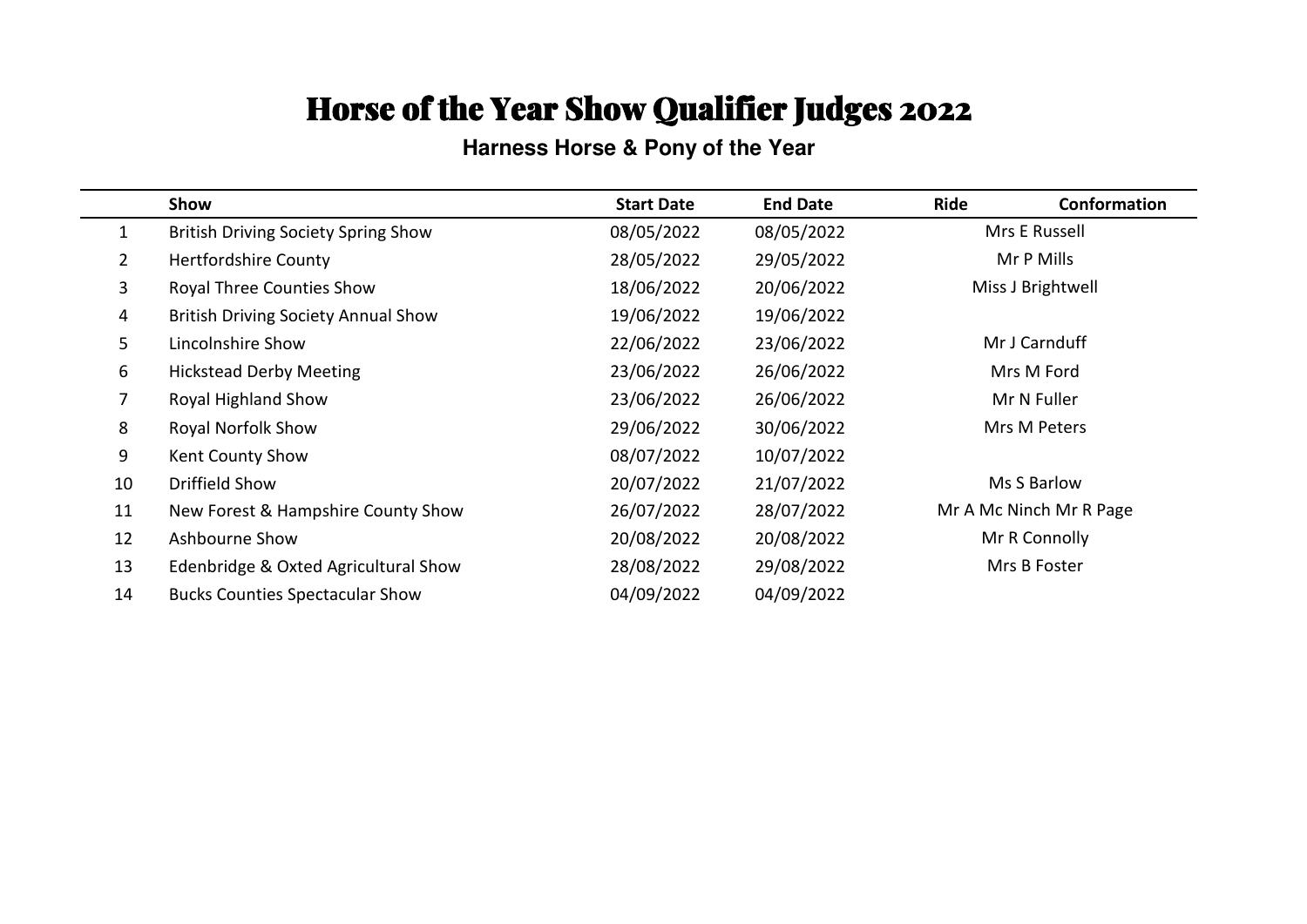**British Ridden Heavy Horse of the Year**

|    | Show                                     | <b>Start Date</b> | <b>End Date</b> | Ride            | Conformation   |
|----|------------------------------------------|-------------------|-----------------|-----------------|----------------|
|    | 1 National Shire Horse Show (Shire)      | 12/03/2022        | 12/03/2022      | Mr N Fuller     | Mr LE Harrison |
|    | Nottinghamshire County                   | 14/05/2022        | 14/05/2023      | Mr P Cook       | Mr D Curtis    |
| 3. | Stoneleigh Horse Show                    | 21/05/2022        | 22/05/2022      | Miss R Thomas   | Mr C Dawson    |
| 4  | <b>Staffordshire County</b>              | 01/06/2022        | 02/06/2022      | Miss K Duxbury  | Mr M Burks     |
| 5. | <b>Royal Three Counties Show</b>         | 18/06/2022        | 20/06/2022      | Mrs T Bailey    | Mr S Ledsham   |
| 6. | Royal Cheshire County Show               | 21/06/2022        | 22/06/2022      | Ms M Maclennan  | Mr C Horler    |
|    | Royal Highland Show (Clydesdale Only)    | 23/06/2022        | 26/06/2022      | Ms L Henry      | Mrs A Aitken   |
| 8  | <b>Royal Norfolk Show</b>                | 29/06/2022        | 30/06/2022      | Mr R Sharp      | Mr P Crockford |
| 9  | New Forest & Hampshire Show              | 26/07/2022        | 28/07/2022      | Ms M Hopkins    | Mr T J Yates   |
| 10 | <b>Garstang Show</b>                     | 06/08/2022        | 06/08/2022      | Mr J McTiffin   | Mr W Massey    |
| 11 | Stoneleigh Horse Show                    | 13/08/2022        | 14/08/2022      | Ms S Warman     | Mr C Malkin    |
| 12 | <b>Blair Castle Horse Trials</b>         | 25/08/2022        | 28/08/2022      | Mr J Cookson    | Mr T Tennant   |
| 13 | Stoneleigh Horse Show                    | 03/09/2022        | 04/09/2022      |                 |                |
| 14 | BSHA National Hunter & Championship Show | 08/09/2022        | 10/09/2022      | Mr J Van Praagh | Miss G Evans   |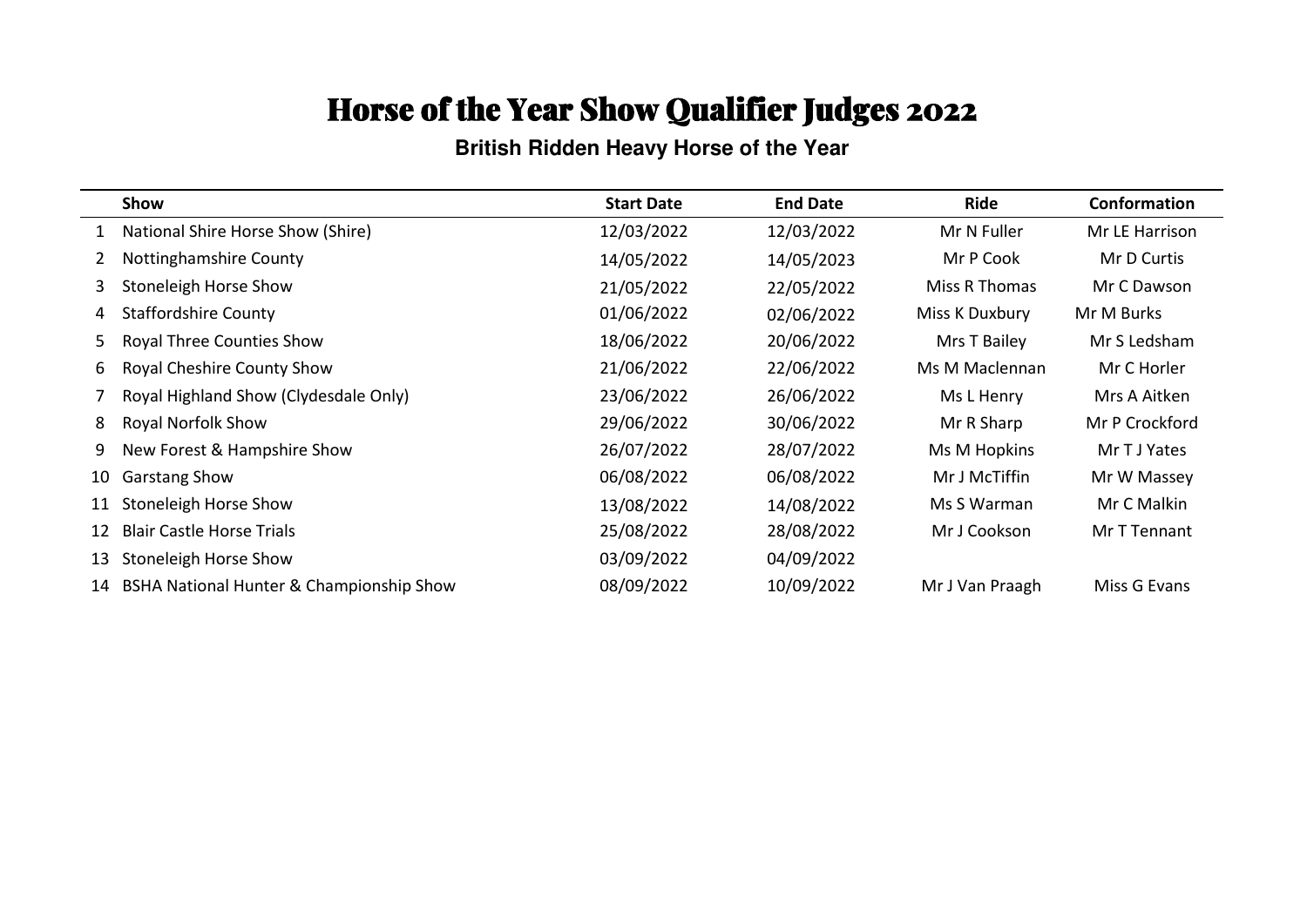**Mears Flooring Ladies Side Saddle Horse of the Year**

|    | <b>Show</b>                              | <b>Start Date</b> | <b>End Date</b> | Ride             | Conformation            |
|----|------------------------------------------|-------------------|-----------------|------------------|-------------------------|
|    | Festival of Showing                      | 25/05/2022        | 25/05/2022      | Miss M Underwood | Mrs A Varley            |
|    | Stoneleigh Horse Show                    | 21/05/2022        | 22/05/2022      | Mrs R Baker      | Mrs L Penrose           |
| 3  | <b>Staffordshire County Show</b>         | 01/06/2022        | 02/06/2022      | Miss C Hurst     | Mrs A Smyth             |
| 4  | <b>Midland Counties Show</b>             | 04/06/2022        | 05/06/2022      | Miss O Edmondson | Mr M Jones              |
| 5  | Derbyshire Festival                      | 11/06/2022        | 12/06/2022      | Miss J Strange   | Mr A Mickleburgh        |
| 6  | Royal Highland Show                      | 23/06/2022        | 26/06/2022      | Mrs L Jones      | Mr T Wiggett            |
|    | Royal Three Counties Show                | 18/06/2022        | 20/06/2022      | Mrs R Harvie     | Mr J Geake              |
| 8  | Royal Cheshire County Show               | 21/06/2022        | 22/06/2022      | Mrs L Whitehall  | Mr J Poole              |
| 9  | Lincolnshire Show                        | 22/06/2022        | 23/06/2022      | Mrs S de Caprio  | Ms J Wormall            |
| 10 | Devon County                             | 30/06/2022        | 02/07/2022      | Mrs R King       | Mrs L Whitehall         |
| 11 | <b>Great Yorkshire Show</b>              | 12/07/2022        | 14/07/2022      | Mrs R King       | Miss MG Evans           |
| 12 | National Side Saddle Show                | 05/08/2022        | 07/08/2022      | Miss E Rostron   | Mr N Collins            |
| 13 | Stoneleigh Horse Show                    | 13/08/2022        | 14/08/2022      | Ms J Hales       | Mr D Dixon              |
| 14 | <b>BSPS Summer Championship Show</b>     | 23/08/2022        | 27/08/2022      | Miss S Chapman   | Miss J La Four          |
| 15 | Edenbridge & Oxted Agricultural Show     | 28/08/2022        | 29/08/2022      | Miss S Chapman   | Miss L Dunn             |
| 16 | Stoneleigh Horse Show                    | 03/09/2022        | 04/09/2022      |                  |                         |
| 17 | Moreton in Marsh Show                    | 03/09/2022        | 03/09/2022      | <b>TBC</b>       | Ms A Leaver             |
| 18 | <b>National Hunter Show</b>              | 05/09/2022        | 06/09/2022      | Ms C Hurst       | The Hon Mrs L Cavendish |
| 19 | BSHA National Hunter & Championship Show | 08/09/2022        | 10/09/2022      | Miss P Scott     | Mr C Yates              |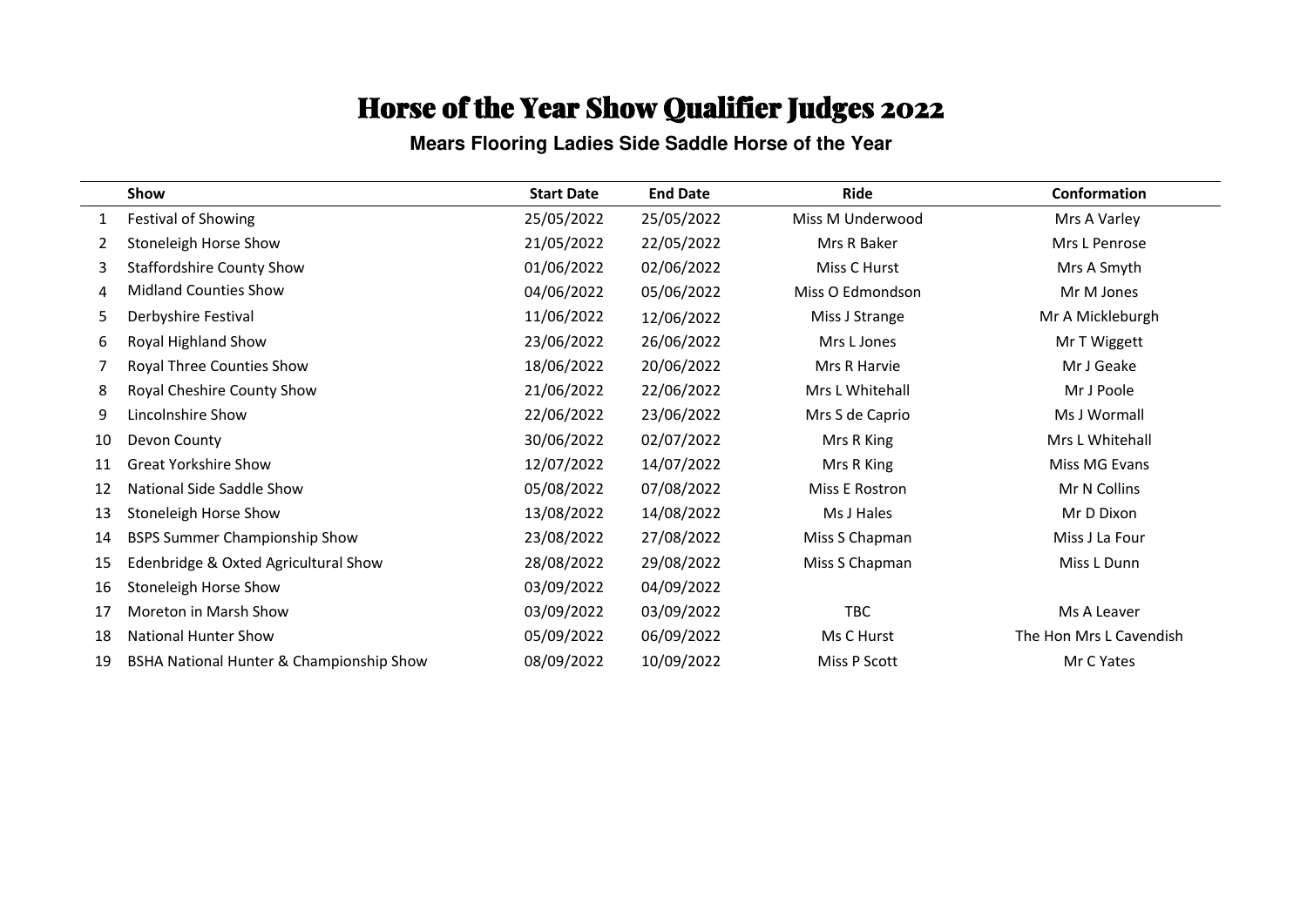**The Price Family Supreme In-Hand Championship**

|    | Show                                     | <b>Start Date</b> | <b>End Date</b> | Judge                  |
|----|------------------------------------------|-------------------|-----------------|------------------------|
| 1  | Northern Ireland Festival                | 22/04/2022        | 24/04/2022      | Mr D Froggatt          |
| 2  | Nottinghamshire County                   | 14/05/2022        | 14/05/2023      | Mrs P Appleby          |
| 3  | Hertfordshire County Show                | 28/05/2022        | 29/05/2022      | Mrs C Whiteley         |
| 4  | Royal Bath & West Show                   | 02/06/2022        | 02/06/2022      | Mr S Somers            |
| 5  | <b>Midland Counties Show</b>             | 04/06/2022        | 05/06/2022      | Mr J Gilliver          |
| 6  | Royal Cornwall                           | 09/06/2022        | 11/06/2022      | Mrs S Hill             |
| 7  | Derbyshire Festival                      | 11/06/2022        | 12/06/2022      | Mr P Hilton            |
| 8  | <b>Royal Three Counties Show</b>         | 17/06/2022        | 19/06/2022      | Mr A Davies            |
| 9  | Royal Cheshire County Show               | 21/06/2022        | 22/06/2022      | Mrs JV Parry           |
| 10 | Royal Highland Show                      | 23/06/2022        | 26/06/2022      | Mr N Hollings          |
| 11 | Royal Norfolk Show                       | 29/06/2022        | 30/06/2022      | Mr R Allcock           |
| 12 | Devon County                             | 30/06/2022        | 02/07/2022      | Mrs C Sims             |
| 13 | <b>Great Yorkshire Show</b>              | 12/07/2022        | 14/07/2022      | The Hon. Mrs Cavendish |
| 14 | Royal Welsh Show                         | 18/07/2022        | 21/07/2022      |                        |
| 15 | Royal Lancashire                         | 22/07/2022        | 24/07/2022      | Ms S Thomas            |
| 16 | NPS Summer Championships                 | 02/08/2022        | 04/08/2022      | Mrs J Loriston-Clarke  |
| 17 | Irish Pony Society Championship Show     | 04/08/2022        | 05/08/2022      | Mr P Cook              |
| 18 | Pembrokeshire County Show                | 17/08/2022        | 18/08/2022      | Mrs D L Thomas         |
| 19 | NPS Area 4                               | 29/08/2022        | 29/08/2022      | Mr G Thomas            |
| 20 | <b>Bucks County</b>                      | 01/09/2022        | 01/09/2022      | Miss M Hennessy        |
| 21 | Stoneleigh Semi Final                    | 03/09/2022        | 04/09/2022      |                        |
| 22 | <b>National Hunter Show</b>              | 05/09/2022        | 06/09/2022      | Mr D Dixon             |
| 23 | BSHA National Hunter & Championship Show | 08/09/2022        | 10/09/2022      | Mrs J Andrew           |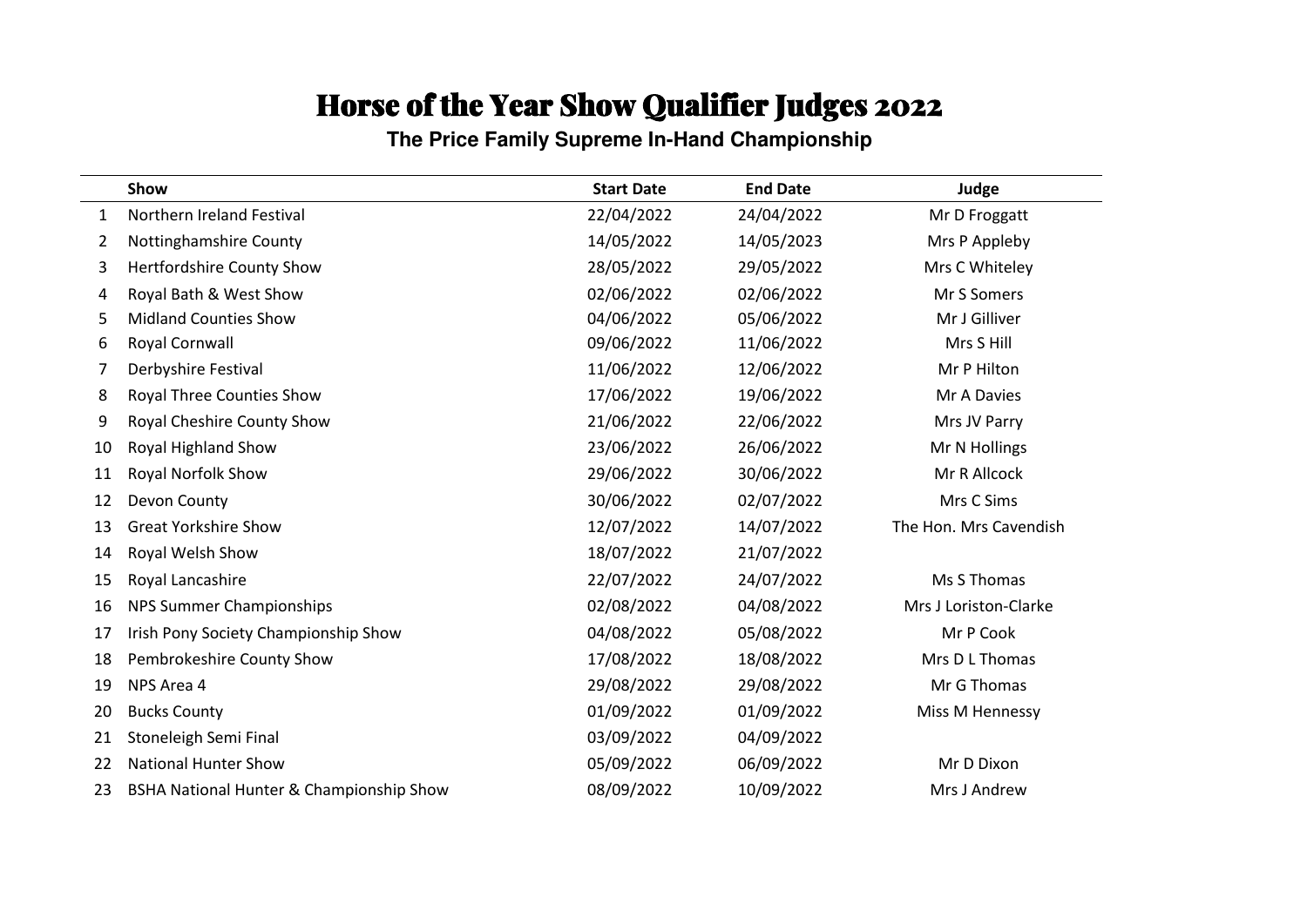#### **Intermediate Show Hunter of the Year**

|              | Show                                      | <b>Start Date</b> | <b>End Date</b> | Ride                | Conformation   |
|--------------|-------------------------------------------|-------------------|-----------------|---------------------|----------------|
|              | Stoneleigh Horse Show                     | 21/05/2022        | 22/05/2022      | Mr P Hilton         | Miss R Thomas  |
| $\mathbf{2}$ | Derbyshire Festival                       | 11/06/2022        | 12/06/2022      | Mrs J Jefferson     | Mrs L Birtwell |
| 3            | Royal Cheshire County Show                | 21/06/2022        | 22/06/2022      | Mrs J Flook         | Mrs K Pitt     |
| 4            | North of England Summer Horse & Pony Show | 25/06/2022        | 26/06/2022      | Mrs J Bushell       | Mrs J Fitchett |
| 5            | <b>NCPA Staffordshire County Festival</b> | 02/07/2022        | 03/07/2022      | Miss H Cook         | Mrs S Curtis   |
| 6            | <b>Great Yorkshire Show</b>               | 12/07/2022        | 14/07/2022      | Mr T Best           | Mr D Blair     |
|              | The Showing Register Summer Show          | 16/07/2022        | 17/07/2022      | Mr S Hollings       | Miss L Haines  |
| 8            | Kent County Show                          | 08/07/2022        | 10/07/2022      |                     |                |
| 9            | NPS Summer Championships                  | 02/08/2022        | 04/08/2022      | Mrs D Atkinson      | Mrs P Hollings |
| 10           | Stoneleigh Horse Show                     | 13/08/2022        | 14/08/2022      | Ms S Nicklin        | Ms J Dean      |
| 11           | <b>BSPS Summer Championship Show</b>      | 23/08/2022        | 27/08/2022      | Mr C Bartram-Lawton | Mr C Johnston  |
| 12           | Stoneleigh Horse Show                     | 03/09/2022        | 04/09/2022      |                     |                |
| 13           | BSHA National Hunter & Championship Show  | 08/09/2022        | 10/09/2022      | Mrs D Christie      | Mr C Yates     |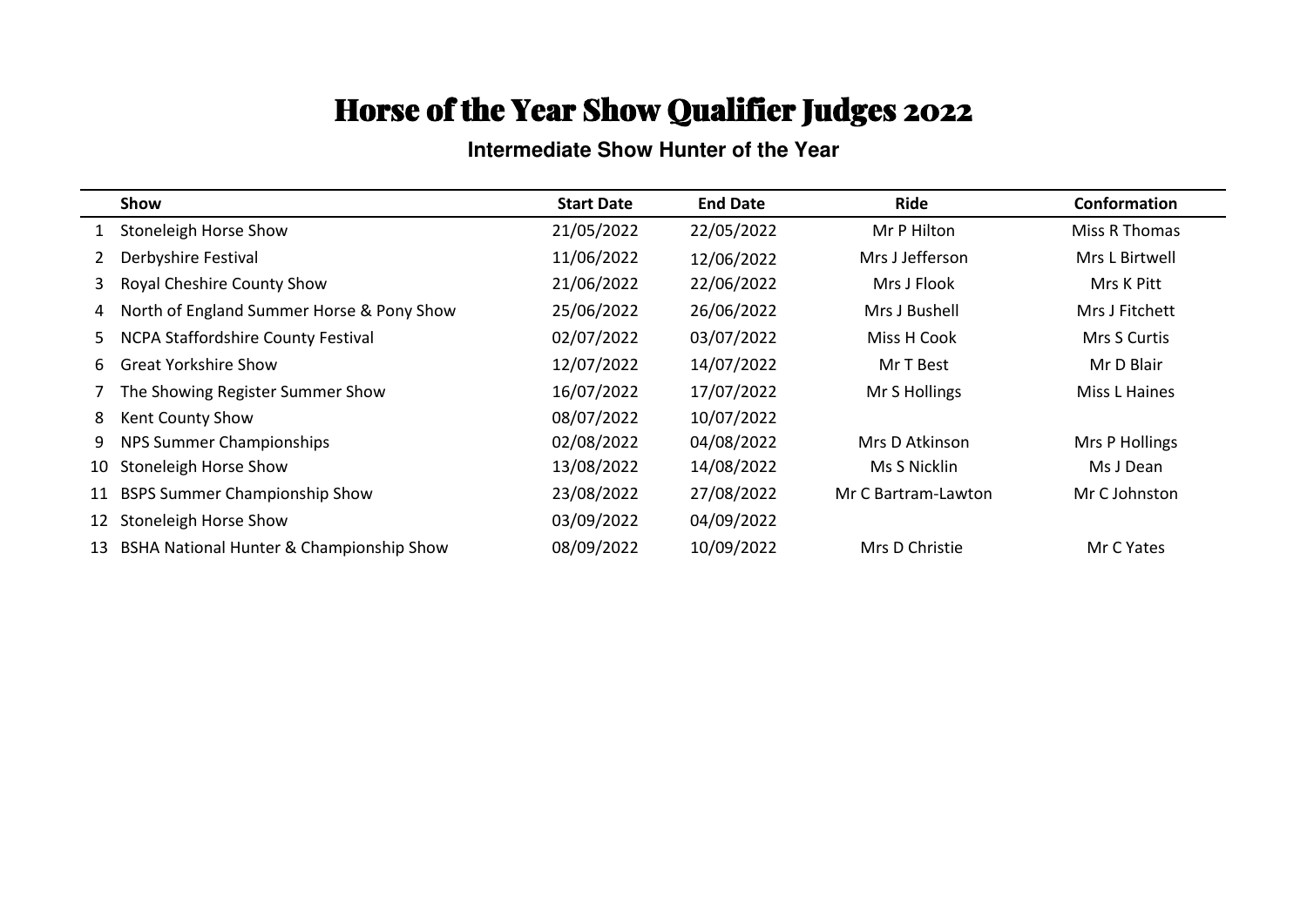**Intermediate Show Riding Type of the Year**

|    | Show                                      | <b>Start Date</b> | <b>End Date</b> | Ride                | Conformation        |
|----|-------------------------------------------|-------------------|-----------------|---------------------|---------------------|
| 1  | <b>Stoneleigh Horse Show</b>              | 21/05/2022        | 22/05/2022      | Mr P Hilton         | Miss R Thomas       |
| 2  | Derbyshire Festival                       | 11/06/2022        | 12/06/2022      | Mrs J Jefferson     | Mrs L Birtwell      |
| 3  | BSPS Mid-Summer Show (153cm)              | 18/06/2022        | 18/06/2022      | Mrs A Riley         | Mrs J Bettaney      |
| 3  | BSPS Mid-Summer Show (158cm)              | 18/06/2022        | 18/06/2022      | Mrs J Bettaney      | Mrs A Riley         |
| 4  | Royal Cheshire County Show                | 21/06/2022        | 22/06/2022      | Mr R Marks          | Mrs L Carey         |
| 5. | North of England Summer Horse & Pony Show | 25/06/2022        | 26/06/2022      | Mrs J Bushell       | Mrs J Fitchett      |
| 6  | NCPA Staffordshire County Festival        | 02/07/2022        | 03/07/2022      | Miss H Cook         | Mrs S Curtis        |
|    | Kent County Show                          | 08/07/2022        | 10/07/2022      |                     |                     |
| 8  | <b>Great Yorkshire Show</b>               | 12/07/2022        | 14/07/2022      | Mrs E Tate          | Mr A Perkins        |
| 9  | The Showing Register Summer Show          | 16/07/2022        | 17/07/2022      | Mr S Hollings       | Miss L Haines       |
| 10 | NPS Summer Championships                  | 02/08/2022        | 04/08/2022      | Mrs D Atkinson      | Mrs P Hollings      |
| 11 | Stoneleigh Horse Show                     | 13/08/2022        | 14/08/2022      | Ms J Dean           | Ms S Nicklin        |
| 12 | BSPS Summer Championship Show (153cm)     | 23/08/2022        | 27/08/2022      | Mr C Bartram-Lawton | Mr C Johnston       |
| 12 | BSPS Summer Championship Show (158cm)     | 23/08/2022        | 27/08/2022      | Mr C Johnston       | Mr C Bartram-Lawton |
| 13 | Stoneleigh Horse Show                     | 03/09/2022        | 04/09/2022      |                     |                     |
| 14 | BSHA National Hunter & Championship Show  | 08/09/2022        | 10/09/2022      | Mrs D Christie      | Mr C Yates          |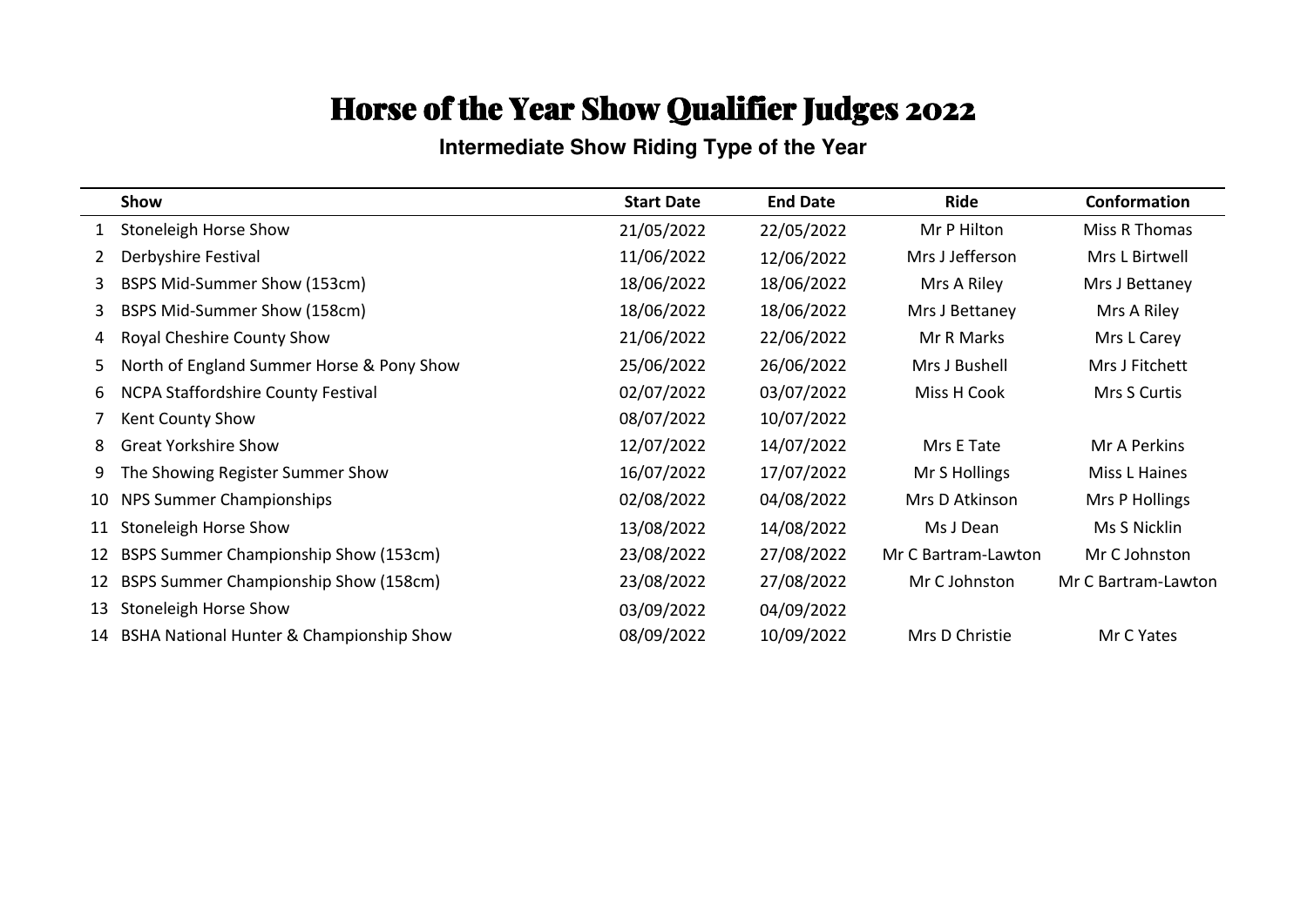**Mini Show Pony of the Year**

|    | Show                                         | <b>Start Date</b> | <b>End Date</b> | <b>Ride</b>    | Conformation                 |
|----|----------------------------------------------|-------------------|-----------------|----------------|------------------------------|
|    | <b>Stoneleigh Horse Show</b>                 | 21/05/2022        | 22/05/2022      |                | Mrs J Webb                   |
|    | <b>UKPH Summer Show</b>                      | 29/05/2022        | 29/05/2022      | Mr G Dunckley  | Ms F Wallace                 |
| 3  | <b>Midland Counties Show</b>                 | 04/06/2022        | 05/06/2022      |                | Mrs D Christie               |
| 4  | Derbyshire Festival                          | 11/06/2022        | 12/06/2022      | Mr P Hilton    | Mrs A Riley                  |
| 5  | Royal Three Counties Show                    | 17/06/2022        | 19/06/2022      | Mrs C Dew      | Ms F Cabrol                  |
| 6  | BSPS Mid-Summer Show (Lead Rein)             | 18/06/2022        | 18/06/2022      |                | Mrs D Gregson                |
| 6  | <b>BSPS Mid-Summer Show (First Ridden)</b>   | 18/06/2022        | 18/06/2022      |                | Mrs D Gregson & Mrs N Turner |
|    | Royal Cheshire County Show                   | 21/06/2022        | 22/06/2022      | Mrs S Harrison | Mrs E Lyttle                 |
| 8  | Lincolnshire Show                            | 22/06/2022        | 23/06/2022      | Mrs J Coltart  | Mrs S Rawding                |
| 9  | North of England Summer Horse & Pony Show    | 25/06/2022        | 26/06/2022      | Mr A Brooke    | <b>Mrs P Pattinson</b>       |
| 10 | NCPA Staffordshire County Festival           | 02/07/2022        | 03/07/2022      | Mrs LJ Marsden |                              |
|    | 11 Kent County Show                          | 08/07/2022        | 10/07/2022      |                |                              |
|    | 12 NPS Area 7                                | 10/07/2022        | 10/07/2022      | Ms L Gaunt     | Mr R Parker Jones            |
|    | The Showing Register Summer Show             | 16/07/2022        | 17/07/2022      | Mrs E Coates   | Mrs J Griffin                |
|    | 14 BSPS Wales                                | 01/08/2022        | 01/08/2022      |                |                              |
|    | 15 NPS Summer Championships (Lead Rein)      | 02/08/2022        | 04/08/2022      | Mrs D Alderson | Mrs J Stuart                 |
|    | 15 NPS Summer Championships (First Ridden)   | 02/08/2022        | 04/08/2022      | Mrs J Stuart   | Mrs D Alderson               |
|    | 16 Stoneleigh Horse Show                     | 13/08/2022        | 14/08/2022      |                | Ms J Dean                    |
| 17 | BSPS Summer Championship Show (Lead Rein)    | 23/08/2022        | 27/08/2022      |                | Mrs J Price                  |
|    | BSPS Summer Championship Show (First Ridden) | 23/08/2022        | 27/08/2022      | Mrs P McCarthy | Mrs J Price                  |
|    | 18 Stoneleigh Horse Show                     | 03/09/2022        | 04/09/2022      |                |                              |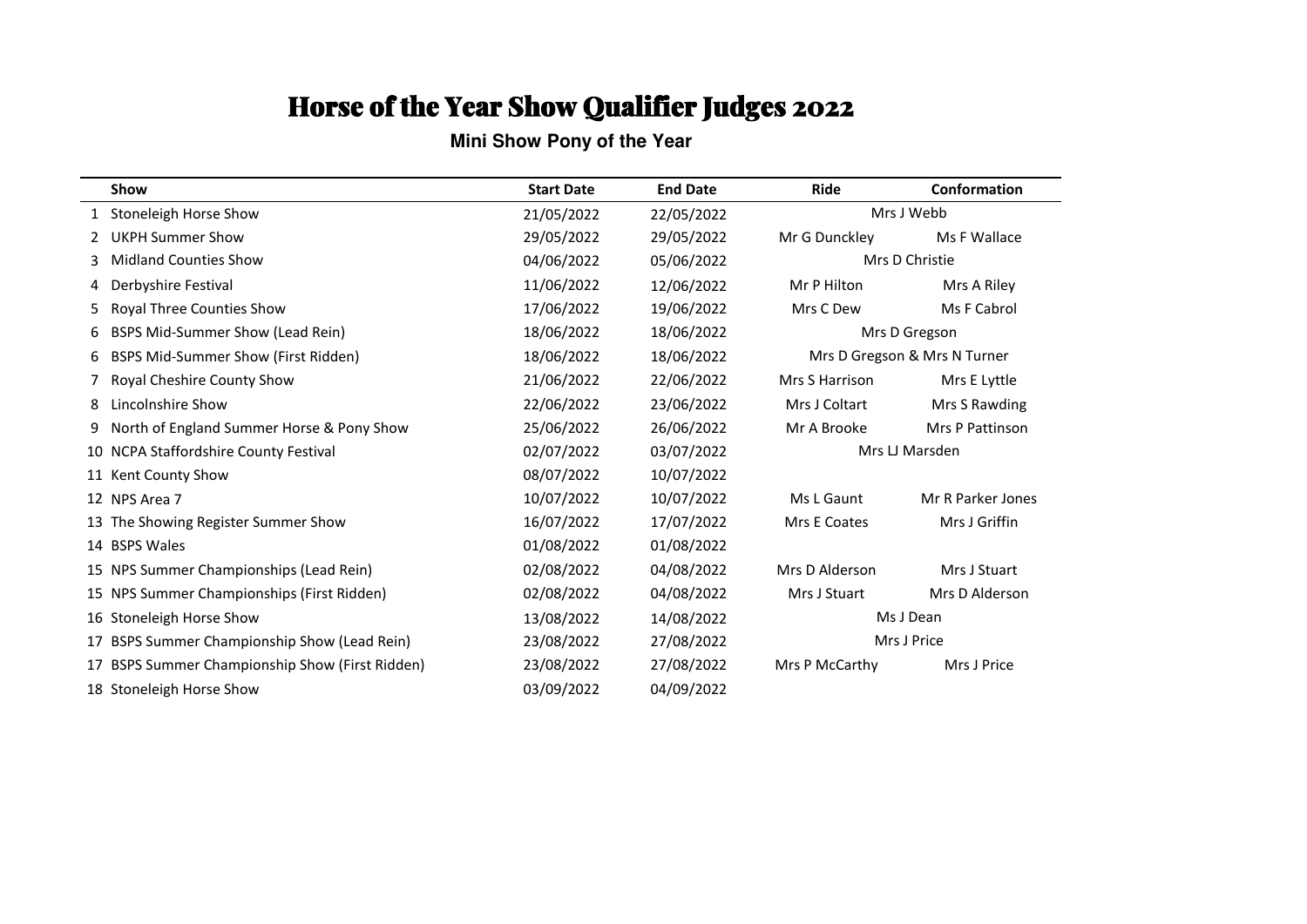**The Gribbin Family Lead Rein Pony of Hunter Type of the Year Championship**

|    | Show                                      | <b>Start Date</b> | <b>End Date</b> | Ride                            | Conformation    |  |
|----|-------------------------------------------|-------------------|-----------------|---------------------------------|-----------------|--|
|    | Stoneleigh Horse Show                     | 21/05/2022        | 22/05/2022      | Mrs J James                     |                 |  |
|    | The Suffolk Show                          | 31/05/2022        | 01/06/2022      | Miss B Millington               |                 |  |
| 3  | Royal Bath & West Show                    | 02/06/2022        | 02/06/2022      | Mr J Harvey                     |                 |  |
| 4  | <b>Midland Counties Show</b>              | 04/06/2022        | 05/06/2022      | Miss F Ludlow                   | Mrs S Crane     |  |
| 5. | Derbyshire Festival                       | 11/06/2022        | 12/06/2022      | Mr J Cookson                    |                 |  |
| 6  | <b>Royal Three Counties Show</b>          | 17/06/2022        | 19/06/2022      | Ms F Cabrol                     | Mrs S Palmer    |  |
|    | Royal Highland Show                       | 23/06/2022        | 26/06/2022      | Mrs C Dew                       | Mrs P Hollings  |  |
| 8  | Royal Cheshire County Show                | 21/06/2022        | 22/06/2022      | Mrs K Pitt & Mrs J Flook        |                 |  |
| 9  | Lincolnshire Show                         | 22/06/2022        | 23/06/2022      | Mrs SJ Bucknell & Ms L Hamilton |                 |  |
| 10 | North of England Summer Horse & Pony Show | 25/06/2022        | 26/06/2022      | Mr A Brooke                     | Mrs P Pattinson |  |
| 11 | Kent County Show                          | 08/07/2022        | 10/07/2022      |                                 |                 |  |
| 12 | The Showing Register Summer Show          | 16/07/2022        | 17/07/2022      | Mrs J Griffin                   | Mrs C Lomas     |  |
| 13 | NPS Summer Championships                  | 02/08/2022        | 04/08/2022      | Mrs C Nelson                    | Mrs J Webb      |  |
| 14 | Stoneleigh Horse Show                     | 13/08/2022        | 14/08/2022      |                                 | Mr C Walker     |  |
| 15 | <b>BSPS Summer Championship Show</b>      | 23/08/2022        | 27/08/2022      | Mrs H Buchanan                  |                 |  |
| 16 | Stoneleigh Horse Show                     | 03/09/2022        | 04/09/2022      |                                 |                 |  |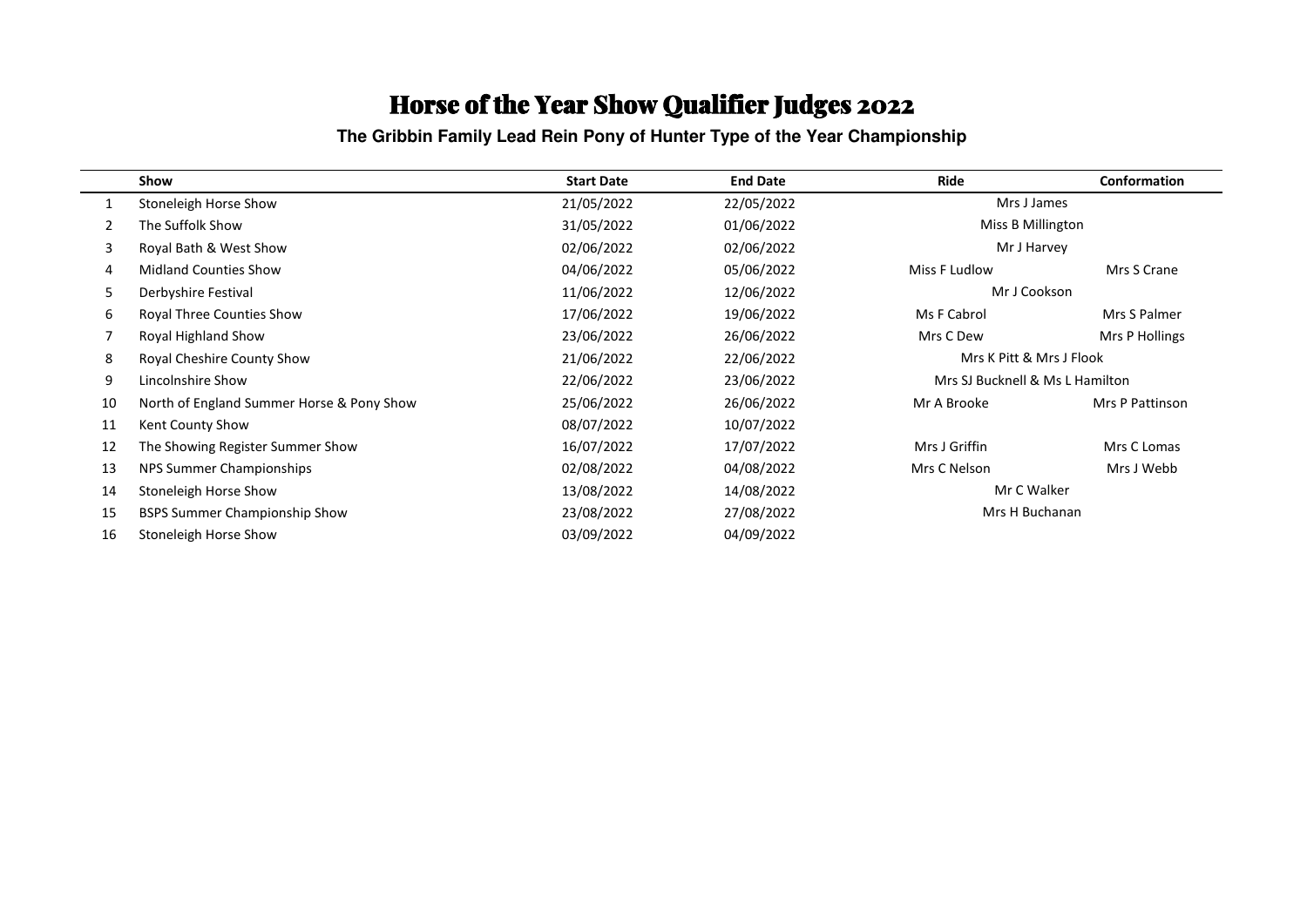**The Leeman Family Maxi Cob of the Year**

|    | Show                                     | <b>Start Date</b> | <b>End Date</b> | Ride            | Conformation       |
|----|------------------------------------------|-------------------|-----------------|-----------------|--------------------|
|    | Stoneleigh Horse Show                    | 21/05/2022        | 22/05/2022      | Ms J Shaw       | Mr N Collins       |
| 2  | Derbyshire Festival                      | 11/06/2022        | 12/06/2022      | Ms M Bowling    | Miss N Maynard     |
| 3  | Royal Cheshire County Show               | 21/06/2022        | 22/06/2022      | Mr A Collins    | Mrs S Curtis       |
| 4  | Lincolnshire Show                        | 22/06/2022        | 23/06/2022      | Ms L Whitehall  | Mrs J Burgess      |
| 5  | <b>Hickstead Derby Meeting</b>           | 23/06/2022        | 26/06/2022      | Mr J Sole       | Mr M Maryan        |
| 6  | Royal Highland Show                      | 23/06/2022        | 26/06/2022      | Mr M Cooper     | Mr D Dixon         |
|    | Royal Norfolk Show                       | 29/06/2022        | 30/06/2022      |                 |                    |
| 8  | Devon County Show                        | 30/06/2022        | 02/07/2022      | Mr L King       | Mr R Mills         |
| 9  | <b>Great Yorkshire Show</b>              | 12/07/2022        | 14/07/2022      | Mrs J Banks     | Mr P Cook          |
| 10 | The Showing Register Summer Show         | 16/07/2022        | 17/07/2022      | Mrs M Maclennan | Mr T Chalmers      |
| 11 | <b>Garstang Show</b>                     | 06/08/2022        | 06/08/2022      | Miss R Thomas   | Ms S Leatherbarrow |
| 12 | Stoneleigh Horse Show                    | 13/08/2022        | 14/08/2022      |                 | Ms S Rawding       |
| 13 | Ashbourne Show                           | 20/08/2022        | 20/08/2022      | Ms K Duxbury    | Mrs L Penrose      |
| 14 | Stoneleigh Horse Show                    | 03/09/2022        | 04/09/2022      |                 |                    |
| 15 | BSHA National Hunter & Championship Show | 08/09/2022        | 10/09/2022      | Miss P Scott    | Mrs A Varley       |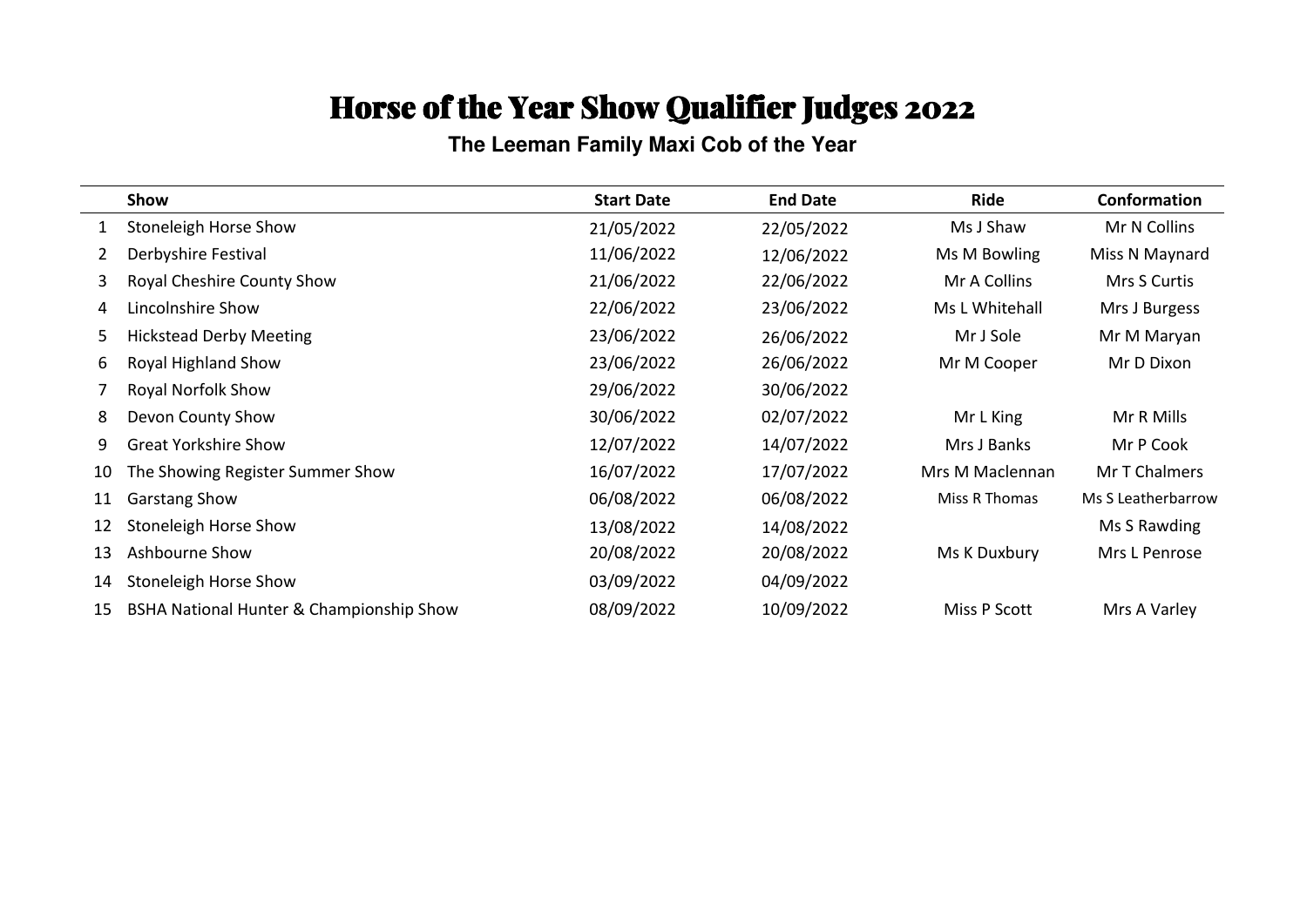**Miniature Horse of the Year Supported by the British Miniature Horse Society**

|    | Show                                        | <b>Start Date</b> | <b>End Date</b> | Judge                  |
|----|---------------------------------------------|-------------------|-----------------|------------------------|
|    | British Miniature Horse Society Spring Show | 24/04/2022        | 24/04/2022      | Ms A Chamberlain       |
|    | Stoneleigh Horse Show                       | 21/05/2022        | 22/05/2022      | Mr R Parker Jones      |
| 3  | <b>Hertfordshire County Show</b>            | 28/05/2022        | 29/05/2022      | Miss H Barton          |
| 4  | <b>Staffordshire County</b>                 | 01/06/2022        | 01/06/2022      | Ms S Lightbown         |
| 5  | Royal Bath & West Show                      | 02/06/2022        | 02/06/2022      | Miss J Cooper          |
| 6  | <b>Midland Counties Show</b>                | 04/06/2022        | 05/06/2022      | Ms C Hamilton          |
|    | Derbyshire Festival                         | 11/06/2022        | 12/06/2022      | Mr R Marks             |
| 8  | <b>Royal Three Counties Show</b>            | 18/06/2022        | 20/06/2022      | Mrs B Beresford-Batten |
| 9  | North of England Summer Horse & Pony Show   | 25/06/2022        | 26/06/2022      | Mrs J Bushell          |
| 10 | NCPA Staffordshire County Festival          | 02/07/2022        | 03/07/2022      | Mr J Bourne            |
| 11 | Stoneleigh Horse Show                       | 13/08/2022        | 14/08/2022      | Mr N Vale              |
| 12 | Stoneleigh Horse Show                       | 03/09/2022        | 04/09/2022      |                        |
| 13 | British Miniature Horse Society Breed Show  | 03/09/2022        | 03/09/2022      | Ms L Barrow            |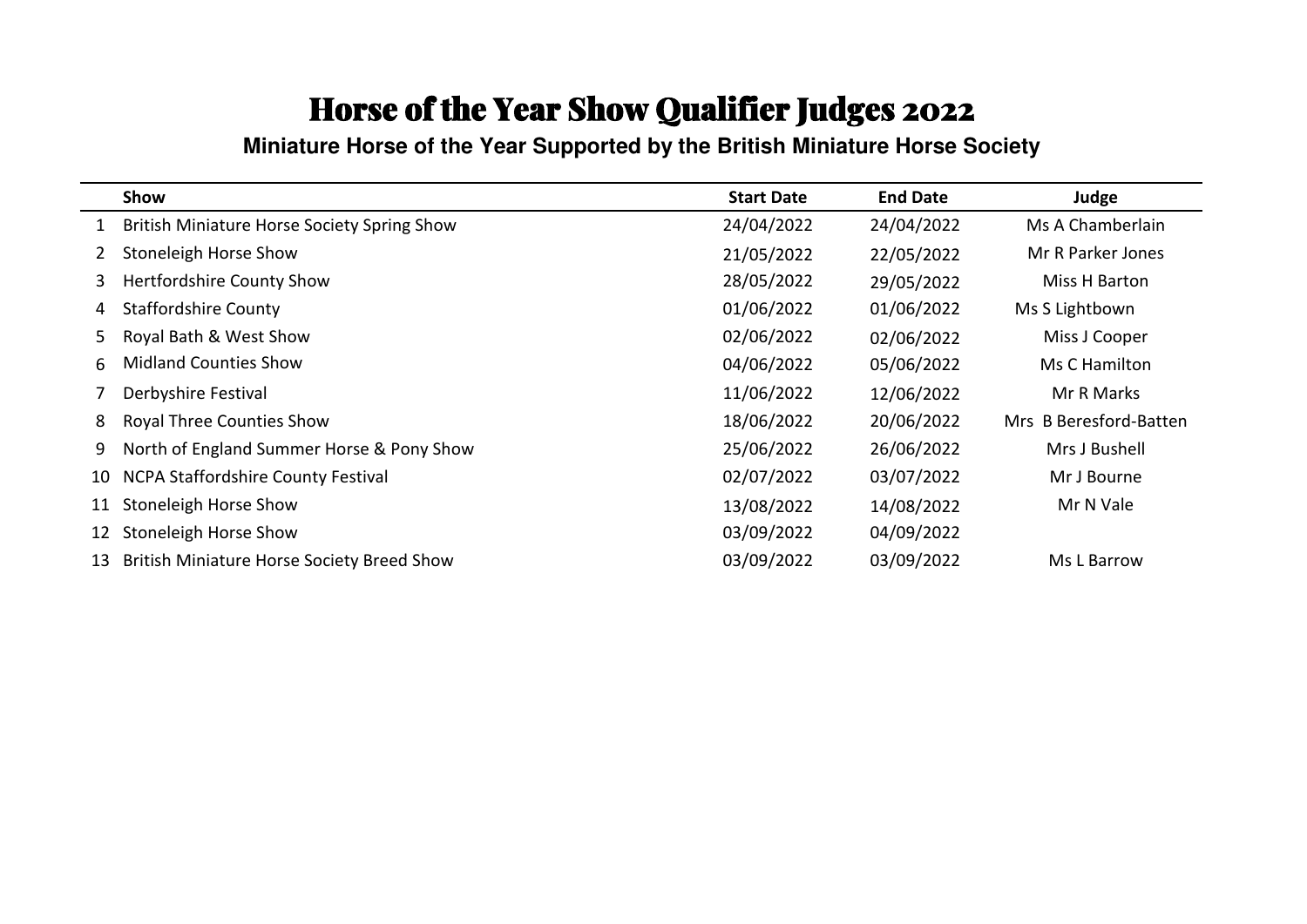**National Pony Society/Baileys Horse Feeds M&M Ridden Pony of the Year** 

|   | Show                                                                             | <b>Start Date</b> | <b>End Date</b> | Ride           | Conformation     |
|---|----------------------------------------------------------------------------------|-------------------|-----------------|----------------|------------------|
|   | NPS Spring (Dales, Fell, Highland and New Forest)                                | 23/04/2022        | 23/04/2022      | Mrs J Cooper   | Miss C Bigley    |
|   | Native Breeds Ridden Festival (Dales, Fell, Highland and New Forest)             | 29/05/2022        | 29/05/2022      | Ms A Gomersall | Ms K Wainwright  |
| 3 | Royal Bath & West Show (Dales, Fell, Highland and New Forest)                    | 02/06/2022        | 04/06/2022      | <b>TBC</b>     | Ms M Bevan Jones |
| 4 | NPS Scotland Summer Show (Dales, Fell, Highland and New Forest)                  | 11/06/2022        | 11/06/2022      | Mrs J Webb     | Mrs G Cowell     |
| 5 | Lincolnshire Show (Dales, Fell, Highland and New Forest)                         | 22/06/2022        | 23/06/2022      | Mr S Hollings  | Mrs P Clifford   |
| 6 | North of England Summer Horse & Pony Show (Dales, Fell, Highland and New Forest) | 25/06/2022        | 26/06/2022      | Mr S Howard    | Mrs A McHale     |
|   | NPS Area 7 (Dales, Fell, Highland and New Forest)                                | 10/07/2022        | 10/07/2022      | Ms L Ahmet     | Ms A Stevens     |
| 8 | New Forest & Hampshire County Show (Dales, Fell & Highland)                      | 26/07/2022        | 28/07/2022      | TBC            | Mr R James       |
|   | Royal Bath & West Show (Dartmoor, Exmoor & Shetland)                             | 02/06/2022        | 04/06/2022      | <b>TBC</b>     | Ms M Bevan Jones |
|   | NPS Scotland Summer Show (Dartmoor, Exmoor & Shetland)                           | 11/06/2022        | 11/06/2022      | Mrs J Webb     | Mrs G Cowell     |
|   | New Forest & Hampshire (Dartmoor, Exmoor & Shetland)                             | 26/07/2022        | 28/07/2022      | Miss J Crowley | Mrs D Hadwen     |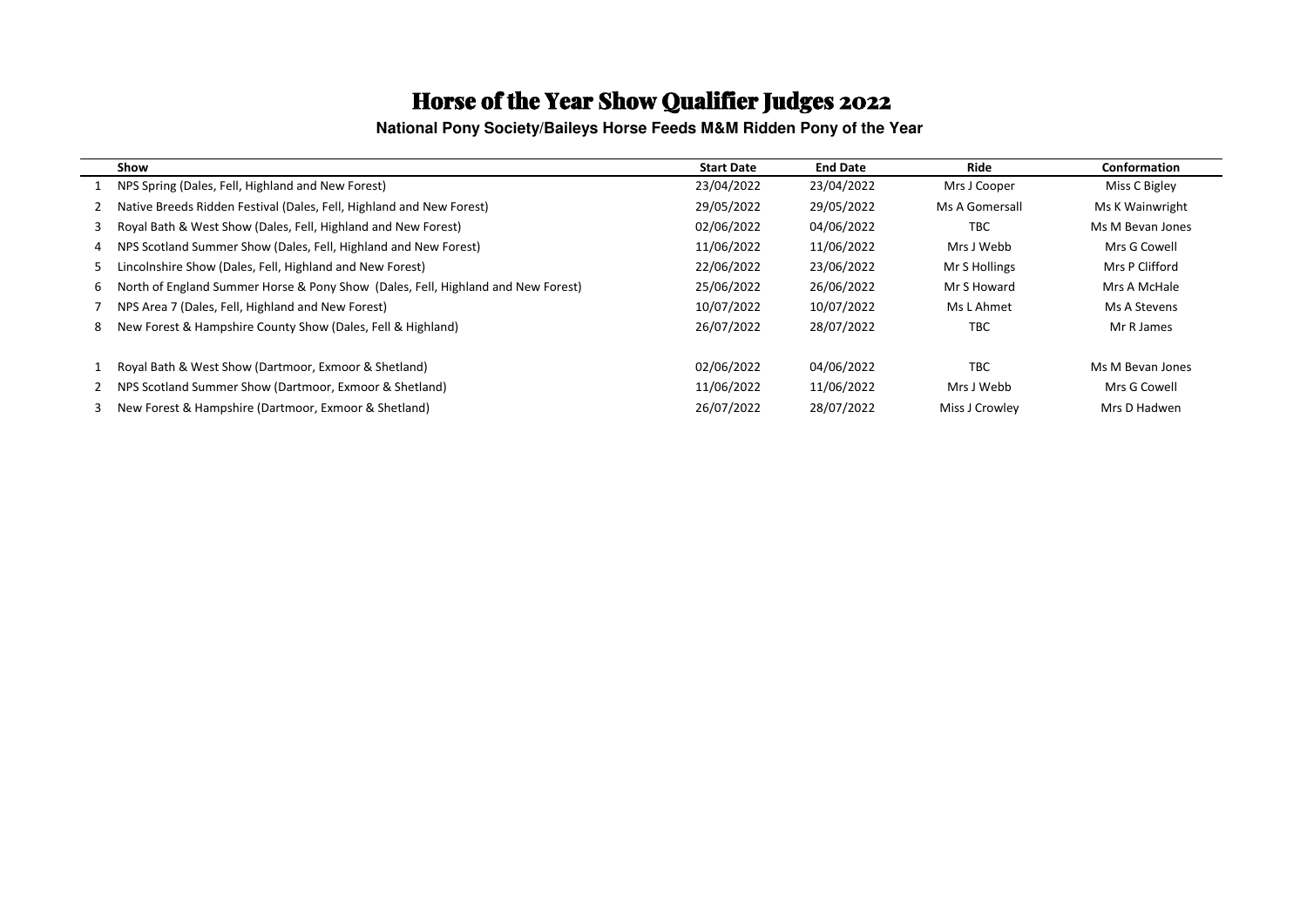**National Pony Society/Baileys Horse Feeds M&M Ridden Dales of the Year**

|    | Show                                      | <b>Start Date</b> | <b>End Date</b> | Ride           | Conformation   |
|----|-------------------------------------------|-------------------|-----------------|----------------|----------------|
|    | <b>Stoneleigh Horse Show</b>              | 21/05/2022        | 22/05/2022      | Miss A Kelly   | Mrs P Potter   |
|    | Derbyshire Festival                       | 11/06/2022        | 12/06/2022      | Mrs B McGrath  | Mr M Sheen     |
| 3  | <b>Royal Three Counties Show</b>          | 18/06/2022        | 20/06/2022      | Mrs C Whiteley | Mr M Jones     |
| 4  | Royal Cheshire County Show                | 21/06/2022        | 22/06/2022      | Mrs H Starkie  | Ms S Turner    |
| 5  | Royal Highland Show                       | 23/06/2022        | 26/06/2022      | Mr D Puttock   | Mrs A Nicholls |
| 6  | Dales Pony Festival                       | 25/06/2022        | 25/06/2022      | Mrs E Jones    | Mrs N Thompson |
|    | <b>NCPA Staffordshire County Festival</b> | 02/07/2022        | 03/07/2022      | Mrs H Williams | Mrs A Squires  |
| 8  | <b>Great Yorkshire Show</b>               | 12/07/2022        | 14/07/2022      | Mr D Blair     | Mr T Best      |
| 9  | The Showing Register Summer Show          | 16/07/2022        | 17/07/2022      | Miss S Verdon  | Mrs S Hughes   |
| 10 | NPS Summer Championships                  | 02/08/2022        | 04/08/2022      | Mr M Fry       | Mrs J James    |
| 11 | Stoneleigh Horse Show                     | 13/08/2022        | 14/08/2022      | Ms J Woods     |                |
| 12 | <b>Stoneleigh Horse Show</b>              | 03/09/2022        | 04/09/2022      |                |                |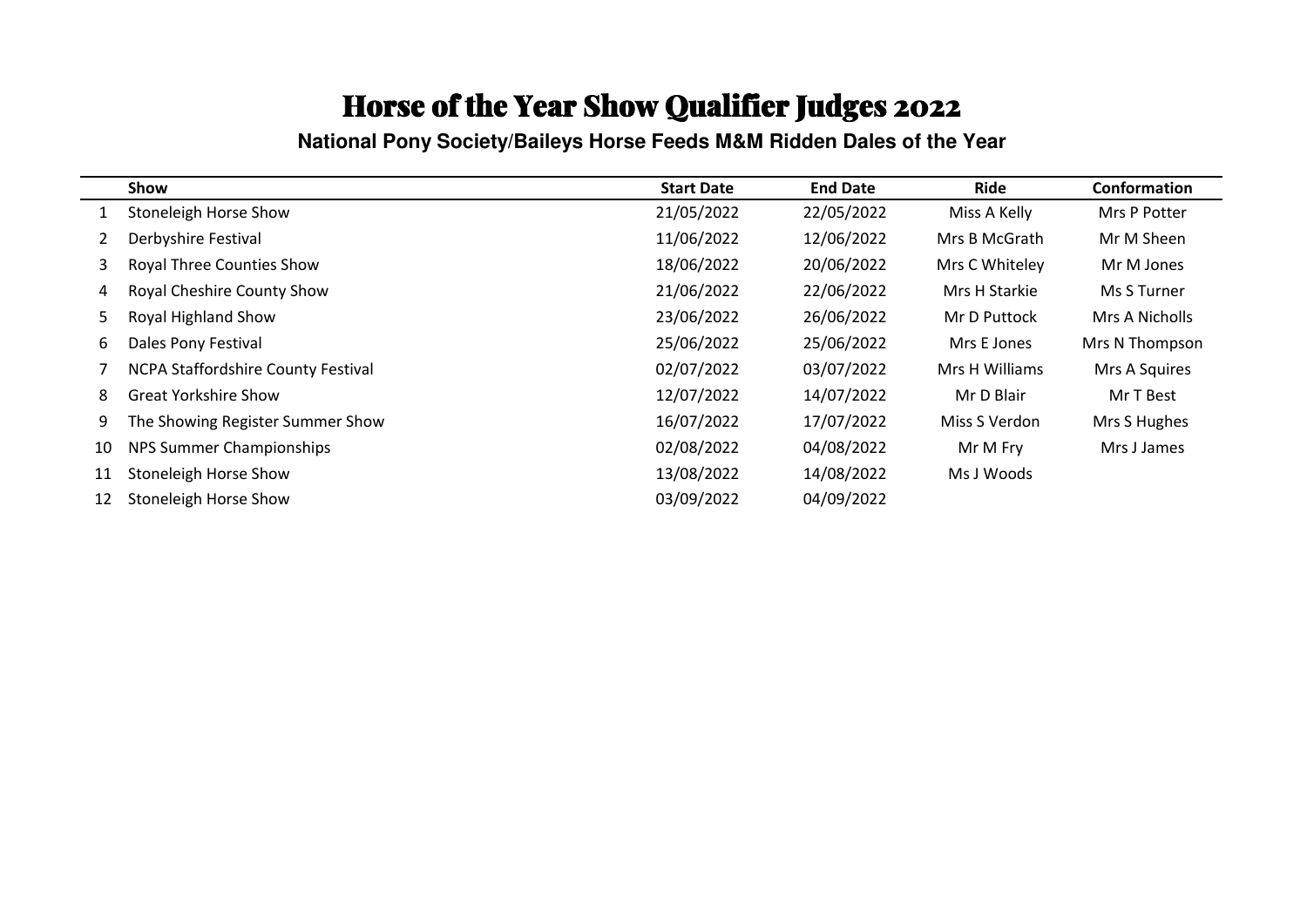**National Pony Society/Baileys Horse Feeds M&M Ridden Fell of the Year** 

|              | Show                               | <b>Start Date</b> | <b>End Date</b> | Ride           | Conformation   |
|--------------|------------------------------------|-------------------|-----------------|----------------|----------------|
| 1            | Stoneleigh Horse Show              | 21/05/2022        | 22/05/2022      | Miss A Kelly   | Mrs P Potter   |
| $\mathbf{2}$ | Derbyshire Festival                | 11/06/2022        | 12/06/2022      | Mrs B McGrath  | Mr M Sheen     |
| 3.           | Royal Cheshire County Show         | 21/06/2022        | 22/06/2022      | Mrs H Starkie  | Ms S Turner    |
| 4            | Royal Highland Show                | 23/06/2022        | 26/06/2022      | Mr D Puttock   | Mrs A Nicholls |
| 5.           | Royal Norfolk                      | 29/06/2022        | 30/06/2022      | Mr J Harforth  | Mrs E Payne    |
| 6            | NCPA Staffordshire County Festival | 02/07/2022        | 03/07/2022      | Mrs H Williams | Mrs A Squires  |
|              | <b>Great Yorkshire Show</b>        | 12/07/2022        | 14/07/2022      | Mr D Blair     | Mr T Best      |
| 8            | The Showing Register Summer Show   | 16/07/2022        | 17/07/2022      | Miss S Verdon  | Mrs S Hughes   |
| 9            | NPS Summer Championships           | 02/08/2022        | 04/08/2022      | Mr M Fry       | Mrs P Cox      |
| 10           | Fell Pony Society Breed Show       | 07/08/2022        | 07/08/2022      | Mr C Grant     | Mrs B Hodgson  |
| 11           | Stoneleigh Horse Show              | 13/08/2022        | 14/08/2022      | Ms J Woods     |                |
| 12           | Stoneleigh Horse Show              | 03/09/2022        | 04/09/2022      |                |                |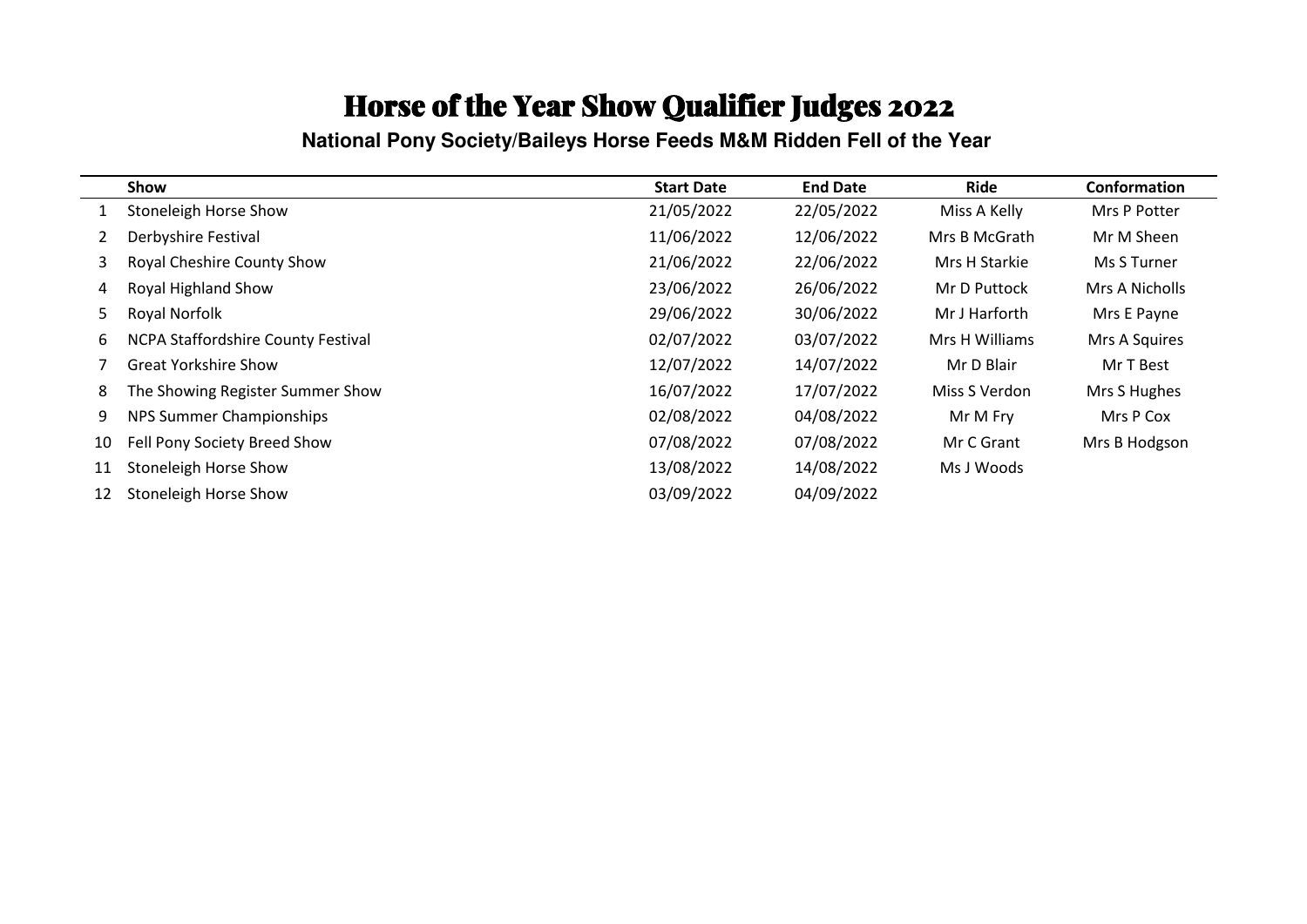**National Pony Society/Baileys Horse Feeds M&M Ridden Connemara of the Year** 

|    | Show                                      | <b>Start Date</b> | <b>End Date</b> | <b>Ride</b>    | Conformation            |
|----|-------------------------------------------|-------------------|-----------------|----------------|-------------------------|
|    | Northern Ireland Festival                 | 22/04/2022        | 24/04/2022      | Mr R Marks     | Mrs R Keeling           |
| 2  | <b>NPS Spring Festival</b>                | 23/04/2022        | 23/04/2022      | Mrs J Cooper   | Miss C Bigley           |
| 3  | NPS Area 25 Summer Show                   | 08/05/2022        | 08/05/2022      |                | Mr D Park & Mrs B Evans |
| 4  | Royal Bath & West Show                    | 02/06/2022        | 02/06/2022      | <b>TBC</b>     | Ms M Bevan Jones        |
| 5  | Stoneleigh Horse Show                     | 21/05/2022        | 22/05/2022      | Miss A Kelly   | Mrs P Potter            |
| 6  | Native Breeds Ridden Festival             | 29/05/2022        | 29/05/2022      | Ms A Gomersall | Ms K Wainwright         |
|    | <b>Midland Counties Show</b>              | 04/06/2022        | 05/06/2022      | Miss J Furness | Mrs C Dew               |
| 8  | Derbyshire Festival                       | 11/06/2022        | 12/06/2022      | Mrs B McGrath  | Mr M Sheen              |
| 9  | Royal Three Counties Show                 | 18/06/2022        | 20/06/2022      | Mrs C Whiteley | Mr M Jones              |
| 10 | Royal Cheshire County Show                | 21/06/2022        | 22/06/2022      | Mrs H Starkie  | Ms S Turner             |
| 11 | Lincolnshire Show                         | 22/06/2022        | 23/06/2022      | Mr S Hollings  | Mrs P Clifford          |
| 12 | Royal Highland Show                       | 23/06/2022        | 26/06/2022      | Mr D Puttock   | Mrs A Nicholls          |
| 13 | North of England Summer Horse & Pony Show | 25/06/2022        | 26/06/2022      | Mr S Howard    | Mrs A McHale            |
| 14 | Royal Norfolk Show                        | 29/06/2022        | 30/06/2022      | Mr J Harforth  | Mrs E Payne             |
| 15 | NCPA Staffordshire County Festival        | 02/07/2022        | 03/07/2022      | Mrs H Williams | Mrs A Squires           |
| 16 | NPS Area 7                                | 10/07/2022        | 10/07/2022      | Ms L Ahmet     | Ms A Stevens            |
| 17 | <b>Great Yorkshire Show</b>               | 12/07/2022        | 14/07/2022      | Mr D Blair     | Mr T Best               |
| 18 | British Connemara Pony Society Breed Show | 15/07/2022        | 16/07/2022      | Mrs H Horsfall | Mrs J Somerset          |
| 19 | The Showing Register Summer Show          | 16/07/2022        | 17/07/2022      | Miss S Verdon  | Mrs S Hughes            |
| 20 | NPS Summer Championships                  | 02/08/2022        | 04/08/2022      | Mrs J Lowth    | Mr M Fry                |
| 21 | Irish Pony Society Championship Show      | 05/08/2021        | 06/08/2021      | Miss T Brooks  | Mr N Hollings           |
| 22 | Stoneleigh Horse Show                     | 13/08/2022        | 14/08/2022      | Ms J Woods     |                         |
| 23 | Stoneleigh Horse Show                     | 03/09/2022        | 04/09/2022      |                |                         |
| 24 | Moreton in Marsh Show                     | 03/09/2022        | 03/09/2022      | TBC            | Mr R Parker Jones       |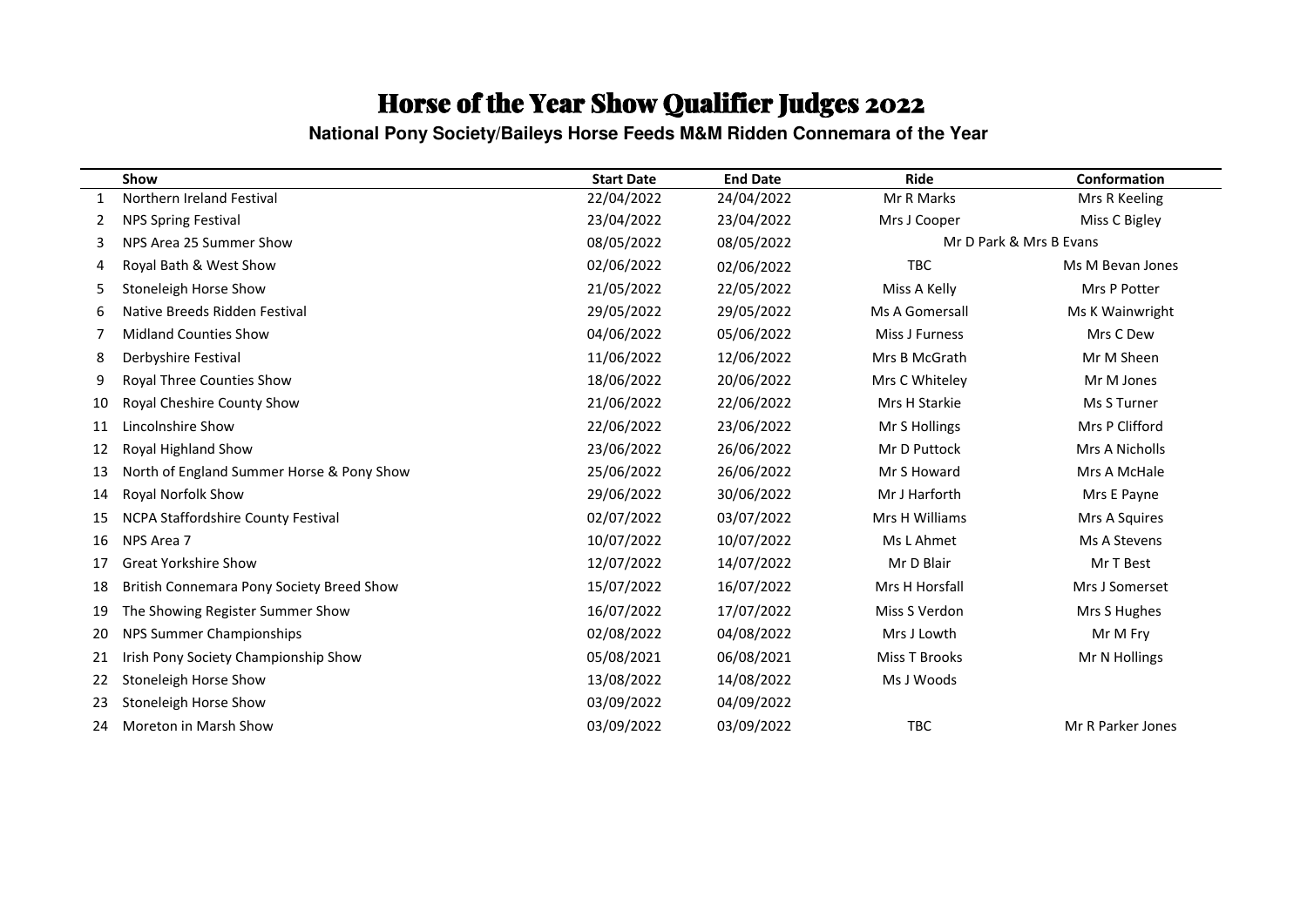**National Pony Society/Baileys Horse Feeds M&M Ridden Highland of the Year**

|    | Show                                      | <b>Start Date</b> | <b>End Date</b> | <b>Ride</b>           | <b>Conformation</b> |
|----|-------------------------------------------|-------------------|-----------------|-----------------------|---------------------|
|    | Stoneleigh Horse Show                     | 21/05/2022        | 22/05/2022      | Miss A Kelly          | Mrs P Potter        |
|    | Derbyshire Festival                       | 11/06/2022        | 12/06/2022      | Mrs B McGrath         | Mr M Sheen          |
| 3  | Royal Cheshire County Show                | 21/06/2022        | 22/06/2022      | Mrs H Starkie         | Ms S Turner         |
| 4  | Royal Highland Show                       | 23/06/2022        | 26/06/2022      | Mr D Puttock          | Mrs A Nicholls      |
| 5  | <b>NCPA Staffordshire County Festival</b> | 02/07/2022        | 03/07/2022      | Mrs H Williams        | Mrs A Squires       |
| 6  | <b>Highland Pony Society Breed Show</b>   | 10/07/2022        | 10/07/2022      | <b>TBC</b>            | Mrs GJ Docherty     |
|    | <b>Great Yorkshire Show</b>               | 12/07/2022        | 14/07/2022      | Mr D Blair            | Mr T Best           |
| 8  | The Showing Register Summer Show          | 16/07/2022        | 17/07/2022      | Miss S Verdon         | Mrs S Hughes        |
| 9  | NPS Summer Championships                  | 02/08/2022        | 04/08/2022      | Mrs P Cox             | Mrs L Impey         |
| 10 | Stoneleigh Horse Show                     | 13/08/2022        | 14/08/2022      | Ms J Woods            |                     |
| 11 | <b>Blair Castle Horse Trials</b>          | 25/08/2022        | 28/08/2022      | Mr E Mackecknie-Guire | Ms M McCall Smith   |
| 12 | Stoneleigh Horse Show                     | 03/09/2022        | 04/09/2022      |                       |                     |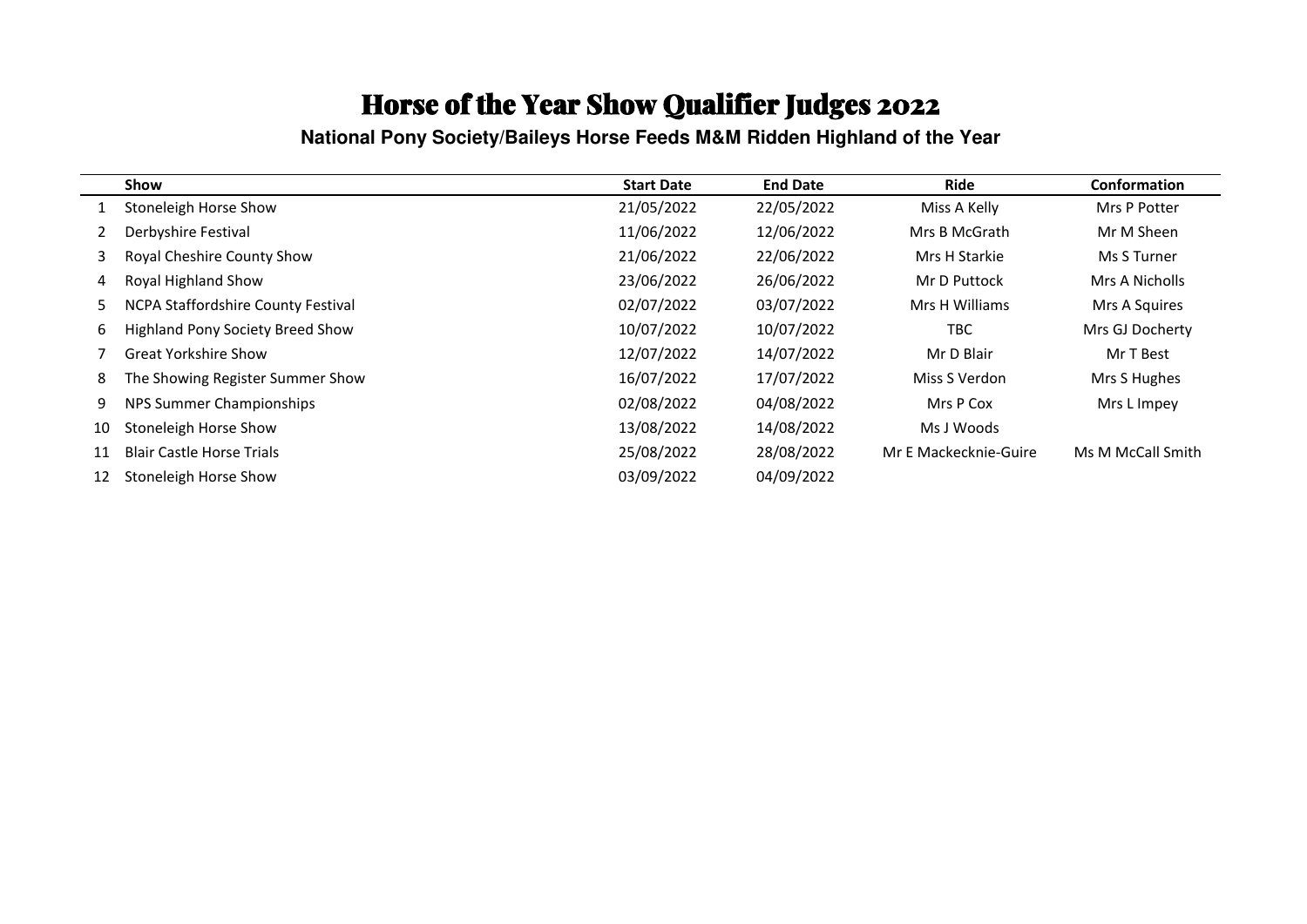**National Pony Society/Baileys Horse Feeds M&M Ridden New Forest of the Year** 

|             | <b>Show</b>                        | <b>Start Date</b> | <b>End Date</b> | Ride          | Conformation |
|-------------|------------------------------------|-------------------|-----------------|---------------|--------------|
|             | Stoneleigh Horse Show              | 21/05/2022        | 22/05/2022      | Miss A Kelly  | Mrs P Potter |
| $2^{\circ}$ | Derbyshire Festival                | 11/06/2022        | 12/06/2022      | Mrs B McGrath | Mr M Sheen   |
| 3.          | Royal Cheshire County Show         | 21/06/2022        | 22/06/2022      | Mrs H Starkie | Ms S Turner  |
| 4           | Royal Norfolk Show                 | 29/06/2022        | 30/06/2022      | Mr J Harforth | Mrs E Payne  |
| 5.          | Royal Highland Show                | 23/06/2022        | 26/06/2022      | Ms D Spears   | Mr R Miller  |
| 6           | <b>Great Yorkshire Show</b>        | 12/07/2022        | 14/07/2022      | Mr D Blair    | Mr T Best    |
|             | The Showing Register Summer Show   | 16/07/2022        | 17/07/2022      | Miss S Verdon | Mrs S Hughes |
| 8           | New Forest & Hampshire County Show | 26/07/2022        | 28/07/2022      | <b>TBC</b>    | Mr R James   |
| 9           | NPS Summer Championships           | 02/08/2022        | 04/08/2022      | Mr M Fry      | Mrs J Lowth  |
| 10          | Stoneleigh Horse Show              | 13/08/2022        | 14/08/2022      | Ms J Woods    |              |
| 11          | New Forest Pony Society Breed Show | 26/08/2022        | 28/08/2022      | Mrs L Impey   | Mrs R Bown   |
| 12          | Stoneleigh Horse Show              | 03/09/2022        | 04/09/2022      |               |              |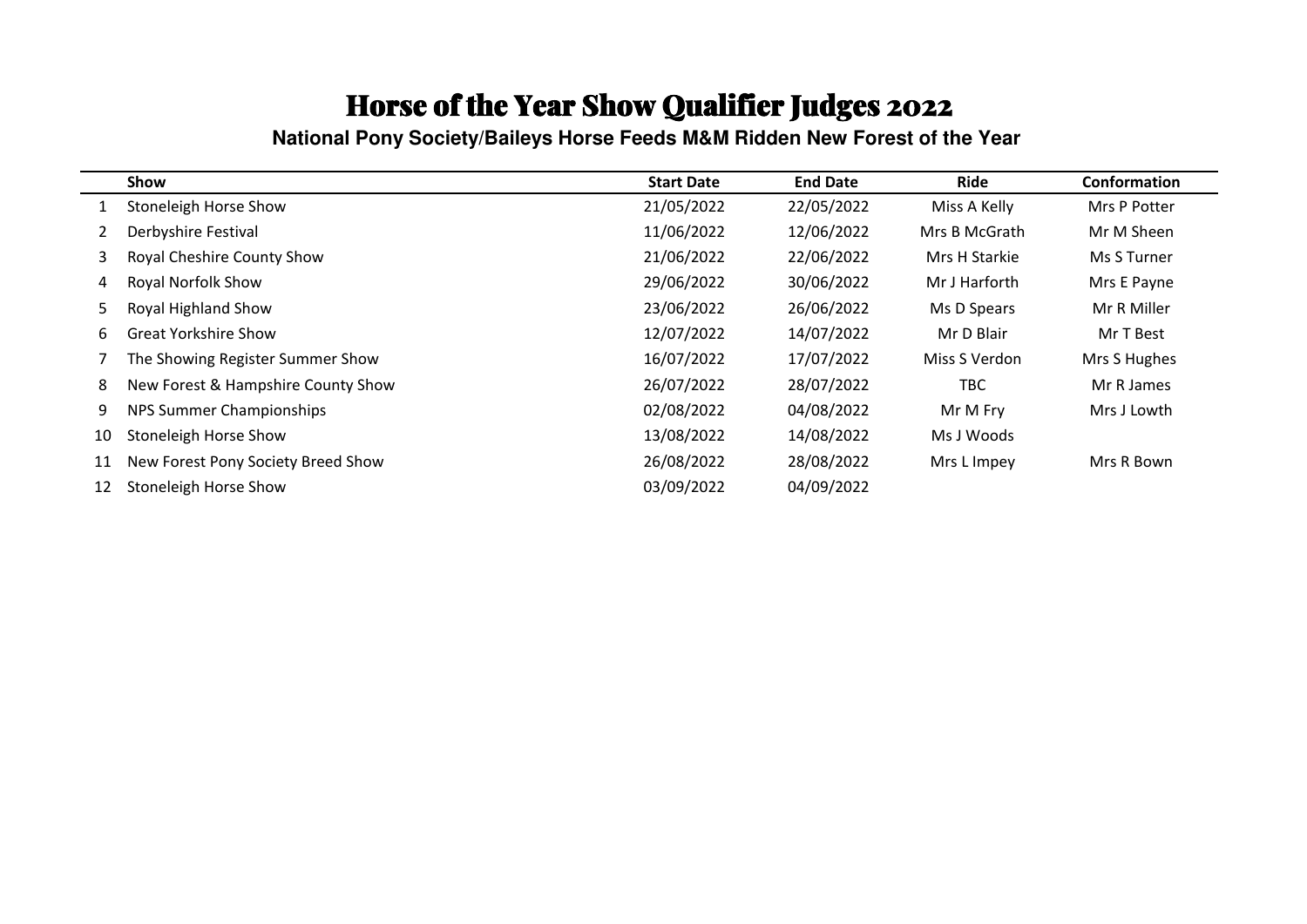#### **National Pony Society/Baileys Horse Feeds M&M Ridden Welsh Section A & B of the Year**

| Show                                           | <b>Start Date</b> | <b>End Date</b> | <b>Ride</b>           | Conformation      |
|------------------------------------------------|-------------------|-----------------|-----------------------|-------------------|
| 1 Stoneleigh Horse Show                        | 21/05/2022        | 22/05/2022      | Mrs P Potter          | Miss A Kelly      |
| Native Breeds Ridden Festival                  | 29/05/2022        | 29/05/2022      | Ms A Gomersall        | Ms K Wainwright   |
| <b>Midland Counties Show</b><br>3              | 04/06/2022        | 05/06/2022      | Mrs C Dew             | Miss J Furness    |
| Derbyshire Festival<br>4                       | 11/06/2022        | 12/06/2022      | Mr K Walker           | Ms V Eggleston    |
| <b>Royal Three Counties Show</b><br>5.         | 18/06/2022        | 20/06/2022      | Mrs C Whiteley        | Mr M Jones        |
| Royal Cheshire County Show<br>6                | 21/06/2022        | 22/06/2022      | Ms T Milward          | Ms S Thomas       |
| Lincolnshire Show                              | 22/06/2022        | 23/06/2022      | Mr E Mackechnie-Guire | Mrs M Taylor      |
| <b>Royal Highland Show</b><br>8                | 23/06/2022        | 26/06/2022      | Ms D Spears           | Mr R Miller       |
| North of England Summer Horse & Pony Show<br>9 | 25/06/2022        | 26/06/2022      | Mrs A McHale          | Mr S Howard       |
| 10 Royal Norfolk Show                          | 29/06/2022        | 30/06/2022      | Mr J C James          | Mrs G Simpson     |
| 11 NCPA Staffordshire County Festival          | 02/07/2022        | 03/07/2022      | Mrs A Squires         | Mrs H Williams    |
| 12 NPS Area 7                                  | 10/07/2022        | 10/07/2022      | Ms L Ahmet            | Ms A Stevens      |
| 13 Great Yorkshire Show                        | 12/07/2022        | 14/07/2022      | Mr D Blair            | Mr T Best         |
| 14 Royal Welsh Show                            | 18/07/2022        | 21/07/2022      | Mrs J Hoyle           | Miss F Leadbitter |
| 15 NPS Summer Championships                    | 02/08/2022        | 04/08/2022      | Mrs J Lowth           | Mrs H Banbury     |
| 16 National Welsh Championship Show            | 06/08/2022        | 07/08/2022      | Mrs K Scott           | Mrs P Owens       |
| 17 Stoneleigh Horse Show                       | 13/08/2022        | 14/08/2022      |                       | Ms J Woods        |
| 18 Denbigh & Flintshire Agricultural Show      | 18/08/2022        | 18/08/2022      | Ms J Sheill           | Mr D Lewis        |
| 19 The Mid Wales Show                          | 21/08/2022        | 21/08/2022      | Mr R Sutcliffe        | Miss H Reynolds   |
| 20 Stoneleigh Horse Show                       | 03/09/2022        | 04/09/2022      |                       |                   |
| 21 Moreton in Marsh Show                       | 03/09/2022        | 03/09/2022      | Mr R Parker Jones     | <b>TBC</b>        |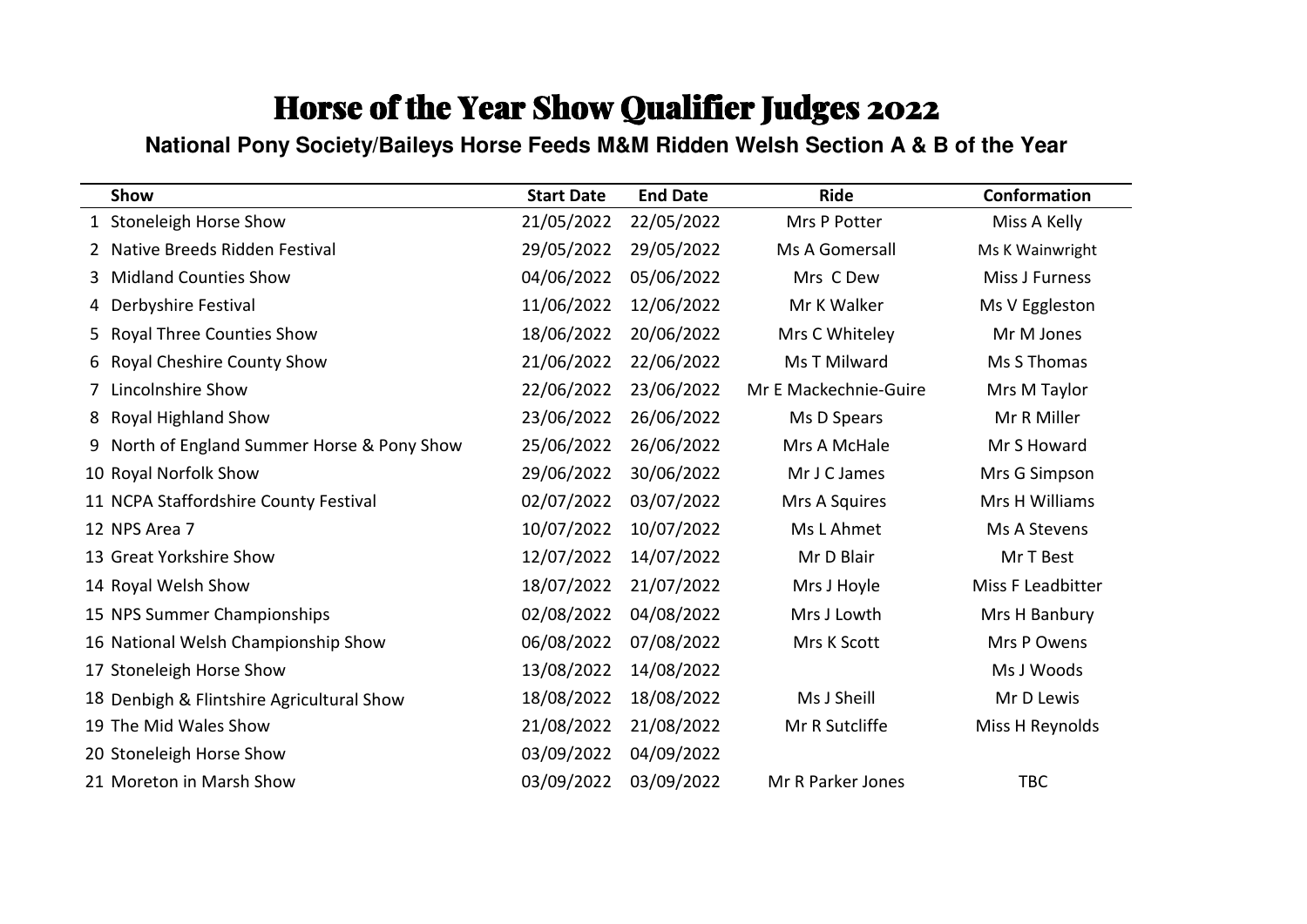#### **National Pony Society/Baileys Horse Feeds M&M Ridden Welsh Section C & D of the Year**

|    | Show                                      | <b>Start Date</b> | <b>End Date</b> | Ride               | Conformation      |
|----|-------------------------------------------|-------------------|-----------------|--------------------|-------------------|
|    | <b>NPS Spring Festival</b>                | 23/04/2022        | 23/04/2022      | Mrs J Cooper       | Miss C Bigley     |
| 2  | NPS Area 25 Summer Show                   | 08/05/2022        | 08/05/2022      | Mrs B Evans        | Mr D Park         |
| 3  | Stoneleigh Horse Show                     | 21/05/2022        | 22/05/2022      | Miss A Kelly       | Mrs P Potter      |
| 4  | Native Breeds Ridden Festival             | 29/05/2022        | 29/05/2022      | Ms A Gomersall     | Ms K Wainwright   |
| 5  | Midland Counties Show (Welsh C)           | 04/06/2022        | 05/06/2022      | Mrs C Dew          | Miss J Furness    |
| 5  | Midland Counties Show (Welsh D)           | 04/06/2022        | 05/06/2022      | Miss J Furness     | Mrs C Dew         |
| 6  | Derbyshire Festival                       | 11/06/2022        | 12/06/2022      | Mrs B McGrath      | Mr M Sheen        |
| 7  | Royal Three Counties Show                 | 18/06/2022        | 20/06/2022      | Mrs C Whiteley     | Mr M Jones        |
| 8  | Royal Cheshire County Show                | 21/06/2022        | 22/06/2022      | Mrs H Starkie      | Ms S Turner       |
| 9  | Lincolnshire Show                         | 22/06/2022        | 23/06/2022      | Mrs Penny Clifford | Mr S Hollings     |
| 10 | Royal Highland Show (Welsh C)             | 23/06/2022        | 26/06/2022      | Ms D Spears        | Mr R Miller       |
| 10 | Royal Highland Show (Welsh D)             | 23/06/2022        | 26/06/2022      | Mr D Puttock       | Mrs A Nicholls    |
| 11 | North of England Summer Horse & Pony Show | 25/06/2022        | 26/06/2022      | Mrs A McHale       | Mr S Howard       |
| 12 | Royal Norfolk Show                        | 29/06/2022        | 30/06/2022      | Mr J C James       | Mrs G Simpson     |
| 13 | NCPA Staffordshire County Festival        | 02/07/2022        | 03/07/2022      | Mrs A Squires      | Mrs H Williams    |
| 14 | NPS Area 7                                | 10/07/2022        | 10/07/2022      | Ms L Ahmet         | Ms A Stevens      |
| 15 | <b>Great Yorkshire Show</b>               | 12/07/2022        | 14/07/2022      | Mr D Blair         | Mr T Best         |
| 16 | The Showing Register Summer Show          | 16/07/2022        | 17/07/2022      | Miss S Verdon      | Mrs S Hughes      |
| 17 | Royal Welsh Show                          | 18/07/2022        | 21/07/2022      | Mrs J Hoyle        | Miss F Leadbitter |
| 18 | NPS Summer Championships                  | 02/08/2022        | 04/08/2022      | Ms H Banbury       | Mrs A Hutchinson  |
| 19 | National Welsh Championship Show          | 06/08/2022        | 07/08/2022      | Mrs K Scott        | Mrs P Owens       |
| 20 | Stoneleigh Horse Show                     | 13/08/2022        | 14/08/2022      | Ms J Woods         |                   |
| 21 | Denbigh & Flintshire Agricultural Show    | 18/08/2022        | 18/08/2022      | Ms L Thomas        | Mr G Thomas       |
| 22 | The Mid Wales Show                        | 21/08/2022        | 21/08/2022      | Lisa Barsoum-Allen | Cheryl Firth      |
| 23 | Stoneleigh Horse Show                     | 03/09/2022        | 04/09/2022      |                    |                   |
| 24 | Moreton in Marsh Show                     | 03/09/2022        | 03/09/2022      | TBC                | Mr R Parker Jones |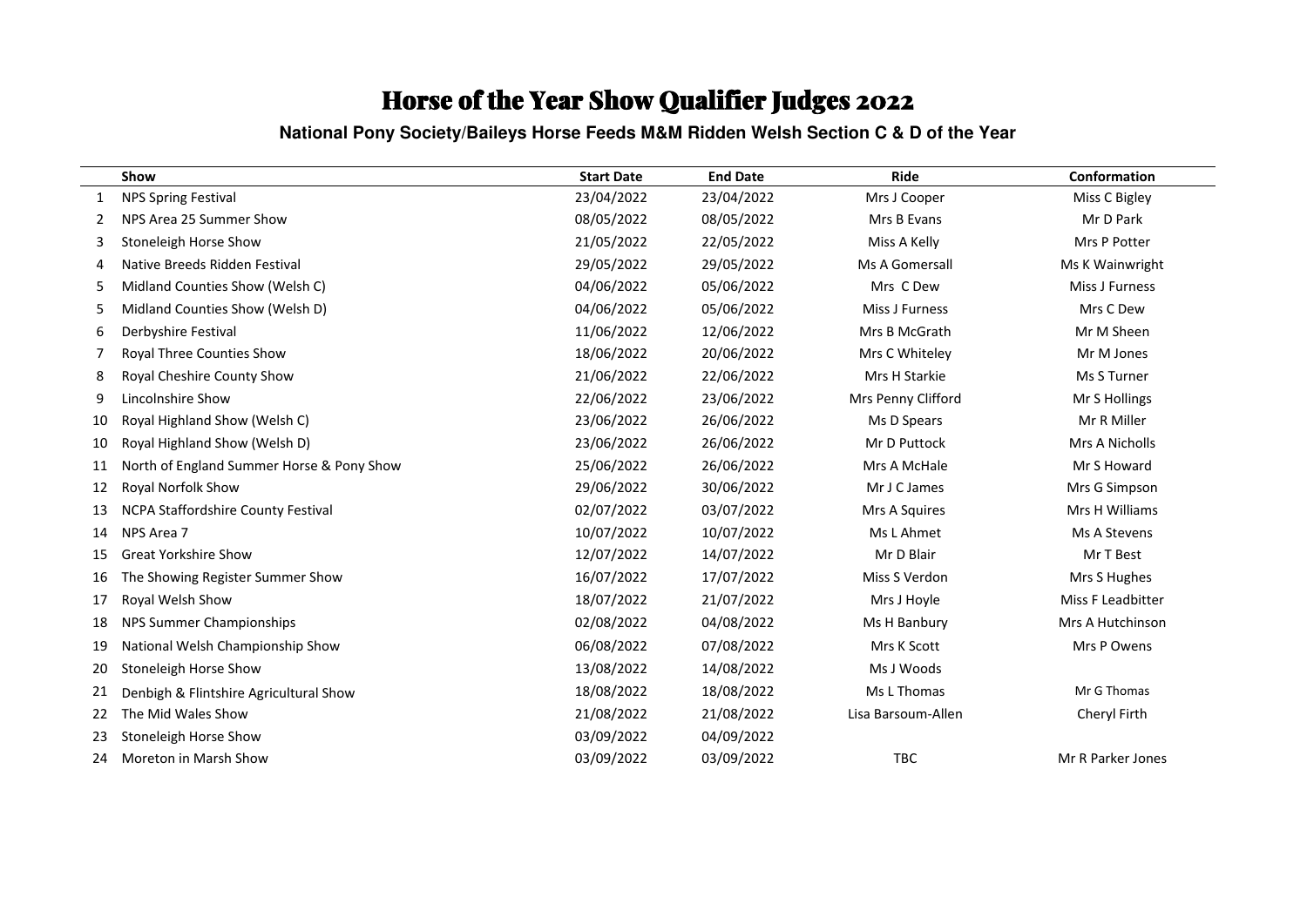**National Pony Society/Baileys Horse Feeds M&M Ridden Dartmoor of the Year** 

|    | Show                                      | <b>Start Date</b> | <b>End Date</b> | <b>Ride</b>           | <b>Conformation</b> |
|----|-------------------------------------------|-------------------|-----------------|-----------------------|---------------------|
|    | Stoneleigh Horse Show                     | 21/05/2022        | 22/05/2022      | Mrs P Potter          | Miss A Kelly        |
|    | Derbyshire Festival                       | 11/06/2022        | 12/06/2022      | Mr K Walker           | Ms V Eggleston      |
| 3  | <b>Royal Three Counties Show</b>          | 18/06/2022        | 20/06/2022      | Mrs C Whiteley        | Mr M Jones          |
| 4  | Royal Cheshire County Show                | 21/06/2022        | 22/06/2022      | Ms T Milward          | Ms S Thomas         |
| 5  | Lincolnshire Show                         | 22/06/2022        | 23/06/2022      | Mr E Mackechnie-Guire | Mrs M Taylor        |
| 6  | North of England Summer Horse & Pony Show | 25/06/2022        | 26/06/2022      | Mr S Howard           | Mrs A McHale        |
|    | <b>Great Yorkshire Show</b>               | 12/07/2022        | 14/07/2022      | Mr D Blair            | Mr T Best           |
| 8  | NPS Summer Championships                  | 02/08/2022        | 04/08/2022      | Mrs J Lowth           | Mrs H Banbury       |
| 9  | Dartmoor Pony Society Breed Show          | 14/08/2022        | 14/08/2022      | Mrs W Dunn            | Mr J Harforth       |
| 10 | Stoneleigh Horse Show                     | 13/08/2022        | 14/08/2022      |                       | Ms J Woods          |
| 11 | Stoneleigh Horse Show                     | 03/09/2022        | 04/09/2022      |                       |                     |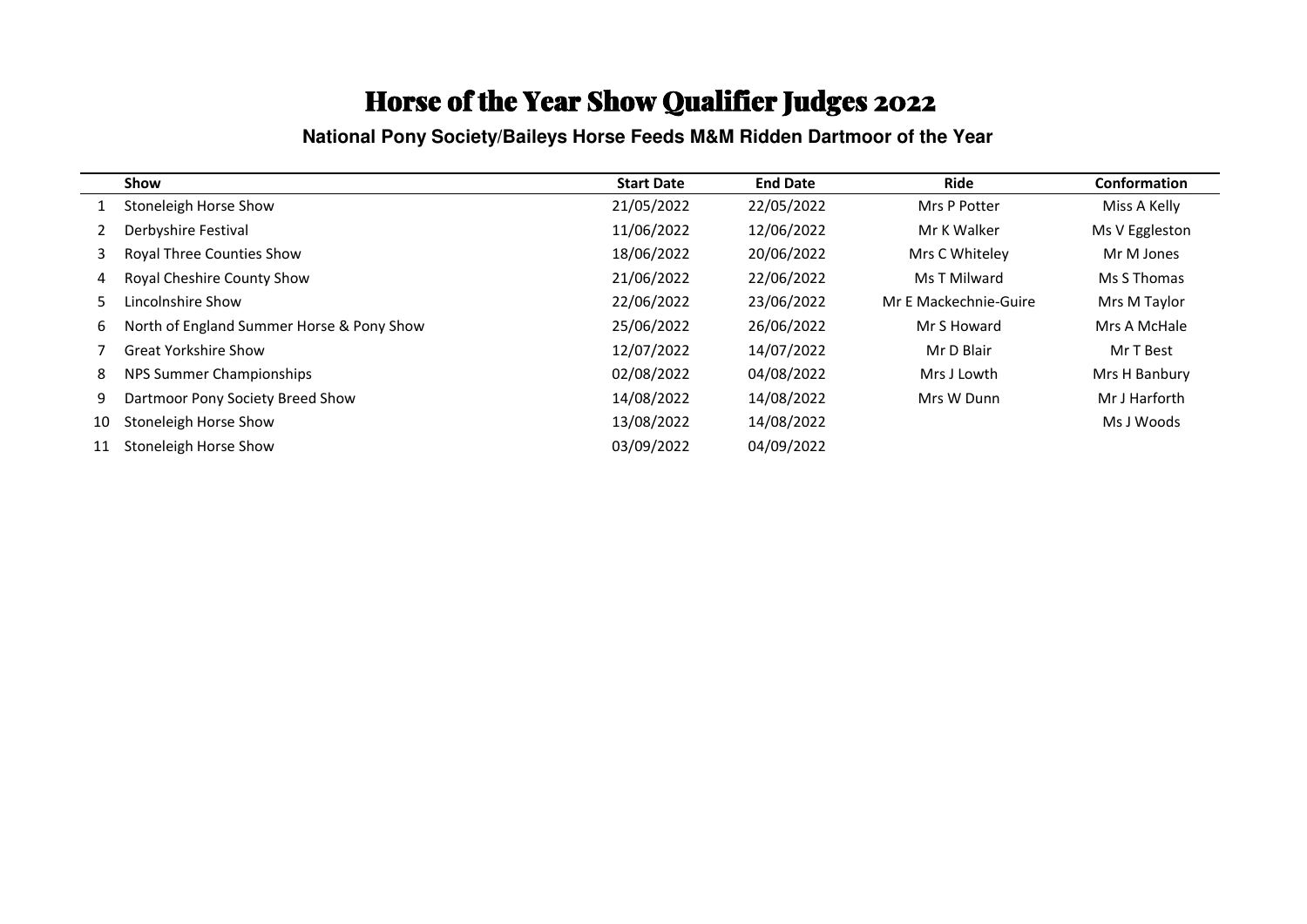**National Pony Society/Baileys Horse Feeds M&M Ridden Exmoor/Shetland of the Year** 

|    | Show                                                       | <b>Start Date</b> | <b>End Date</b> | <b>Ride</b>           | Conformation   |
|----|------------------------------------------------------------|-------------------|-----------------|-----------------------|----------------|
|    | Stoneleigh Horse Show                                      | 21/05/2022        | 22/05/2022      | Mrs P Potter          | Miss A Kelly   |
| 2  | Derbyshire Festival                                        | 11/06/2022        | 12/06/2022      | Mr K Walker           | Ms V Eggleston |
| 3  | <b>Royal Three Counties Show</b>                           | 18/06/2022        | 20/06/2022      | Mrs C Whiteley        | Mr M Jones     |
| 4  | Lincolnshire Show                                          | 22/06/2022        | 23/06/2022      | Mr E Mackechnie-Guire | Mrs M Taylor   |
| 5. | Royal Highland Show                                        | 23/06/2022        | 26/06/2022      | Ms D Spears           | Mr R Miller    |
| 6  | North of England Summer Horse & Pony Show                  | 25/06/2022        | 26/06/2022      | Mr S Howard           | Mrs A McHale   |
|    | Royal Norfolk Show                                         | 29/06/2022        | 30/06/2022      | Mr J Harforth         | Mrs E Payne    |
| 8  | <b>Great Yorkshire Show</b>                                | 12/07/2022        | 14/07/2022      | Mr D Blair            | Mr T Best      |
| 9  | NPS Summer Championships (Exmoor Only)                     | 02/08/2022        | 04/08/2022      | Mrs J Lowth           | Mrs P Cox      |
| 10 | NPS Summer Championships (Shetland Only)                   | 02/08/2022        | 04/08/2022      | Mrs J Lowth           | Miss Z Bell    |
| 11 | Exmoor Pony Society Breed Show (Exmoor Only)               | 10/08/2022        | 10/08/2022      |                       |                |
| 12 | Stoneleigh Horse Show                                      | 13/08/2022        | 14/08/2022      |                       | Ms J Woods     |
| 13 | Shetland Pony Society Stud Book Breed Show (Shetland Only) | 28/08/2022        | 28/08/2022      | Ms G Wright           | Miss E Gibson  |
| 14 | Stoneleigh Horse Show                                      | 03/09/2022        | 04/09/2022      |                       |                |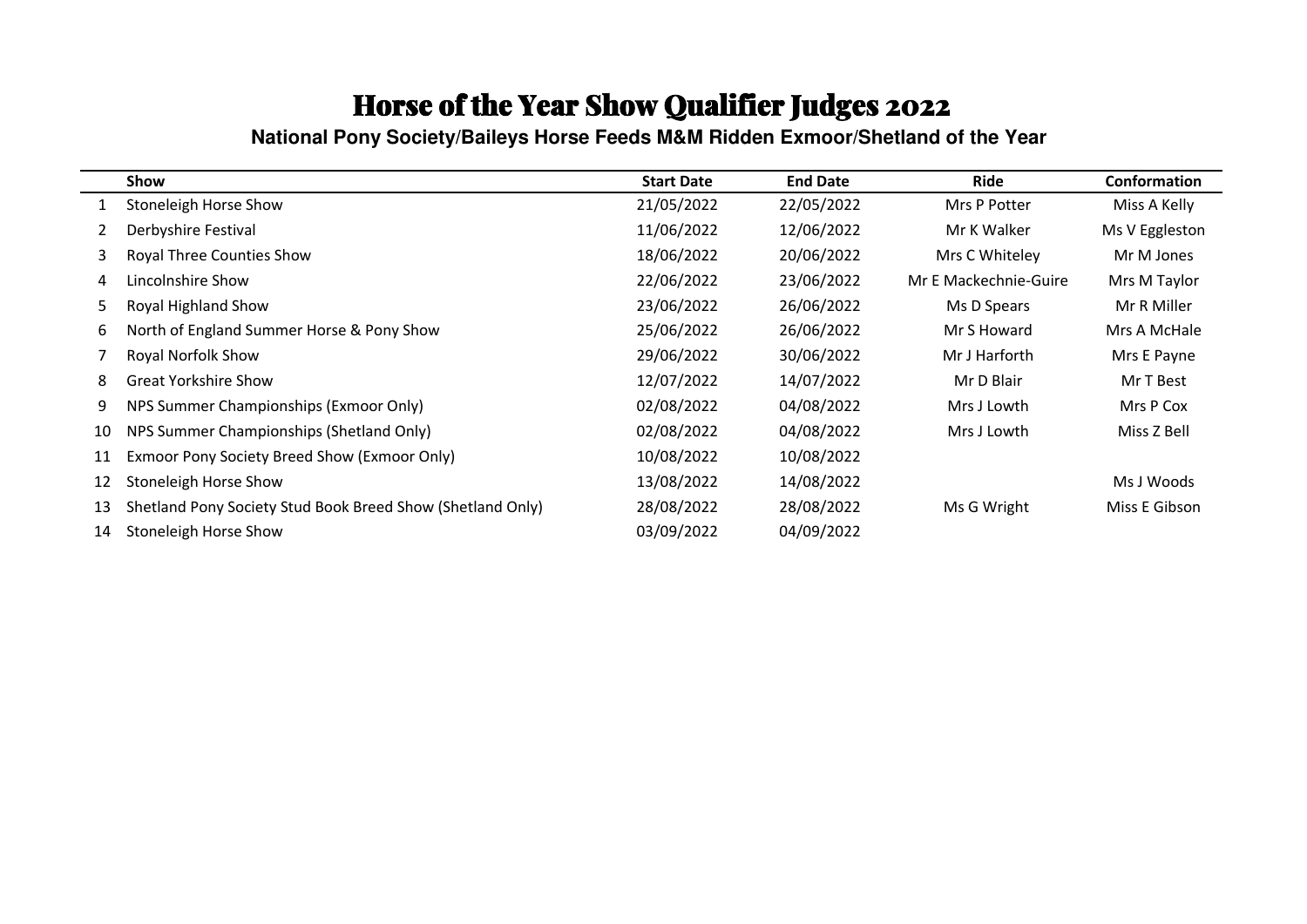**Junior M&M Ridden Pony of the Year Sponsored by UK Ponies & Horses Ltd.** 

|    | Show                                                | <b>Start Date</b> | <b>End Date</b> | <b>Ride</b>        | Conformation       |
|----|-----------------------------------------------------|-------------------|-----------------|--------------------|--------------------|
|    | <b>NPS Spring Festival</b>                          | 23/04/2022        | 23/04/2022      | Mrs H Prescott     | Mrs B Evans        |
| 2  | Stoneleigh Horse Show                               | 21/05/2022        | 22/05/2022      | Mrs J Webb         | Mr R Marks         |
| 3  | Native Breeds Ridden Festival                       | 29/05/2022        | 29/05/2022      | Mrs L Ahmet        | Mr M Lawrence      |
| 4  | <b>UKPH Summer Show</b>                             | 29/05/2022        | 29/05/2022      | Mr D Ingle         |                    |
| 5  | Royal Bath & West Show                              | 02/06/2022        | 02/06/2022      |                    | Mrs J Brace        |
| 6  | <b>Midland Counties Show</b>                        | 04/06/2022        | 05/06/2022      | Mrs MA Bigley      | Mrs M Taylor       |
|    | Derbyshire Festival                                 | 11/06/2022        | 12/06/2022      | Mrs S Hird         | Miss D Spears      |
| 8  | Royal Three Counties Show                           | 18/06/2022        | 20/06/2022      | Miss A Kelly       | Mrs C Frith        |
| 9  | Royal Cheshire County Show                          | 21/06/2022        | 22/06/2022      | Mrs S Thomas       | Ms T Milward       |
| 10 | Royal Highland Show                                 | 23/06/2022        | 26/06/2022      | Miss K Wainwright  | Mrs N Shuttleworth |
| 11 | <b>Royal Norfolk Show</b>                           | 29/06/2022        | 30/06/2022      | Mrs G Simpson      | Mr J C James       |
| 12 | NCPA Staffordshire County Festival                  | 02/07/2022        | 03/07/2022      | Mrs Janet Bushell  | Mr R James         |
| 13 | NPS Area 7                                          | 10/07/2022        | 10/07/2022      | Ms L Barsoum-Allen | Ms K Dovey-Whiting |
| 14 | The Showing Register Summer Show                    | 16/07/2022        | 17/07/2022      | Mr N Hollings      | Mrs L Hiddereley   |
| 15 | NPS Summer Championships                            | 02/08/2022        | 04/08/2022      | Mr M Northam       | Mr T Best          |
| 16 | National Welsh Championship Show (Welsh Breeds)     | 06/08/2022        | 07/08/2022      | Mrs L Partridge    | Mrs J Parry        |
| 17 | Stoneleigh Horse Show                               | 13/08/2022        | 14/08/2022      | Mr A Perkins       | Ms H Starkie       |
| 18 | Denbigh & Flintshire Agricultural Show              | 18/08/2022        | 18/08/2022      | Mr S Bigley        | Mr J Helme         |
| 19 | <b>BSPS Summer Championship Show (Small Breeds)</b> | 23/08/2022        | 27/08/2022      | Mr P Cook          | Mr C Johnston      |
| 19 | <b>BSPS Summer Championship Show (Large Breeds)</b> | 23/08/2022        | 27/08/2022      | Mr C Johnston      | Mr P Cook          |
| 20 | NPS Area 4 Summer Show                              | 29/08/2022        | 29/08/2022      | Mrs K Scott        | Mr D Puttock       |
|    | Stoneleigh Horse Show                               | 03/09/2022        | 04/09/2022      |                    |                    |
| 22 | Moreton in Marsh Show                               | 03/09/2022        | 03/09/2022      | Ms R Keeling       | Mr M Jones         |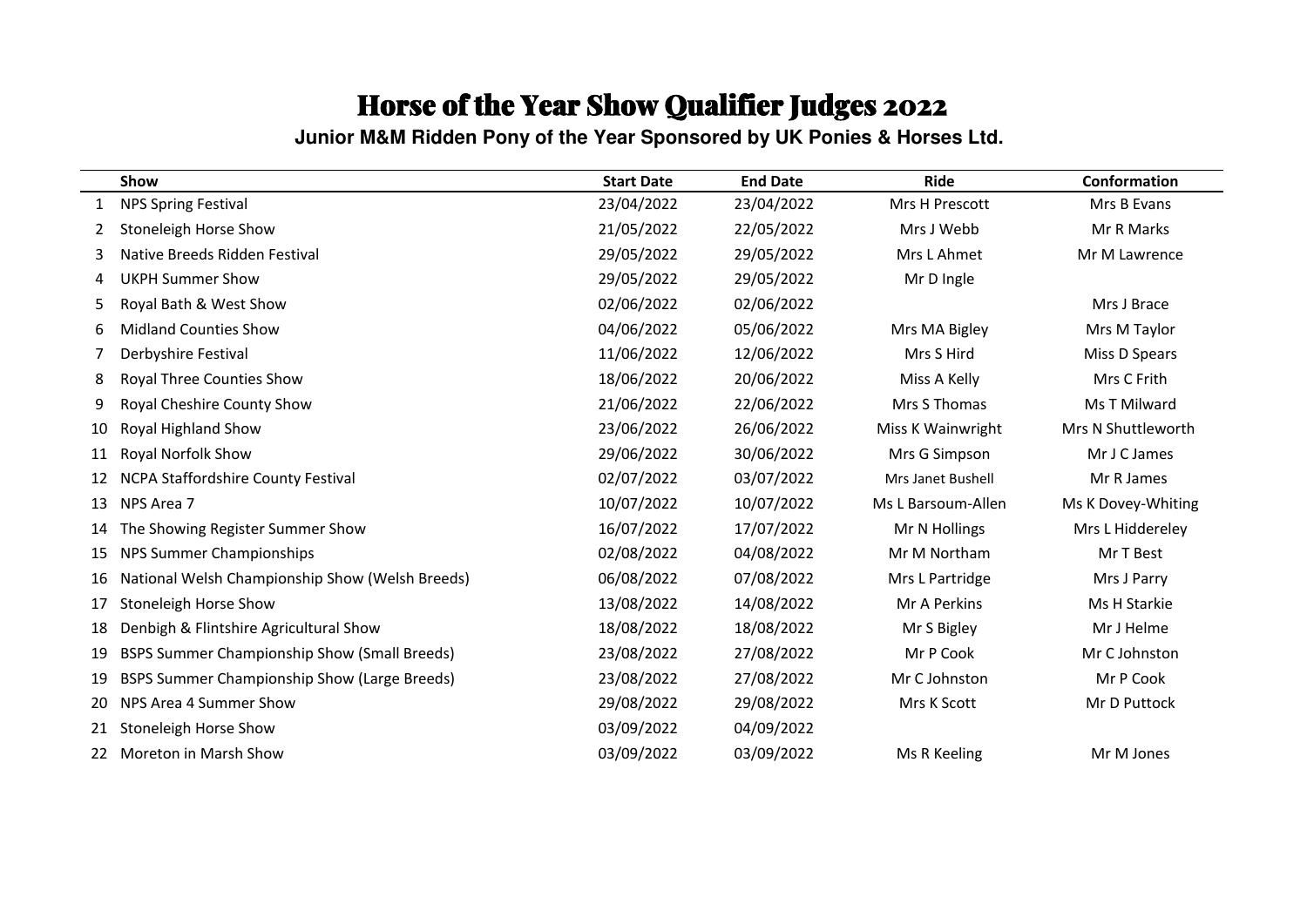#### **Colne Mountain & Moorland Mini Pony of the Year**

|    | Show                                         | <b>Start Date</b> | <b>End Date</b> | Ride            | Conformation          |
|----|----------------------------------------------|-------------------|-----------------|-----------------|-----------------------|
| 1  | Stoneleigh Horse Show                        | 21/05/2022        | 22/05/2022      |                 | Eleanor Lyttle        |
| 2  | Native Breeds Ridden Festival                | 29/05/2022        | 29/05/2022      | Ms J Cooper     | Mr M Sheen            |
| 3  | <b>UKPH Summer Show</b>                      | 29/05/2022        | 29/05/2022      | Miss S Turner   |                       |
| 4  | Midland Counties Show (Lead Rein)            | 04/06/2022        | 05/06/2022      | Mrs S Hughes    | Miss D Spears         |
| 4  | Midland Counties Show (First Ridden)         | 04/06/2022        | 05/06/2022      | Miss D Spears   | Mrs S Hughes          |
| 5  | Derbyshire Festival                          | 11/06/2022        | 12/06/2022      | Mrs L Birtwell  | Mrs H Horsfall        |
| 6  | Royal Three Counties Show                    | 17/06/2022        | 19/06/2022      | Mrs V Hampton   | Mr R Sutcliffe        |
| 7  | Royal Cheshire County Show                   | 21/06/2022        | 22/06/2022      | Mrs E Livesey   | Miss B Moore          |
| 8  | Lincolnshire Show                            | 22/06/2022        | 23/06/2022      | Mrs H Starkie   | Mrs N Turner          |
| 9  | Royal Highland Show                          | 23/06/2022        | 26/06/2022      | Mrs G McMurray  | Mrs K Scott           |
| 10 | North of England Summer Horse & Pony Show    | 25/06/2022        | 26/06/2022      | Mrs P Pattinson | Mrs J Bushell         |
| 11 | <b>Hickstead Derby Meeting</b>               | 23/06/2022        | 26/06/2022      | Miss A Grummitt | Ms R Newman           |
| 12 | Royal Norfolk Show                           | 29/06/2022        | 30/06/2022      | Mr R Marks      | Mr R Miller           |
| 13 | NCPA Staffordshire County Festival           | 02/07/2022        | 03/07/2022      | Mrs G Hill      | Mrs G Simpson         |
| 14 | NPS Area 7                                   | 10/07/2022        | 10/07/2022      | Mr D Puttock    | Ms S Verdon           |
| 15 | <b>Great Yorkshire Show</b>                  | 12/07/2022        | 14/07/2022      |                 | Miss MG Evans         |
| 16 | The Showing Register Summer Show             | 16/07/2022        | 17/07/2022      | Mr C Johnston   | Mrs S Ready           |
| 17 | Royal Welsh                                  | 18/07/2022        | 21/07/2022      | Ms D Gregson    | Mrs P Potter          |
| 18 | NPS Summer Championships (Lead Rein)         | 02/08/2022        | 04/08/2022      | Mrs G Cowell    | Ms G Wright           |
| 18 | NPS Summer Championships (First Ridden)      | 02/08/2022        | 04/08/2022      | Ms G Wright     | Mrs G Cowell          |
| 19 | Stoneleigh Horse Show                        | 13/08/2022        | 14/08/2022      |                 | Ms J Fitchett         |
| 20 | Denbigh & Flintshire Agricultural Show       | 18/08/2022        | 18/08/2022      |                 | Ms C Bigley           |
| 21 | BSPS Summer Championship Show (Lead Rein)    | 23/08/2022        | 27/08/2022      | Mrs J Griffin   |                       |
| 21 | BSPS Summer Championship Show (First Ridden) | 23/08/2022        | 27/08/2022      | Mrs J Griffin   | Ms M Allison          |
| 22 | NPS Area 4 Summer Show                       | 29/08/2022        | 29/08/2022      | Mrs MC Nimmo    | Mr E Mackechnie-Guire |
| 23 | Stoneleigh Horse Show                        | 03/09/2022        | 04/09/2022      |                 |                       |
| 24 | Moreton in Marsh Show                        | 03/09/2022        | 03/09/2022      | Mr M Jones      | Ms R Keeling          |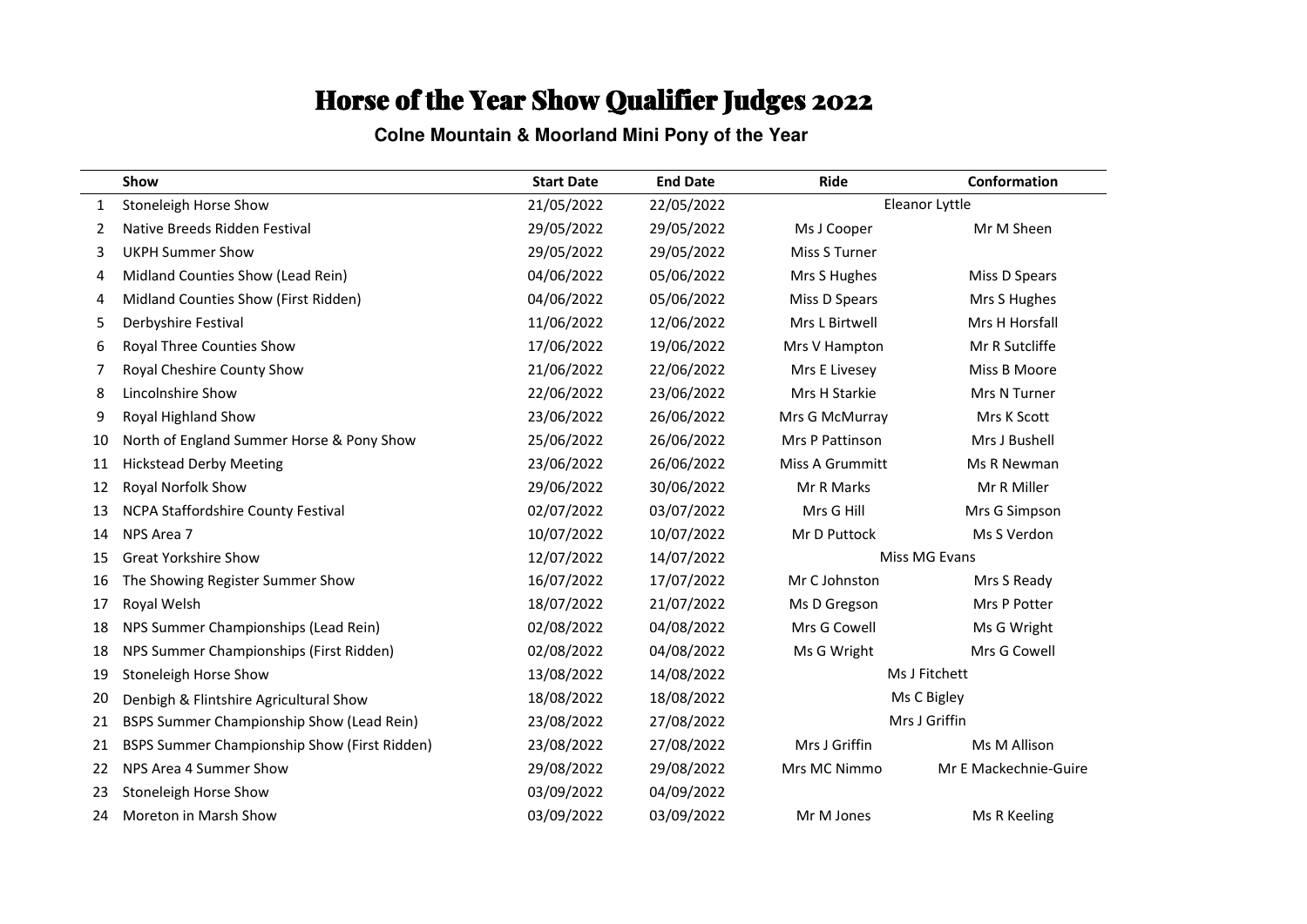**Thor Atkinson Steel Fabrications Ltd. Mountain & Moorland Working Hunter Pony of the Year**

|    | Show                                                      | <b>Start Date</b> | <b>End Date</b> | Jump              | Conformation           |
|----|-----------------------------------------------------------|-------------------|-----------------|-------------------|------------------------|
|    | Stoneleigh Horse Show (Junior 122cm)                      | 21/05/2022        | 22/05/2022      | Mrs V Hampton     | <b>Miss A Grummitt</b> |
| 2  | Native Breeds Ridden Festival                             | 29/05/2022        | 29/05/2022      | Mr M Jones        | Ms E Crew              |
| 3  | Derbyshire Festival (Junior 122cm)                        | 11/06/2022        | 12/06/2022      | Mr R Sutcliffe    | Mr M Sheen             |
| 4  | Royal Three Counties Show                                 | 17/06/2022        | 19/06/2022      | Miss F Leadbitter | Mrs P Cox              |
|    | Royal Three Counties Show (Junior 122cm)                  | 17/06/2022        | 19/06/2022      | Mrs EA Nicholls   | Mrs P Cox              |
| 5. | Royal Highland Show (Junior 122cm)                        | 23/06/2022        | 26/06/2022      | Miss K Wainwright | Mrs N Shuttleworth     |
| 6  | Royal Cheshire County Show                                | 21/06/2022        | 22/06/2022      | Mrs S Thomas      | Mrs F Cabrol           |
|    | Lincolnshire Show (Junior 122cm)                          | 22/06/2022        | 23/06/2022      | Mrs J Bushell     | Mrs A Colles           |
| 8  | North of England Summer Horse & Pony Show                 | 25/06/2022        | 26/06/2022      | Miss J Cooper     | Ms E Lyttle            |
| 9  | NCPA Staffordshire County Festival (122cm and 143cm)      | 02/07/2022        | 03/07/2022      | Mrs P Prickett    | Mrs E Hector           |
| 9  | NCPA Staffordshire County Festival (133cm and Exc. 143cm) | 02/07/2022        | 03/07/2022      | Mrs E Hector      | <b>Mrs P Prickett</b>  |
|    | 10 NPS Area 7                                             | 10/07/2022        | 10/07/2022      | Mr R Marks        | <b>TBC</b>             |
|    | 11 NPS Summer Championships (Junior 122cm)                | 02/08/2022        | 04/08/2022      | Mr R Sutcliffe    | Mrs C Nelson           |
| 12 | Irish Pony Society Championship Show (Junior 122cm)       | 04/08/2022        | 05/08/2022      | Mrs P Pattinson   | Mr P Cook              |
| 13 | Stoneleigh Horse Show (Junior 122cm)                      | 13/08/2021        | 14/08/2022      | Ms C Collier      | Mr R Parker Jones      |
| 14 | BSPS Summer Championship Show (Junior 122cm)              | 23/08/2022        | 27/08/2022      | Mr D Puttock      | Mrs J Coltart          |
| 14 | BSPS Summer Championship Show (Open 122cm and 143cm)      | 23/08/2022        | 27/08/2022      | Mrs M Ludlow      | Mr N Hollings          |
| 14 | BSPS Summer Championship Show (133cm and Exc. 143cm)      | 23/08/2022        | 27/08/2022      | Mr N Hollings     | Mrs M Ludlow           |
| 15 | NPS Area 4 Summer Show                                    | 30/08/2021        | 30/08/2021      | Mrs C Frith       | Miss D Spears          |
| 16 | Stoneleigh Horse Show (Junior 122cm)                      | 03/09/2022        | 04/09/2022      |                   |                        |
| 17 | Moreton in Marsh Show                                     | 03/09/2022        | 03/09/2022      | Ms J Webb         | Ms A Nicholls          |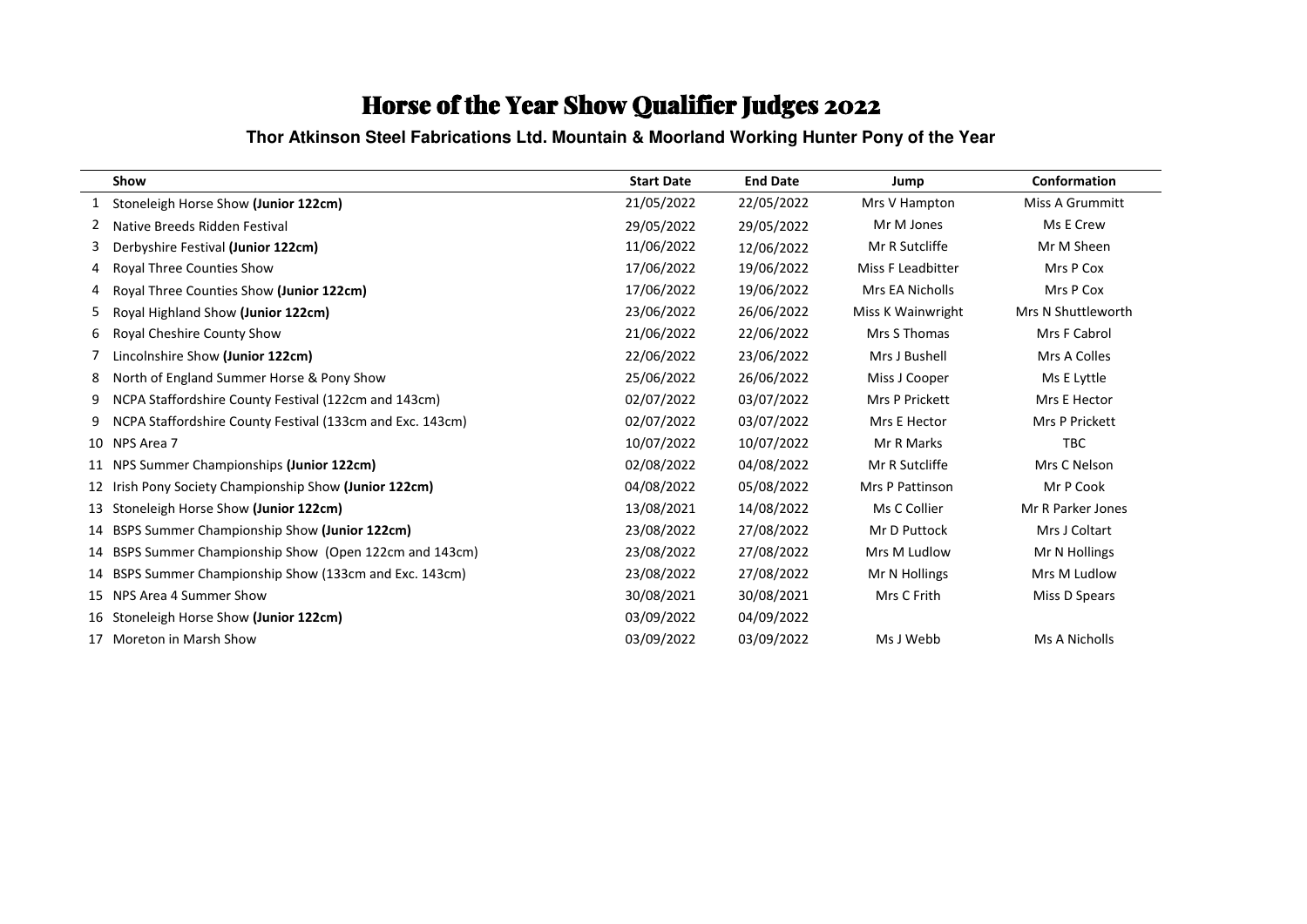**Partbred Pony of the Year**

|    | Show                                      | <b>Start Date</b> | <b>End Date</b> | Ride                         | Conformation          |
|----|-------------------------------------------|-------------------|-----------------|------------------------------|-----------------------|
|    | Stoneleigh Horse Show                     | 21/05/2022        | 22/05/2022      | Mrs J James                  | Mr P Hilton           |
|    | <b>UKPH Summer Show</b>                   | 29/05/2022        | 29/05/2022      | Mr G Dunckley                | Ms F Wallace          |
| 3  | The Suffolk Show                          | 31/05/2022        | 01/06/2022      |                              | Mrs D Partridge & TBC |
| 4  | Royal Bath & West Show                    | 02/06/2022        | 02/06/2022      | Miss J Brace                 | Mrs J Beatham         |
| 5  | <b>Midland Counties Show</b>              | 04/06/2022        | 05/06/2022      | Mrs J Dean                   | Mrs E Livesey         |
| 6  | Derbyshire Festival                       | 11/06/2022        | 12/06/2022      | Mrs S Smith                  | Mr J Cookson          |
|    | <b>BSPS Mid-Summer Show</b>               | 18/06/2022        | 18/06/2022      | Mrs A Riley & Mrs J Bettaney |                       |
| 8  | Royal Three Counties Show                 | 17/06/2022        | 19/06/2022      | Mrs M Ludlow                 | Mr D Machin           |
| 9  | Royal Cheshire County Show                | 21/06/2022        | 22/06/2022      | Miss S Warman                | Miss J Miller         |
| 10 | North of England Summer Horse & Pony Show | 25/06/2022        | 26/06/2022      | Mrs J Bushell                | Mrs J Fitchett        |
| 11 | Royal Highland Show                       | 23/06/2022        | 26/06/2022      | Mr D Bartram-Lawton          | Mr C Bartram-Lawton   |
| 12 | NCPA Staffordshire County Festival        | 02/07/2022        | 03/07/2022      | Mrs S Nicklin                | Miss H Cook           |
| 13 | Kent County Show                          | 08/07/2022        | 10/07/2022      |                              |                       |
| 14 | The Showing Register Summer Show          | 16/07/2022        | 17/07/2022      | Mrs G Edgar                  | Miss L Haines         |
| 15 | NPS Summer Championships                  | 02/08/2022        | 04/08/2022      | Mrs C Nelson                 | Mrs D Alderson        |
| 16 | Stoneleigh Horse Show                     | 13/08/2022        | 14/08/2022      | Ms H Barton                  | Mr C Yates            |
| 17 | <b>BSPS Summer Championship Show</b>      | 23/08/2022        | 27/08/2022      | Mrs A Colles                 | Mr P Lobb             |
| 18 | Stoneleigh Horse Show                     | 03/09/2022        | 04/09/2022      |                              |                       |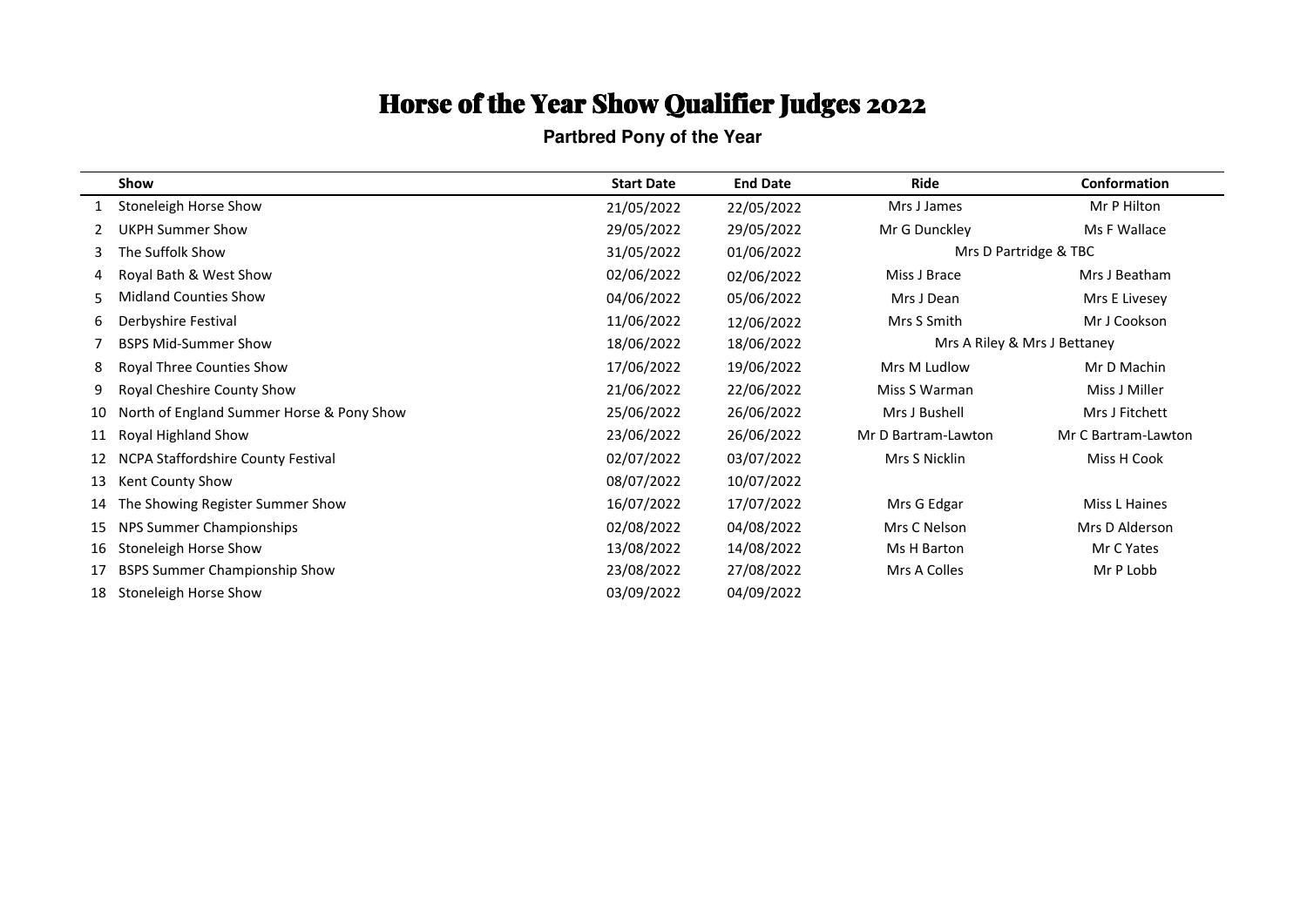**Topham Barnes Riding Horse of the Year**

|    | Show                                      | <b>Start Date</b> | <b>End Date</b> | <b>Ride</b>        | Conformation      |
|----|-------------------------------------------|-------------------|-----------------|--------------------|-------------------|
| 1  | Stoneleigh Horse Show                     | 21/05/2022        | 22/05/2022      | Mrs L Bell         | Ms J Shaw         |
| 2  | The Suffolk Show                          | 31/05/2022        | 01/06/2022      | TBC                | Ms D Gooch        |
| 3  | Derbyshire Festival                       | 11/06/2022        | 12/06/2022      | Mr R Telford       | Mr D Dixon        |
| 4  | <b>Royal Three Counties Show</b>          | 17/06/2022        | 19/06/2022      | Miss R Thomas      | Mr T Chalmers     |
| 5  | Royal Cheshire County Show                | 21/06/2022        | 22/06/2022      | Miss K Duxbury     | Mr N Hollings     |
| 6  | <b>Hickstead Derby Meeting</b>            | 23/06/2022        | 26/06/2022      | Mr W Thorneycroft  |                   |
|    | Royal Highland Show                       | 23/06/2022        | 26/06/2022      | Mr M Cooper        | Mr D Dixon        |
| 8  | North of England Summer Horse & Pony Show | 25/06/2022        | 26/06/2022      | Ms M Richardson    | Mr A Brooke       |
| 9  | <b>Great Yorkshire Show</b>               | 12/07/2022        | 14/07/2022      | Mrs J Banks        | Mrs A Varley      |
| 10 | The Showing Register Summer Show          | 16/07/2022        | 17/07/2022      | Mrs M Hopkins      | Miss K Davis      |
| 11 | <b>Garstang Show</b>                      | 06/08/2022        | 06/08/2022      | Ms S Leatherbarrow | Mr M Skelton      |
| 12 | Stoneleigh Horse Show                     | 13/08/2022        | 14/08/2022      | Ms M Underwood     | Ms J Cope         |
| 13 | Mid Herts County Show                     | 21/08/2022        | 21/08/2022      |                    |                   |
| 14 | <b>BSPS Summer Championship Show</b>      | 23/08/2022        | 27/08/2022      | Miss S Turner      | Mr C Yates        |
| 15 | Edenbridge & Oxted                        | 28/08/2022        | 29/08/2022      | Miss S Chapman     | Mr R Parker Jones |
| 16 | Stoneleigh Horse Show                     | 03/09/2022        | 04/09/2022      |                    |                   |
| 17 | Moreton in Marsh Show                     | 03/09/2022        | 03/09/2022      | Ms R Helliwell     | Ms J Cooper       |
| 18 | BSHA National Hunter & Championship Show  | 08/09/2022        | 10/09/2022      | Mrs G McCowan      | Miss S Holliday   |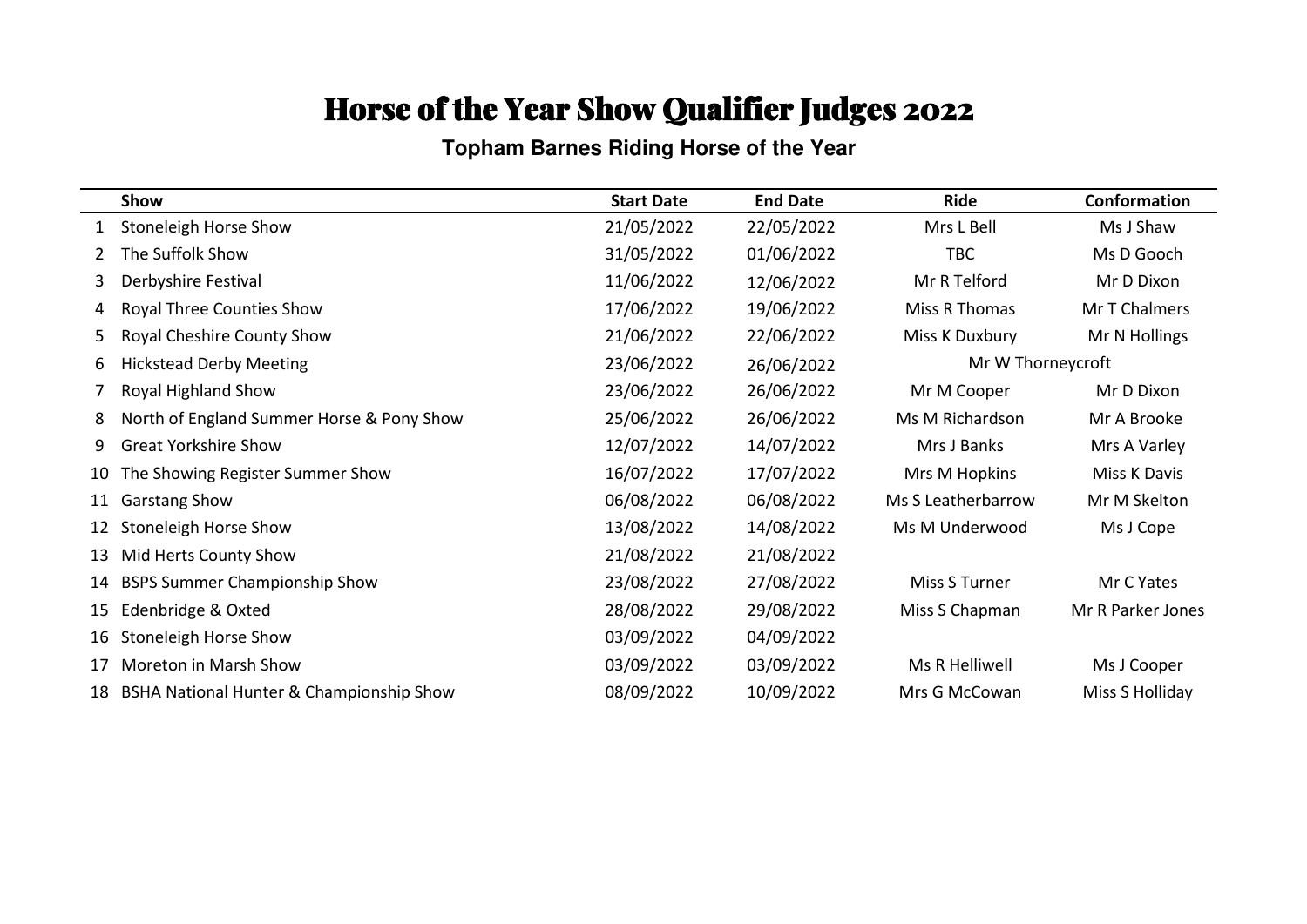#### **Shire Horse of the Year Supported by the Shire Horse Society**

|    | Show                                      | <b>Start Date</b> | <b>End Date</b> | Judge                           |
|----|-------------------------------------------|-------------------|-----------------|---------------------------------|
|    | National Shire Horse Show (Mare)          | 12/03/2022        | 12/03/2022      | Mrs D Nulty & B Morgan          |
| 2  | National Shire Horse Show (Stallion)      | 12/03/2022        | 12/03/2022      | Mr FM Richardson & Mr P Bedford |
| 3  | Nottinghamshire County Show               | 14/05/2022        | 14/05/2022      | Mr Philip Shipman               |
| 4  | Shropshire and West Midlands              | 28/05/2022        | 28/05/2022      | Mrs C Grover                    |
| 5  | Royal Bath & West Show                    | 02/06/2022        | 02/06/2022      | Mr M Roberts                    |
| 6  | <b>Royal Three Counties</b>               | 18/06/2022        | 20/06/2022      | Mr S Ledsham                    |
|    | Royal Cheshire County Show                | 21/06/2022        | 22/06/2022      | Mr P Woof & Mr LE Harrison      |
| 8  | Derbyshire County Show                    | 26/06/2022        | 26/06/2022      | Mrs J Massey                    |
| 9  | Royal Norfolk Show                        | 29/06/2022        | 30/06/2022      | Mr M King                       |
| 10 | <b>Newport County Show</b>                | 09/07/2022        | 09/07/2022      | Mr B Banham                     |
| 11 | <b>Great Yorkshire Show</b>               | 12/07/2022        | 14/07/2022      | Mr B Winn                       |
| 12 | <b>Great Eccleston Show</b>               | 16/07/2022        | 17/07/2022      |                                 |
| 13 | Royal Welsh                               | 18/07/2022        | 21/07/2022      | Mr J Etches                     |
| 14 | <b>Driffield Show</b>                     | 20/07/2022        | 21/07/2022      | Mrs H Gordon                    |
| 15 | New Forest and Hampshire County Show      | 26/07/2022        | 28/07/2022      | Mr T J Yates                    |
| 16 | <b>Essex Shire Horse Association Show</b> | 07/08/2022        | 07/08/2022      |                                 |
| 17 | Penistone                                 | 10/09/2022        | 10/09/2022      | Mr NP Blakey                    |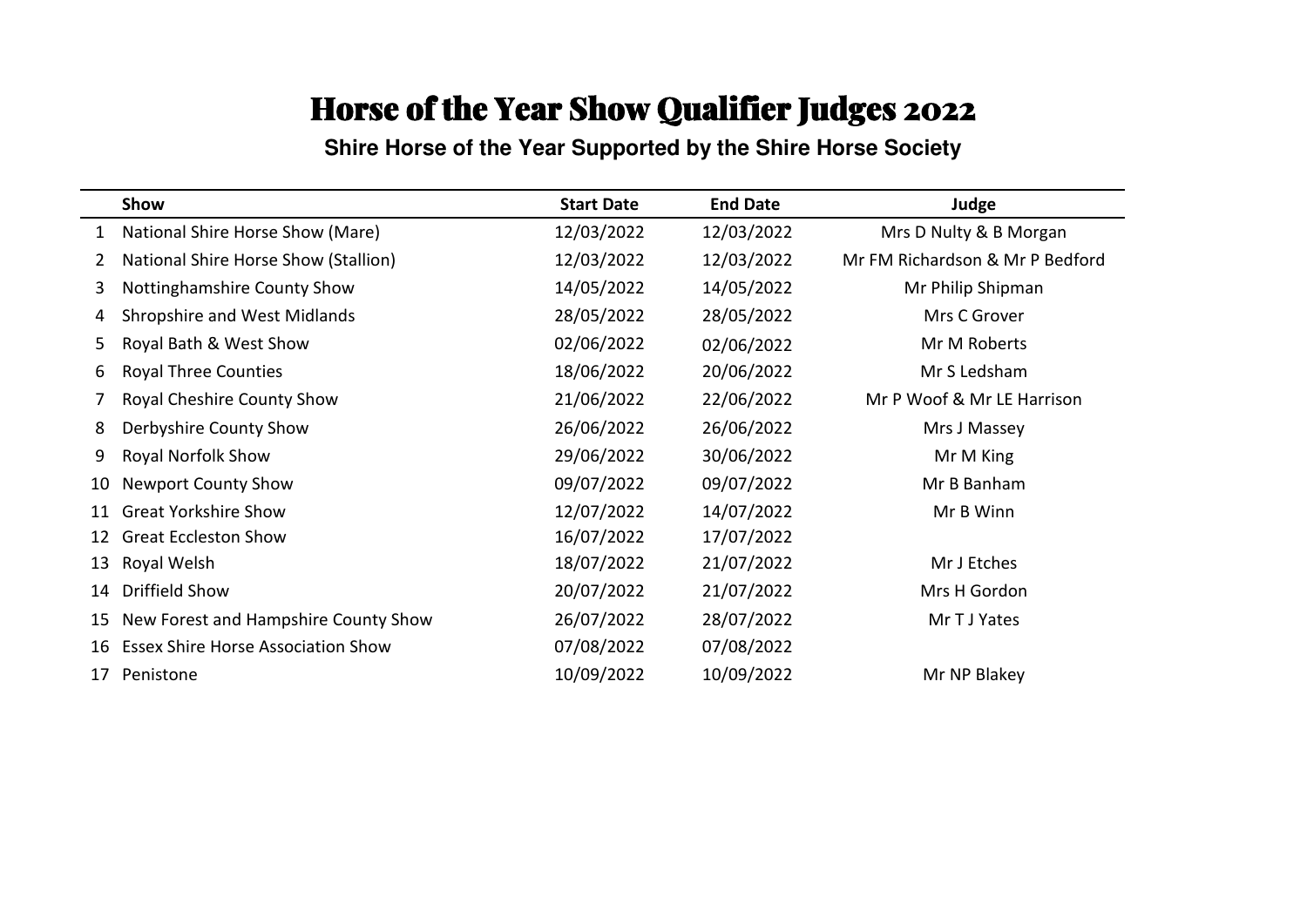**Catplant Group of Companies Ltd. Show Hunter of the Year**

|              | Show                                      | <b>Start Date</b> | <b>End Date</b> | <b>Ride</b>            |
|--------------|-------------------------------------------|-------------------|-----------------|------------------------|
| $\mathbf{1}$ | Stoneleigh Horse Show                     | 21/05/2022        | 22/05/2022      | Ms C Hurst             |
| 2            | <b>Festival of Showing</b>                | 25/05/2022        | 25/05/2022      | Mrs V Smith (Cheshire) |
| 3            | The Suffolk Show                          | 31/05/2022        | 01/06/2022      | Mrs L Daly             |
| 4            | <b>Staffordshire County Show</b>          | 01/06/2022        | 02/06/2022      | Mr L King              |
| 5            | <b>Midland Counties Show</b>              | 04/06/2022        | 05/06/2022      | Miss M Bowling         |
| 6            | Derbyshire Festival                       | 11/06/2022        | 12/06/2022      | Mr A Collins           |
| 7            | Royal Three Counties Show                 | 17/06/2022        | 19/06/2022      | Mrs R Harvie           |
| 8            | Royal Cheshire County Show                | 21/06/2022        | 22/06/2022      | Mr J Poole             |
| 9            | Lincolnshire Show                         | 22/06/2022        | 23/06/2022      | Miss J Wormall         |
| 10           | Royal Highland Show                       | 23/06/2022        | 26/06/2022      | Mr M Cooper            |
| 11           | <b>Hickstead Derby Meeting</b>            | 23/06/2022        | 26/06/2022      | Mr:                    |
| 12           | North of England Summer Horse & Pony Show | 25/06/2022        | 26/06/2022      | Miss M Underwood       |
| 13           | <b>Great Yorkshire Show</b>               | 12/07/2022        | 14/07/2022      | Miss L Cooke           |
| 14           | The Showing Register Summer Show          | 16/07/2022        | 17/07/2022      | Mrs M Hopkins          |
| 15           | Irish Pony Society Championship Show      | 04/08/2022        | 05/08/2022      | Miss S Chapman         |
| 16           | Stoneleigh Horse Show                     | 13/08/2022        | 14/08/2022      | Ms K Sears             |
| 17           | Ashbourne Show                            | 20/08/2022        | 20/08/2022      | Ms K Duxbury           |
| 18           | <b>BSPS Summer Championship Show</b>      | 23/08/2022        | 27/08/2022      | Mr W Thorneycroft      |
| 19           | Edenbridge & Oxted Agricultural Show      | 28/08/2022        | 29/08/2022      | Ms L Whitehall         |
| 20           | <b>Bucks County</b>                       | 01/09/2022        | 01/09/2022      | Mr I Smeeth            |
| 21           | Moreton in Marsh Show                     | 03/09/2022        | 03/09/2022      | Mrs B Sturgis          |
| 22           | Stoneleigh Horse Show                     | 03/09/2022        | 04/09/2022      | Ms M Hopkins           |
| 23           | <b>National Hunter Show</b>               | 05/09/2022        | 06/09/2022      |                        |
| 24           | BSHA National Hunter & Championship Show  | 08/09/2022        | 10/09/2022      | Mrs M Burgess          |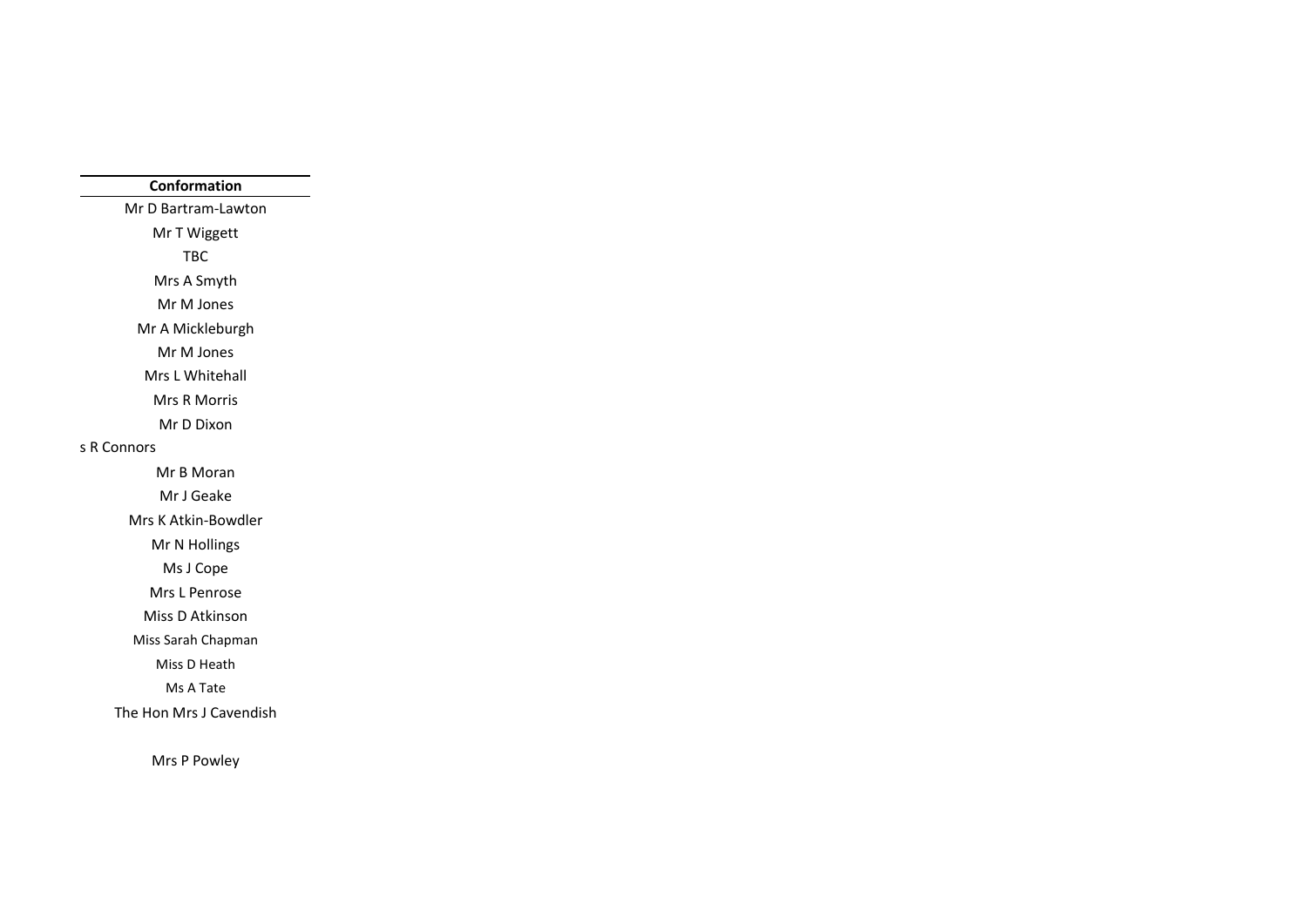**The Binks Family Show Hunter Pony of the Year**

|    | Show                                            | <b>Start Date</b> | <b>End Date</b> | <b>Ride</b>              | Conformation              |
|----|-------------------------------------------------|-------------------|-----------------|--------------------------|---------------------------|
| 1  | <b>Stoneleigh Horse Show</b>                    | 21/05/2022        | 22/05/2022      | Mrs J Webb               | Mrs D Gregson             |
| 2  | Royal Bath & West Show                          | 02/06/2022        | 02/06/2022      | <b>Ms Sarah Harrison</b> | <b>Ms Sharon Harrison</b> |
| 3  | <b>Midland Counties Show</b>                    | 04/06/2022        | 05/06/2022      | Mr N Wakefield           | Mrs R Thomas              |
| 4  | Derbyshire Festival                             | 11/06/2022        | 12/06/2022      | Mrs S Hughes             | Mrs A Riley               |
| 5  | Royal Three Counties Show                       | 17/06/2022        | 19/06/2022      | Mrs J Crowley            | Mrs M Ludlow              |
| 6  | BSPS Mid-Summer Show (122cm & 143cm)            | 18/06/2022        | 18/06/2022      | Miss F Ludlow            | Mrs J Ross                |
| 6  | BSPS Mid-Summer Show (133cm & 153cm)            | 18/06/2022        | 18/06/2022      | Mrs J Ross               | Miss F Ludlow             |
|    | Royal Cheshire County Show                      | 21/06/2022        | 22/06/2022      | Mrs K Pitt               | Ms J Flook                |
| 8  | Lincolnshire Show                               | 22/06/2022        | 23/06/2022      | Mrs SJ Bucknell          | Ms L Hamilton             |
| 9  | Royal Highland Show                             | 23/06/2022        | 26/06/2022      | Mrs C Dew                | Mrs P Hollings            |
| 10 | North of England Summer Horse & Pony Show       | 25/06/2022        | 26/06/2022      | Mrs J Fitchett           | Mrs J Bushell             |
|    | NCPA Staffordshire County Festival              | 02/07/2022        | 03/07/2022      | Mrs LJ Marsden           | Mr J Bourne               |
| 12 | NPS Area 7                                      | 10/07/2022        | 10/07/2022      | Mr R Parker Jones        | Ms L Gaunt                |
| 13 | The Showing Register Summer Show                | 16/07/2022        | 17/07/2022      | Mr C Johnston            | Mrs C Lomas               |
| 14 | NPS Summer Championships                        | 02/08/2022        | 04/08/2022      | Mr A Perkins             | Mrs D Atkinson            |
| 15 | <b>Stoneleigh Horse Show</b>                    | 13/08/2022        | 14/08/2022      | Ms A Calvert             | Ms C Yates                |
| 16 | BSPS Summer Championship Show (122cm and 143cm) | 23/08/2022        | 27/08/2022      | Mrs S Quiney             | Mr T Chalmers             |
| 16 | BSPS Summer Championship Show (133cm and 153cm) | 23/08/2022        | 27/08/2022      | Mr T Chalmers            | Mrs S Quiney              |
| 17 | Stoneleigh Horse Show                           | 03/09/2022        | 04/09/2022      |                          |                           |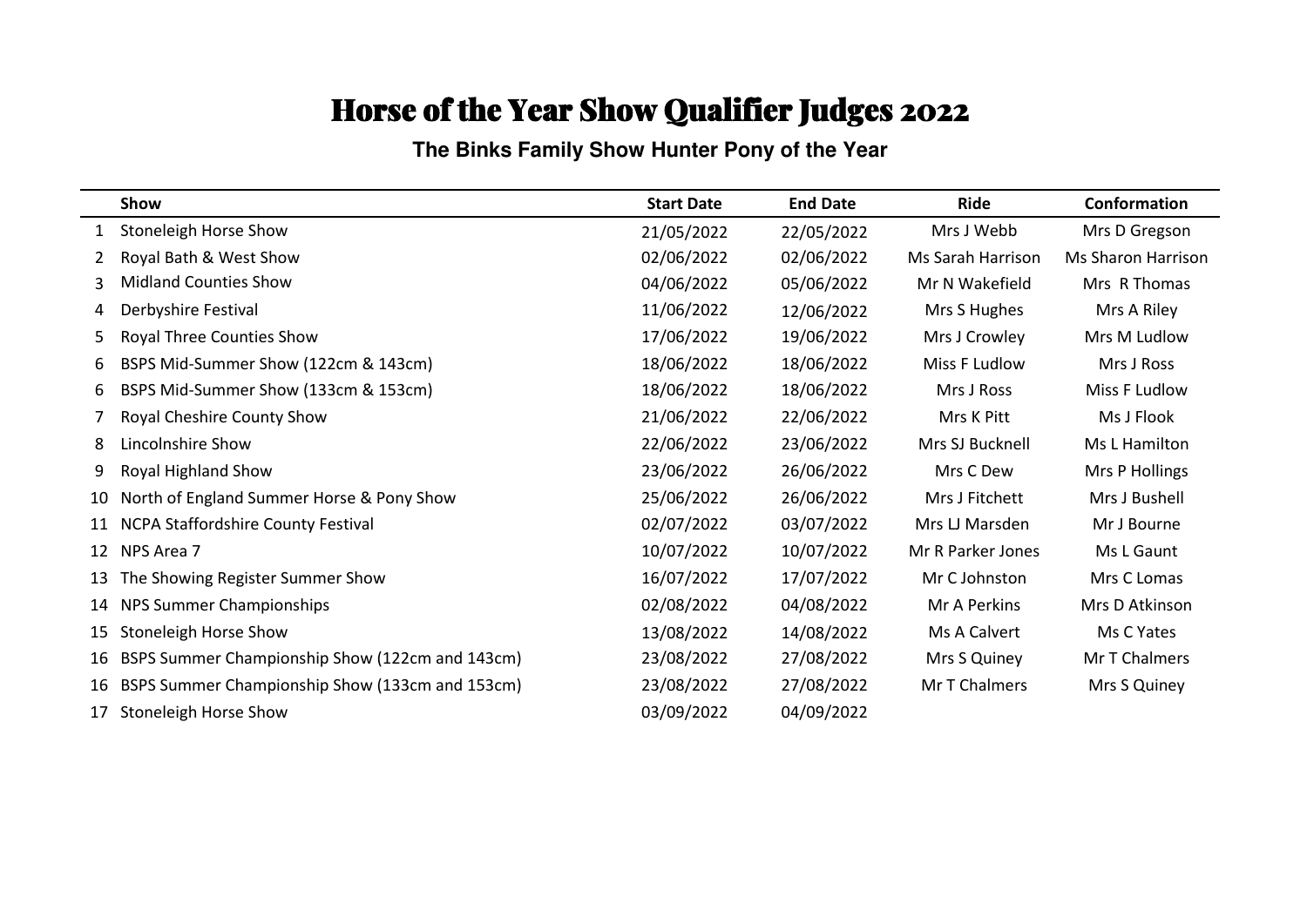**Hamilton Tarmac Small Show Hunter of the Year**

|    | Show                                      | <b>Start Date</b> | <b>End Date</b> | <b>Ride</b>                   | <b>Conformation</b> |
|----|-------------------------------------------|-------------------|-----------------|-------------------------------|---------------------|
| 1  | <b>Stoneleigh Horse Show</b>              | 21/05/2022        | 22/05/2022      | Miss R Thomas                 | Mr D Bartram-Lawton |
| 2  | <b>Festival of Showing</b>                | 25/05/2022        | 25/05/2022      | Miss V Smith (Cheshire)       | Mrs A Varley        |
| 3  | <b>Suffolk Show</b>                       | 31/05/2022        | 31/05/2022      | Mrs L Daly                    | <b>TBC</b>          |
| 4  | <b>Staffordshire County Show</b>          | 01/06/2022        | 02/06/2022      | Miss C Hurst                  | Mr L King           |
| 5  | <b>Midland Counties Show</b>              | 04/06/2022        | 05/06/2022      | Mrs N Turner                  | Mr M Jones          |
| 6  | Derbyshire Festival                       | 11/06/2022        | 12/06/2022      | Mr A Collins                  | Mr A Mickleburgh    |
| 7  | Royal Three Counties Show                 | 18/06/2022        | 20/06/2022      | Miss N Taylor                 | Mr J Geake          |
| 8  | Royal Cheshire County Show                | 21/06/2022        | 22/06/2022      | Mrs L Whitehall               | Mr J Poole          |
| 9  | Lincolnshire Show                         | 22/06/2022        | 23/06/2022      | Miss J Wormall                | Mr A Hogarth        |
| 10 | Royal Highland Show                       | 23/06/2022        | 26/06/2022      | Mr M Cooper                   | Mr D Dixon          |
| 11 | <b>Hickstead Derby Meeting</b>            | 23/06/2022        | 26/06/2022      | Mr J Sole                     | Mr M Maryan         |
| 12 | North of England Summer Horse & Pony Show | 25/06/2022        | 26/06/2022      | Miss M Underwood & Mr B Moran |                     |
| 13 | <b>Great Yorkshire Show</b>               | 12/07/2022        | 14/07/2022      | Miss S Chapman                | Miss M Bowling      |
| 14 | The Showing Register Summer Show          | 16/07/2022        | 17/07/2022      | Mrs M Hopkins                 | Mrs K Atkin-Bowdler |
| 15 | Irish Pony Society Championship Show      | 04/08/2022        | 05/08/2022      | Miss S Chapman                | Mr N Hollings       |
| 16 | <b>Stoneleigh Horse Show</b>              | 13/08/2022        | 14/08/2022      | Ms K Sears                    | Ms J Cope           |
| 17 | Ashbourne Show                            | 20/08/2022        | 20/08/2022      | Ms K Duxbury                  | Mrs L Penrose       |
| 18 | <b>BSPS Summer Championship Show</b>      | 23/08/2022        | 27/08/2022      | Mr I Smeeth                   | Mr T Wiggett        |
| 19 | Edenbridge & Oxted Agricultural Show      | 28/08/2022        | 29/08/2022      | Mrs A Levy                    | Mr J Van Praagh     |
| 20 | <b>Bucks County</b>                       | 01/09/2022        | 01/09/2022      | Miss D Heath                  | Mr T Chalmers       |
| 21 | <b>Stoneleigh Horse Show</b>              | 03/09/2022        | 04/09/2022      |                               |                     |
| 22 | <b>National Hunter Show</b>               | 05/09/2022        | 06/09/2022      |                               |                     |
| 23 | BSHA National Hunter & Championship Show  | 08/09/2022        | 10/09/2022      | Mrs B Sturgis                 | Mr C Yates          |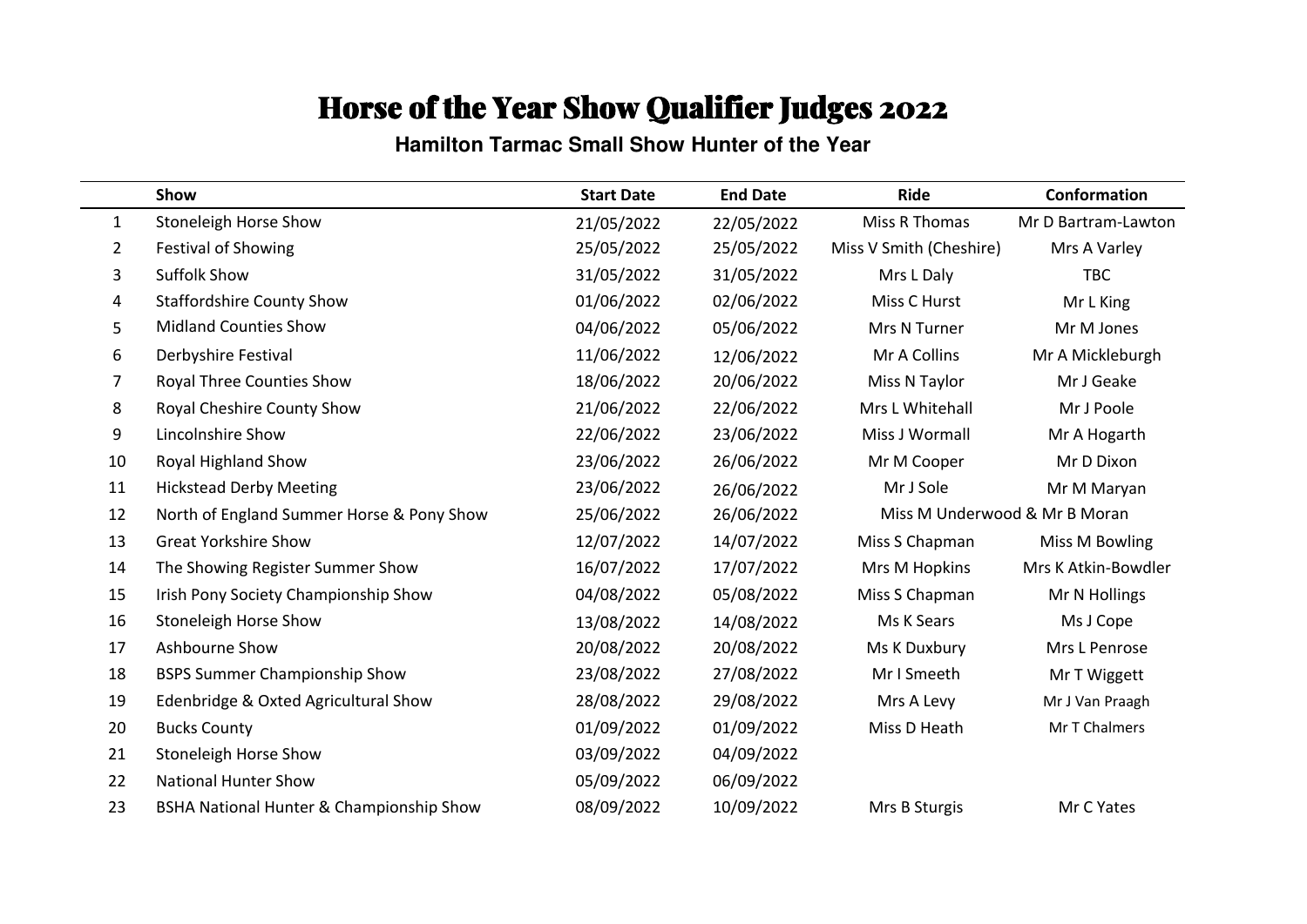**National Pony Society/Mole Valley Farmers Working Hunter Pony of the Year**

|    | Show                                                           | <b>Start Date</b> | <b>End Date</b> | Jump           | Conformation    |
|----|----------------------------------------------------------------|-------------------|-----------------|----------------|-----------------|
|    | Northern Ireland Festival                                      | 22/04/2022        | 24/04/2022      | Mr R Marks     | Mrs R Keeling   |
|    | Stoneleigh Horse Show                                          | 21/05/2022        | 22/05/2022      | Mr J Poole     | Mr G Dunkley    |
|    | <b>Midland Counties Show</b>                                   | 04/06/2022        | 05/06/2022      | Mrs M Ludlow   | Mr C Walker     |
| 4  | Derbyshire Festival                                            | 11/06/2022        | 12/06/2022      | Mr P Hilton    | Mrs J Jefferson |
| 5. | Royal Three Counties Show                                      | 17/06/2022        | 19/06/2022      | Mrs C Whiteley | Mrs J Middleton |
| 6  | BSPS Mid-Summer Show (Intermediate & 143cm)                    | 18/06/2022        | 18/06/2022      | Mrs S Ward     | Mr N Hollings   |
| 6  | BSPS Mid-Summer Show (153cm & 133cm)                           | 18/06/2022        | 18/06/2022      | Mr N Hollings  | Mrs S Ward      |
|    | Royal Cheshire County Show                                     | 21/06/2022        | 22/06/2022      | Mr J Conifey   | Mrs T Brooks    |
| 8  | Lincolnshire Show                                              | 22/06/2022        | 23/06/2022      | Mrs RJ Hilton  | Miss M Traves   |
| 9  | Royal Highland Show                                            | 23/06/2022        | 26/06/2022      | Mr D Puttock   | Ms S Chapman    |
|    | 10 North of England Summer Horse & Pony Show                   | 25/06/2022        | 26/06/2022      | Mrs J Cooper   | Mrs A Calvert   |
|    | 11 NCPA Staffordshire County Festival (Intermediate and 143cm) | 02/07/2022        | 03/07/2022      | Mrs S Nicklin  | Mr P Cook       |
|    | 11 NCPA Staffordshire County Festival (153cm and 133cm)        | 02/07/2022        | 03/07/2022      | Mr P Cook      | Mrs S Nicklin   |
|    | 12 Warwickshire Summer Fair                                    | 09/07/2022        | 09/07/2022      | Mrs F Cabrol   | Ms S Lears      |
|    | 13 NPS Area 7                                                  | 10/07/2022        | 10/07/2022      | Miss V Smith   | Mr D Ingle      |
|    | 14 BSPS Wales Championship Show                                | 01/08/2022        | 01/08/2022      |                |                 |
|    | 15 NPS Summer Championships                                    | 02/08/2022        | 04/08/2022      | Mrs S Thomas   | Mrs C Dew       |
|    | 16 Stoneleigh Horse Show                                       | 13/08/2022        | 14/08/2022      | Ms P Mallender | Ms J Fitchett   |
|    | 17 BSPS Summer Championship Show (Intermediate and 143cm)      | 23/08/2022        | 27/08/2022      | Mrs T Hazlem   | Mrs L Gaunt     |
|    | 17 BSPS Summer Championship Show (153cm and 133cm)             | 23/08/2022        | 27/08/2022      | Mrs L Gaunt    | Mrs T Hazlem    |
|    | 18 Stoneleigh Horse Show                                       | 03/09/2022        | 04/09/2022      |                |                 |